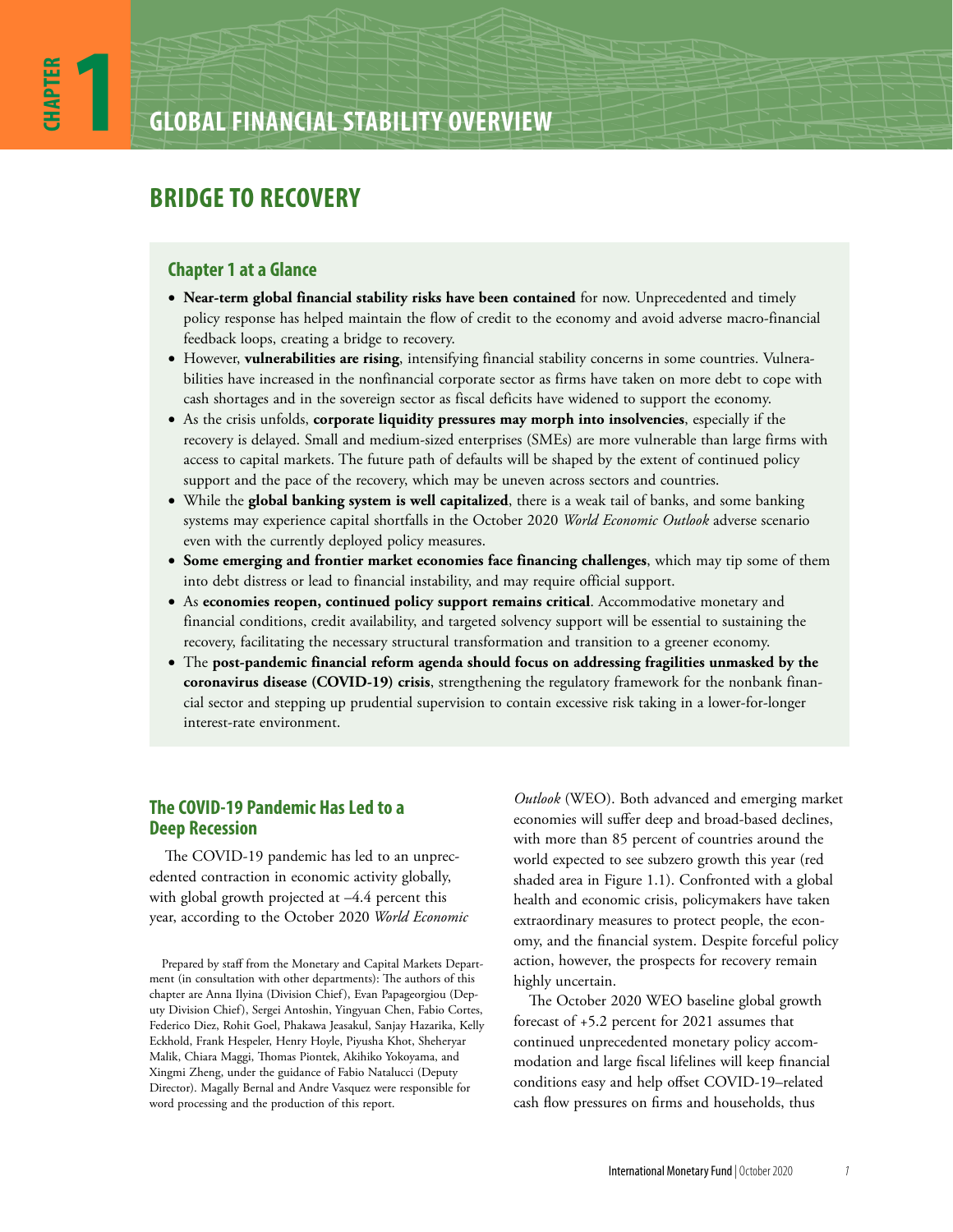## Figure 1.1. GDP Growth: The COVID-19 Crisis versus the Global Financial Crisis



Sources: IMF, October 2020 *World Economic Outlook*; and IMF staff calculations.

keeping insolvencies at bay. Nevertheless, some vulnerable firms (such as SMEs) and sectors (notably the contact-intensive sectors) will experience greater distress. Furthermore, if the recovery were delayed, liquidity pressures could reemerge and insolvencies could rise sharply and become more widespread. Such an adverse scenario would entail repricing of risk in credit markets and a tightening of financial conditions—ultimately testing the resilience of the financial system, as well as the capacity of country authorities to provide additional policy support.

The deterioration of the global economic outlook early in the year shifted the expected distribution of global growth in 2020 deeply into negative territory (Figure 1.2, panel 1). Besides changes in the WEO baseline global growth forecast, around which these distributions are centered, these shifts reflect changes in financial conditions, and hence are heavily influenced by investor perceptions and assessment of future growth outcomes. The massive easing of financial conditions (discussed in the June 2020 *Global Financial Stability Report* [GFSR] *Update*) has helped contain downside risks to growth and financial stability despite

the worsening in the WEO baseline forecast between April and June.<sup>1</sup>

Looking ahead, current economic and financial conditions, combined with the expected rebound of 5.2 percent in global GDP growth next year, imply that the 2021 growth forecast distribution will shift back into positive territory (shown in green in Figure 1.2, panel 1). Nonetheless, the shape of the 2021 growth distribution suggests that there are still significant downside risks. For example, the probability of global growth falling below zero in 2021 is close to 5 percent, indicating that risks are elevated by historical standards (Figure 1.2, panel 2).

Several possible developments could delay the recovery and lead to worse-than-expected growth outcomes, putting financial stability at risk. A resurgence of the virus in some countries may require partial lockdowns and more prolonged social distancing, leading to job losses and renewed pressures on corporate and financial sector balance sheets (see the WEO Scenario Box). Policy missteps, such as a premature withdrawal of policy support (as discussed in the October 2020 WEO), could trigger investor reassessment of risks, market turbulence, and tightening of financial conditions. For example, market participants have been increasingly attuned to the progress on Brexit negotiations given the looming deadline, a development that could lead to increased market volatility.

# **Unprecedented Policy Support Has Helped Buy Time**

Unprecedented policy actions taken in response to the pandemic have been successful in boosting investor sentiment and maintaining the flow of credit to the economy. Central banks' interventions have stabilized key markets by lifting investor risk appetite through both anticipated and actual central bank demand for safe and risk assets (Figure 1.3).

<sup>1</sup>The growth-at-risk framework assesses the downside risks to financial stability by gauging how the range of severely adverse growth outcomes (5th percentile of the growth distribution) shifts in response to changes in financial conditions and vulnerabilities (see Chapter 3 of the October 2017 GFSR for details). Assumptions pertaining to policy responses or macroeconomic shocks are captured in the growth-at-risk framework to the extent that they affect the current economic and financial conditions, or the baseline growth forecast. Given the unprecedented nature of the current crisis, model-based growth-at-risk estimates are inevitably subject to larger-than-usual uncertainty bounds.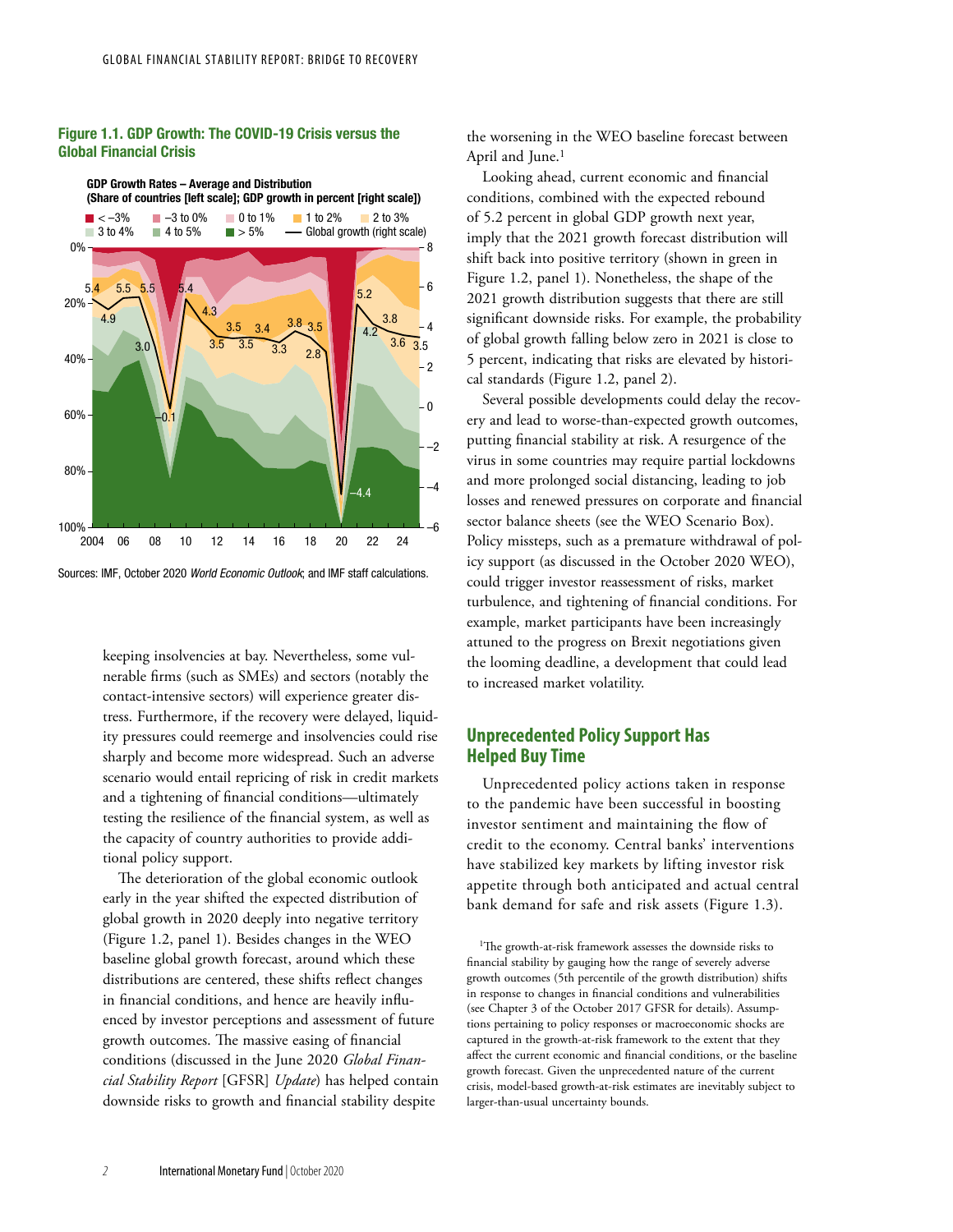... risks are expected to remain tilted to the downside and within the

#### Figure 1.2. Global Growth at Risk

The unprecedented policy support helped reduce the downside risks to growth and financial stability, but even with growth projected to rebound next year ...



danger zone.

Sources: Bank for International Settlements; Bloomberg Finance L.P.; Haver Analytics; IMF, International Financial Statistics database; and IMF staff calculations. Note: Forecast density estimates are centered around the respective *World Economic Outlook* forecasts for 2020 and 2021. In panel 2, the black line traces the evolution of the 5th percentile threshold (growth-at-risk) of near-term growth forecast densities. The color of the shading depicts the percentile rank for the growth-at-risk metric, from 1991 onwards. See the April 2018 *Global Financial Stability Report* for details.

Many emerging market central banks have, for the first time, engaged in asset purchases to stabilize their local currency bond markets or to ease domestic financial conditions (see the forthcoming Chapter 2). Unprecedented policy support has been a game changer—it has lessened risks to financial stability and bought time for country authorities to take steps to address the health crisis and contain its economic fallout. However, these policy measures may have unintended consequences, for example, by contributing to stretched asset valuations or fueling financial vulnerabilities (see subsequent sections), especially if these policies remain in place for an extended period of time and investors become used to them. These considerations should be taken into account as central banks plan for the eventual withdrawal of support (see the policy section).

Since the June 2020 GFSR *Update*, global financial conditions have remained accommodative on the back of continued policy support (Figure 1.4, panel 1). In *advanced economies*, low interest rates and a recovery in risk asset markets have continued to support further

easing in financial conditions (Figure 1.4, panel 2). With nominal yields already at low levels, central bank measures have driven real yields down to historic lows. Market-implied inflation expectations for the near to medium term have recovered since the March sell-off but remain slightly below pre–COVID-19 levels (see Online Annex 1.1).2 In other *emerging markets* (excluding China), financial conditions have generally eased since June (Figure 1.4, panels 3 and 4), more so in emerging market economies in Asia and Latin America than in those in Europe, the Middle East, and Africa. External spreads for many emerging markets remain above the pre–COVID-19 levels, reflecting a deterioration in domestic economic activity.<sup>3</sup>

<sup>2</sup>While the decline in real yields has mechanically pushed up inflation breakevens (given stable nominal yields), this appears to have been driven in part by liquidity and technical factors.

<sup>3</sup>IMF staff analysis, using the fundamentals-based JP Morgan Emerging Market Bond Index Global model, shows that the key driver of widening of spreads in 2020 has been the deterioration in domestic factors, following the deep and sudden recession in most economies.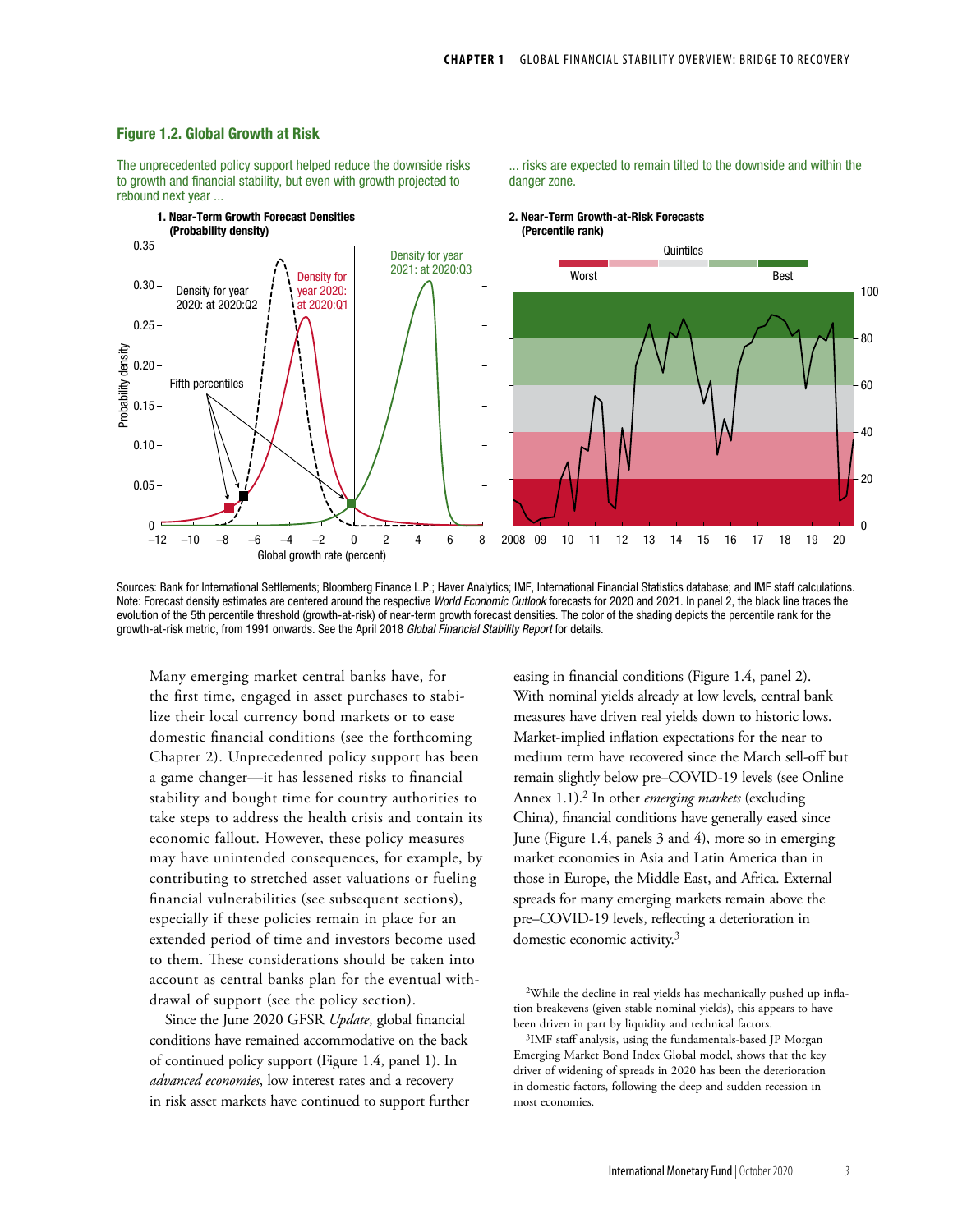# Figure 1.3. Central Bank Measures in Major Advanced Economies—Game Changer

*(Index, left scale; number of policy announcements, right scale)*

0 60 40 20 100  $80 120 \overline{0}$  $-20$  $-10$ 5  $-40$  $-30$  $-25$  $-15$  $-45$ 35  $-50$ OM FX සි පි g PR ౾ Mar. 2–Mar. 15 Mar. 16–Mar. 29 Mar. 30–Apr. 12 Apr. 13–May 10 May 11–June 7 June 8–July 5 July 6–Aug. 2 FXGBCBQGPR OMFXGBCBQGPR OMFXGBCBQGPR OMFXCBGBQGPR OMFXGBCBQGPR OMFXGBCBQG PR United Kingdom Japan VIX (left scale) Canada Australia **United States** ECB - MOVE (left scale)

Central bank actions were forceful and swift, and targeted a range of key markets using an array of policy tools.

Sources: Bloomberg Finance L.P.; central bank websites; Haver Analytics; and IMF staff calculations. Note: Intervention types refer to expansion/enhancement of OMs, FX, GBs, CBs, QGs, and PRs. Each dot refers to an announced enhancement or new operation or facility. The policy intervention types correspond to the economic nature of the interventions undertaken, even though in some cases the technical mechanism varies. CB = commercial paper, asset-backed securities, and corporate bond purchases; ECB = European Central Bank; FX = foreign exchange swap lines and foreign exchange lending operations; GB = government securities purchase; MOVE = Merrill Lynch Option Volatility Estimate; OM = open market operation, collateral framework, and standing liquidity facility; PR = reduced policy rate; QG = purchase of quasi government or government-guaranteed/-supported securities; VIX = Chicago Board Options Exchange Volatility Index.

In *China*, financial conditions have remained broadly stable over the summer (Figure 1.4, panels 1 and 2). After initially cutting policy rates and deploying measures to directly increase bank credit, authorities in May scaled back expectations for further interest rate reductions, leading to a rebound in bond and money market yields (Figure 1.4, panels 1 and 2). The policy shift came amid improving economic activity but also concerns about rising financial sector risks. Rapid increases in risky asset management product borrowing contributed to large swings in interest rates, whereas most banks saw limited pass-through from policy rates to funding costs, posing risks to bank profitability (see Online Annex Box 2.1). Other People's Bank of China measures have helped direct credit to vulnerable borrowers and support the economy, but these may be adding to nonfinancial sector vulnerabilities (Figure 1.9, panel 2).

# **The Pandemic Has Hit Some Economic Sectors Harder than Others**

Behind the broad rebound in risk asset prices there are clear signs of *differentiation* across sectors. Some sectors (such as airlines, hotels, energy, and financials) have been more affected by the lockdown and social distancing, whereas those that are less contact-intensive (information technology, communications) have been faring better. Equity market indices with a larger share of sectors less affected by COVID-19 have seen a stronger rebound (Figure 1.5, panel 1).

Market analysts' earnings forecasts may provide an indication of the likely pace of recovery from the pandemic across sectors and countries. Certain sectors—notably consumer services (hotels, restaurants, leisure), industrials (capital goods), and financials (banks)—have seen large swing in their 2020–21 earnings per share forecasts, the large dispersion of forecasts across analysts, and significant downgrades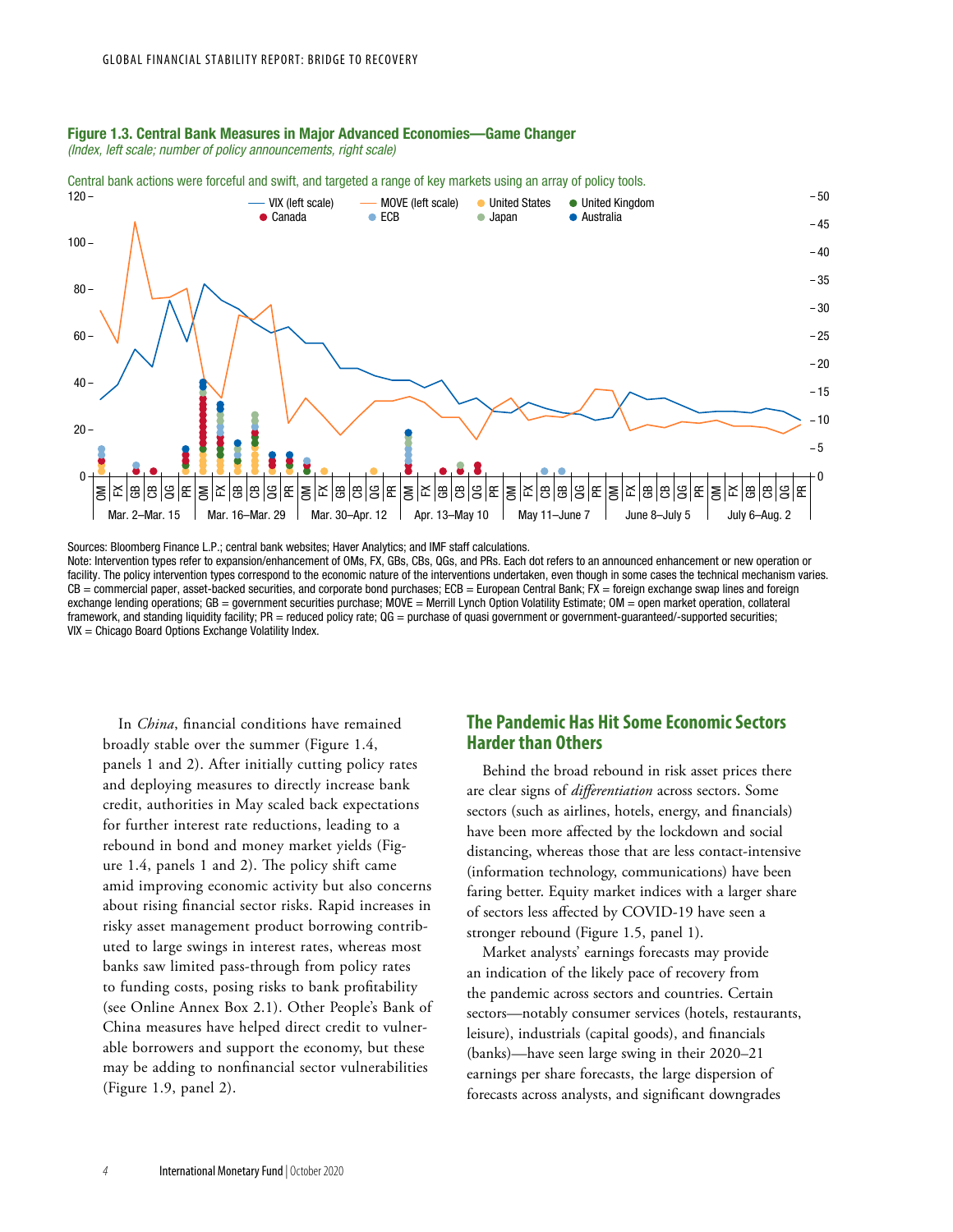

1. Global Financial Conditions Indices

Global financial conditions have eased further since the June 2020 GFSR *Update* ...



#### In emerging market economies, financial conditions have eased as well.



–2 –1



2. Key Drivers of Global Financial Conditions Indices (Standard deviations from mean)



External funding costs have declined but remain elevated relative to pre-COVID-19 levels.

4. Key Drivers of Emerging Market Financial Conditions Indices (Standard deviations from mean)



Sources: Bank for International Settlements; Bloomberg Finance L.P.; Haver Analytics; IMF, International Financial Statistics database; and IMF staff calculations. Note: Panels 1 and 3 show quarterly averages for 2007–2019 and monthly averages for 2020; panels 2 and 4 show monthly averages. In panels 2 and 4, the interest rate component contains real short-term interest rates, term spreads or medium-term interest rates, and interbank spreads. See the April 2018 *Global Financial Stability Report* (GFSR) for details. EM = emerging market.

of long-term earnings per share growth forecasts since the outbreak (Figure 1.5, panel 2). The downward revisions for financials likely reflect the subdued growth outlook and low interest rates. Furthermore, banks in major economies have significant exposure to commercial real estate, which has been hit particularly hard by the pandemic as the shift to working remotely has sharply reduced demand for commercial properties (see Box 1.1). The differential global recovery across

sectors means that some countries may recover faster than others.

# **Risk Assets Have Rebounded despite High Economic Uncertainty**

The disconnect between rising market valuations and weak economic activity, discussed in the June 2020 GFSR *Update*, has persisted notwithstanding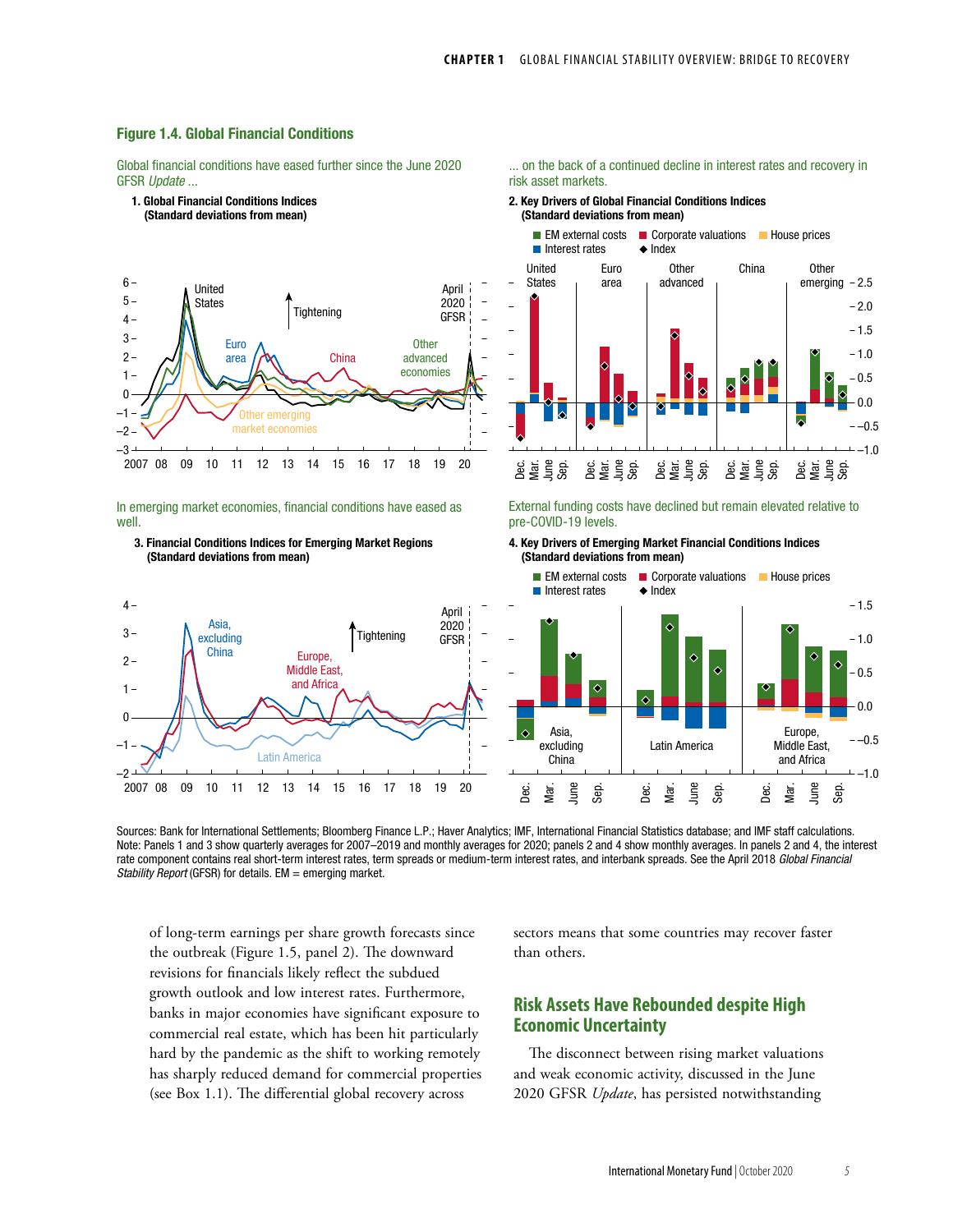### Figure 1.5. Global Equity Markets: Impact of COVID-19 on Countries and Sectors

Countries and regions with a higher share of less contact-intensive sectors (such as information technology and telecommunications) have done better, whereas energy and financial stocks have been a drag on stock market performance.



Some sectors (such as consumer services, industrials, and financials) have seen large fluctuations in their near-term forecasts as well as notable downward revisions of the long-term earnings per share forecasts.





Sources: Bloomberg Finance L.P.; MSCI; Refinitiv I/B/E/S; and IMF staff calculations.

Note: In panel 1, all country indices are local currency MSCI sub-indices. Overall performance is based on aggregation of sectoral indices. "Consumer" is the sum of the consumer discretionary and consumer staples sectors and "other" is the sum of the utilities, materials, and real estate sectors. In panel 2, red dots denote the largest downward forecast revisions. Long-term forecasts cover three- to five-year horizon. All indices are national benchmark indices by sector. UK = United Kingdom;  $US = United States$ ;  $YTD = year$  to date.

the September correction in equity markets. Despite subdued activity and a highly uncertain outlook, global *equity markets* have rebounded from the March lows, though with notable differentiation across countries, depending on the spread of the virus, the scope of policy support, and sectoral composition (see Figure 1.6, panels 1 and 2).

The stock market recovery has been largely driven by *policy support*. A simple decomposition of the S&P 500 year-to-date performance into the contributions of three factors—earnings (current and projected), the risk-free rate, and the equity risk premium—shows that a sharp deterioration in the corporate earnings outlook has contributed negatively to stock market performance (Figure 1.6, panel 3). But such a negative contribution has been more than offset by a lower risk-free rate (green bars) and a compression of the equity risk premium (shown as a positive contribution in gray), reflecting the Federal Reserve's policy rate cuts and other policy measures that have boosted risk sentiment.

Factors such as the *sectoral composition*, *investor base, and other technical factors* have also played a role in driving equity valuations.<sup>4</sup> For example, US stock market performance has been boosted by a large share of tech firms in the S&P 500 index, as the pandemic has had pronounced implications for work and consumption behavior that are expected to encourage spending on new technologies (Figure 1.6, panel 4). Despite the September sell-off, five tech giants have significantly outperformed the rest of the index since June 2020, benefiting from their business models and diversified business revenues (Figure 1.6, panel 5).<sup>5</sup> In addition, in some countries, retail investors, who tend to chase growth and technology stocks, have

<sup>4</sup>For example, the US stock market is dominated by sectors and large firms that have been less affected by the pandemic than the broader economy. SMEs, which are not publicly listed but play an important role in the economy, could also account for some of this disconnect between stock market and the broader economy.

<sup>&</sup>lt;sup>5</sup>The top five S&P stocks by market cap (AAPL, AMZN, GOOG, FB, MSFT) account for about 25 percent of total market capitalization.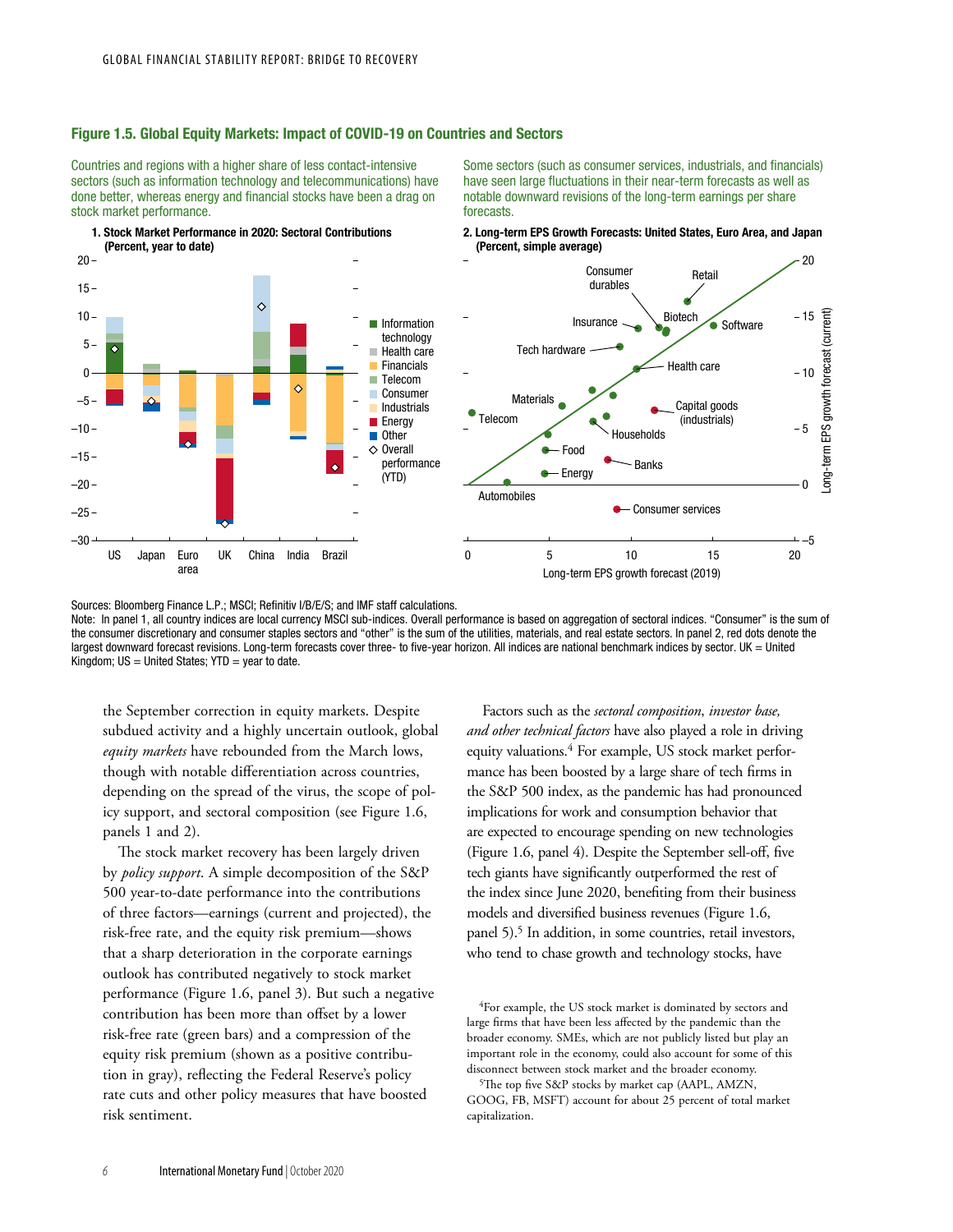### Figure 1.6. Equity Market Valuations

Markets rebounded on strong policy support, but with clear differentiation across countries and sectors.



Falling risk-free rates and equity premium compression have supported equity market performance, despite the drag from a weaker earnings outlook.



These top five firms tend to dominate certain sectors (information technology, telecommunications, consumer discretionary) and have large international exposures.

5. Stock Market Performance and Shares of Foreign Revenues and of Top Five Tech Firms by Sector

(Price changes in percent since February 19, 2020, shares in percent)





In the United States, a few large firms have significantly outperformed the rest of the stock market since the COVID-19 outbreak.



Valuations in major equity markets have become increasingly stretched by historical standards.





Sources: Bloomberg Finance L.P.; Consensus Economics; Haver Analytics; Refinitiv I/B/E/S; and IMF staff calculations. Note: In panel 3, the decomposition is based on a standard three-stage dividend discount model. See Panigirtzoglou (2002). In panel 4 and 5, the top five firms are Alphabet (Google), Amazon, Apple, Facebook, and Microsoft. In panel 6, misalignment is the difference between market- and model-based values scaled by the standard deviation of weekly returns; positive values indicate overvaluation. Intuitively, this measure indicates how many standard deviations of weekly returns (or "units of risk") it would take to get back to fair value. Misalignment in the euro area, Japan, and the United States is measured at the sector level and aggregated to the index level by market capitalization. For other countries, misalignment is measured at the index level, due to data limitations. EM = emerging market;  $EMEA = Europe$ , Middle East, and Africa; ex.  $=$  excluding; Latam  $=$  Latin America; UK  $=$  United Kingdom; US  $=$  United States.

International Monetary Fund | October 2020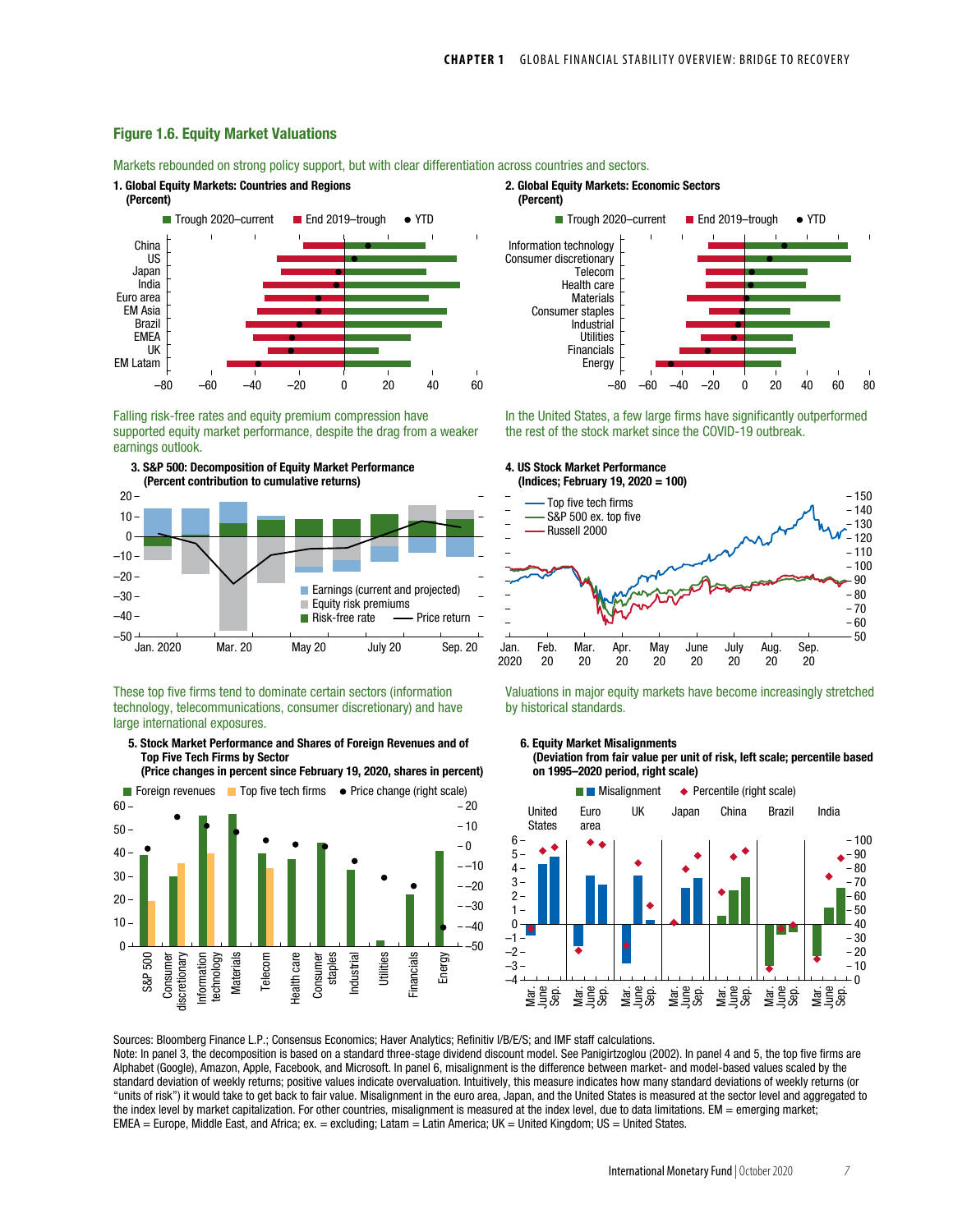### Figure 1.7. Market Volatility and Economic Uncertainty

Despite an uncertain earnings outlook, the VIX and realized market volatility have declined ...





2. Drivers of US Option-Implied Equity Volatility (Standard deviations from mean)

... as central banks' actions have stabilized market conditions.

Sources: Bloomberg Finance L.P.; Consensus Economics; Refinitiv I/B/E/S; and IMF staff calculations. Note: In panel 1, EPS dispersion is the standard deviation of EPS forecasts across analysts. Panel 2 is based on the VIX model presented in the October 2019 *Global Financial Stability Report* (see Figure 1.2). EPS = earnings per share; VIX = Chicago Board Options Exchange Volatility Index.

significantly increased their participation in the stock market in recent months, likely providing further support to equity prices.6 According to market analysts, the unwind of retail positions, including in derivatives markets, may have contributed to the correction in the tech sector.

Has the stock market rebound gone too far? The IMF staff's equity valuation models suggest that overvaluations are at historically high levels in some countries (see Figure 1.6, panel  $6$ ).<sup>7</sup> This disconnect has also been evident in a notable divergence between elevated

6For example, in China, margin trading outstanding, which is often cited as an indicator of retail investors' activities, has increased sharply since last year. In the United States, E\*TRADE, Fidelity, Schwab, Robinhood, and Interactive Brokers all reported increased activity, new account sign-ups, or both. Trading on Robinhood tripled in March 2020 compared with March 2019.

7The extent of equity price misalignments—the difference between the actual price and the model-based value—can be interpreted as the portion of the equity risk premium that cannot be explained by the explanatory variables included in the model: expected corporate earnings (the mean earnings per share forecasts), uncertainty about future earnings (the dispersion of earnings per share forecasts), term spreads, and interest rates (see the October 2019 GFSR Online Annex 1.1 for details). The model relies on 12-month- and 18-month-ahead earnings forecasts and does not capture the impact of the longer-term earning growth expectations on equity valuations.

economic uncertainty and compressed equity market volatility, though this gap has narrowed during the September sell-off. For example, both option-implied volatility (Chicago Board Options Exchange Volatility Index [VIX]) and realized market volatility have declined sharply in late March-April, reflecting improvement in funding and liquidity conditions following policy interventions, even though uncertainty about earnings outlook has remained elevated for some time (Figure 1.7). Although these misalignments could be partially an unintended outcome of policy measures aimed at supporting investor sentiment and keeping markets open, it is difficult to separate intended from unintended effects quantitatively.

*Yields in credit markets* have declined since the start of the pandemic, reflecting both the decline in risk-free rates and the compression in credit spreads on the back of continued policy support. For example, the IMF staff's valuation model for US investment-grade corporate bonds suggests that central bank policy rate cuts and "other policy support" (including asset purchases and other facilities) have partly offset the impact of the deterioration in economic fundamentals that has occurred since the outbreak and that would have otherwise pushed bond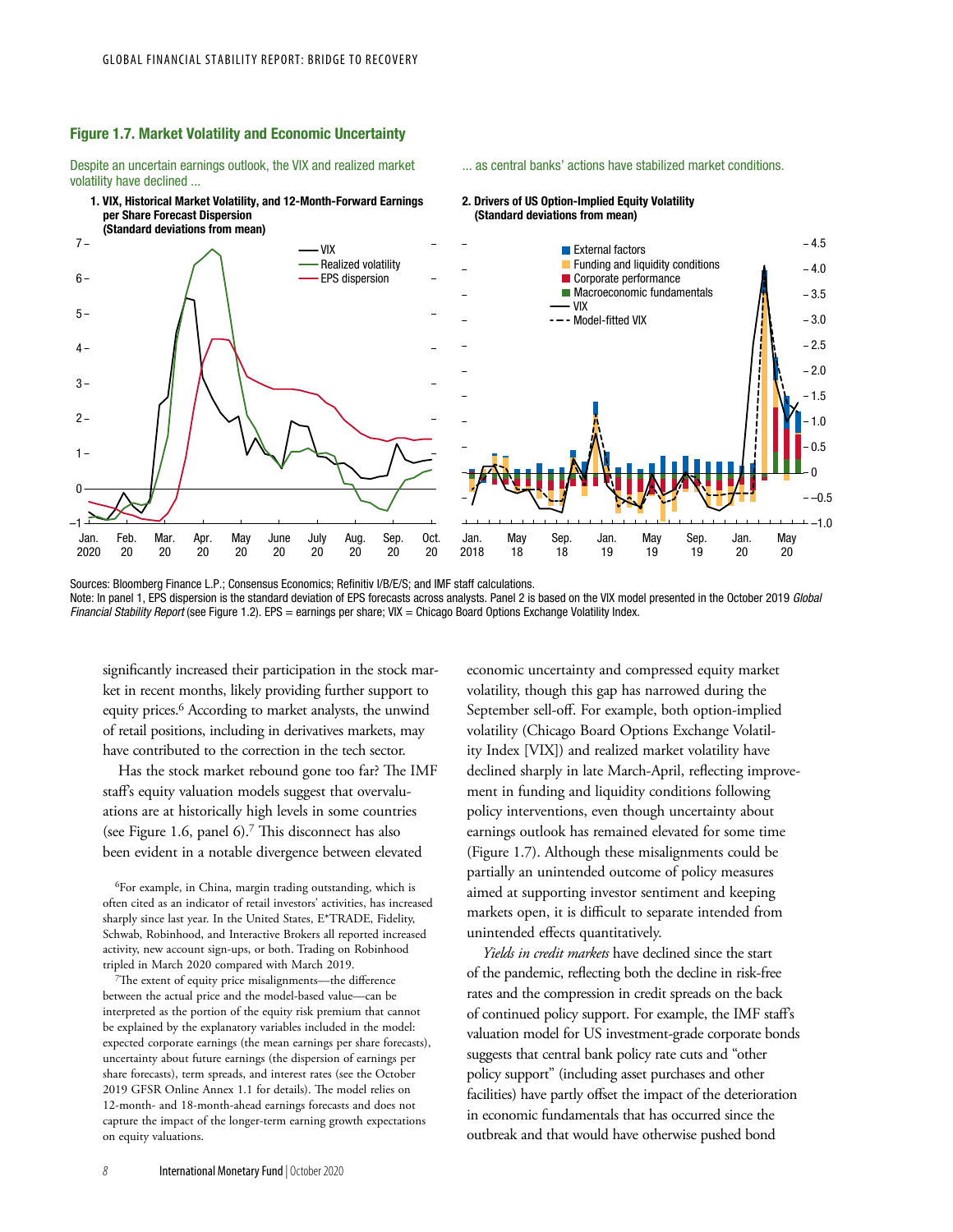### Figure 1.8. Credit Market Valuations

Much of the decline in the US investment-grade corporate bond yield since March has been driven by policy support.

#### 1. Decomposition of Changes in US Investment-Grade Corporate Bond Yields

**Residual** Nominal risk-free rates ■ Other policy support **Fundamentals** Yield (right scale) (Basis points, left scale; percentage points, right scale)  $-400 \cdot$  $-300 -200 -100 \theta$  $200 300 100 -$ 400 –1.2  $- -0.8$ –0.4 0 0.4  $-0.8$  $-1.2$ Jan. 2020 Mar. 20 May 20 July 20 Sep. 20

Most bond spreads appear to be too compressed relative to fundamentals across both advanced and emerging markets.

2. Bond Spread Misalignments (Deviation from fair value per unit of risk, left scale; percentile based on 1995–2020, right scale)



Sources: Bloomberg Finance L.P.; Consensus Economics; Haver Analytics; Refinitiv I/B/E/S; and IMF staff calculations. Note: The corporate bond valuation model in panel 1 is based on four groups of explanatory variables: economic (firm value) factors, uncertainty measures, leverage metrics, and policy support factors. The group of policy support factors includes five variables: the size of the Federal Reserve's balance sheet, the number of announced policy measures, a dummy (0 before March 2020 and 1 thereafter), the amount of the Federal Reserve US dollar swap lines used (flow), and the outstanding amount of the Federal Reserve US dollar swap lines (stock). The estimates are based on extreme bound analysis (see Durham 2002), which entails running a large number of regressions covering all possible linear combinations of the explanatory variables in each of the four groups. The final model-implied bond spread corresponds to the weighted average fitted value estimated across the various model combinations, in which the weights correspond to the *R*-squared obtained from the respective regression. In panel 2, misalignment is the difference between market- and model-based values scaled by the standard deviation of monthly changes in spreads; negative values on the left scale indicate overvaluation. Historical data go back to 1995 or earliest available. Latest data are through September 29, 2020. The valuation model for the United States and the euro area is based on three groups of explanatory variables: economic factors, uncertainty measures, and leverage metrics. For details, see October 2019 *Global Financial Stability Report* Online Annex 1.1. EM = emerging market; HY = high yield;

yields higher (Figure 1.8, panel 1).8 More broadly, credit *spreads* appear to be too compressed relative to economic fundamentals across both advanced and emerging markets (Figure 1.8, panel  $2$ ).<sup>9</sup> In emerging markets, the decline in hard currency bond spreads and in local currency bond

 $IG =$  investment grade.

8The corporate bond valuation model in Figure 1.8, panel 1, is based on four groups of explanatory variables: economic (firm value) factors, uncertainty measures, leverage metrics, and policy support factors.

<sup>9</sup>The measures of misalignment shown in Figure 1.8, panel 2, for advanced economy corporate bond spreads and emerging market sovereign bond spreads/yields may partly reflect the unprecedented policy support. Adding the policy support proxies to the corporate bond valuation model (as shown in Figure 1.8, panel 1) can help explain some, but not all, of the misalignments shown in Figure 1.8, panel 2.

yields since March can also be traced to policy support, including the spillovers from policy easing in advanced economies. Rough estimates of the pass-through of US policy actions to emerging market yields suggest that US policy actions since the COVID-19 sell-off account for about one-quarter to one-half of the decline in emerging markets' long-term interest rates (see Online Annex 1.1). In local currency bond markets, both conventional and unconventional policies, such as asset purchases by emerging market central banks, have helped push short rates and long-term yields lower (see the forthcoming Chapter 2).

The sharp rebound in asset valuations, even if it is partially the intended outcome of policies aimed at creating a bridge to recovery, does raise concerns about the possibility of a market correction—as witnessed,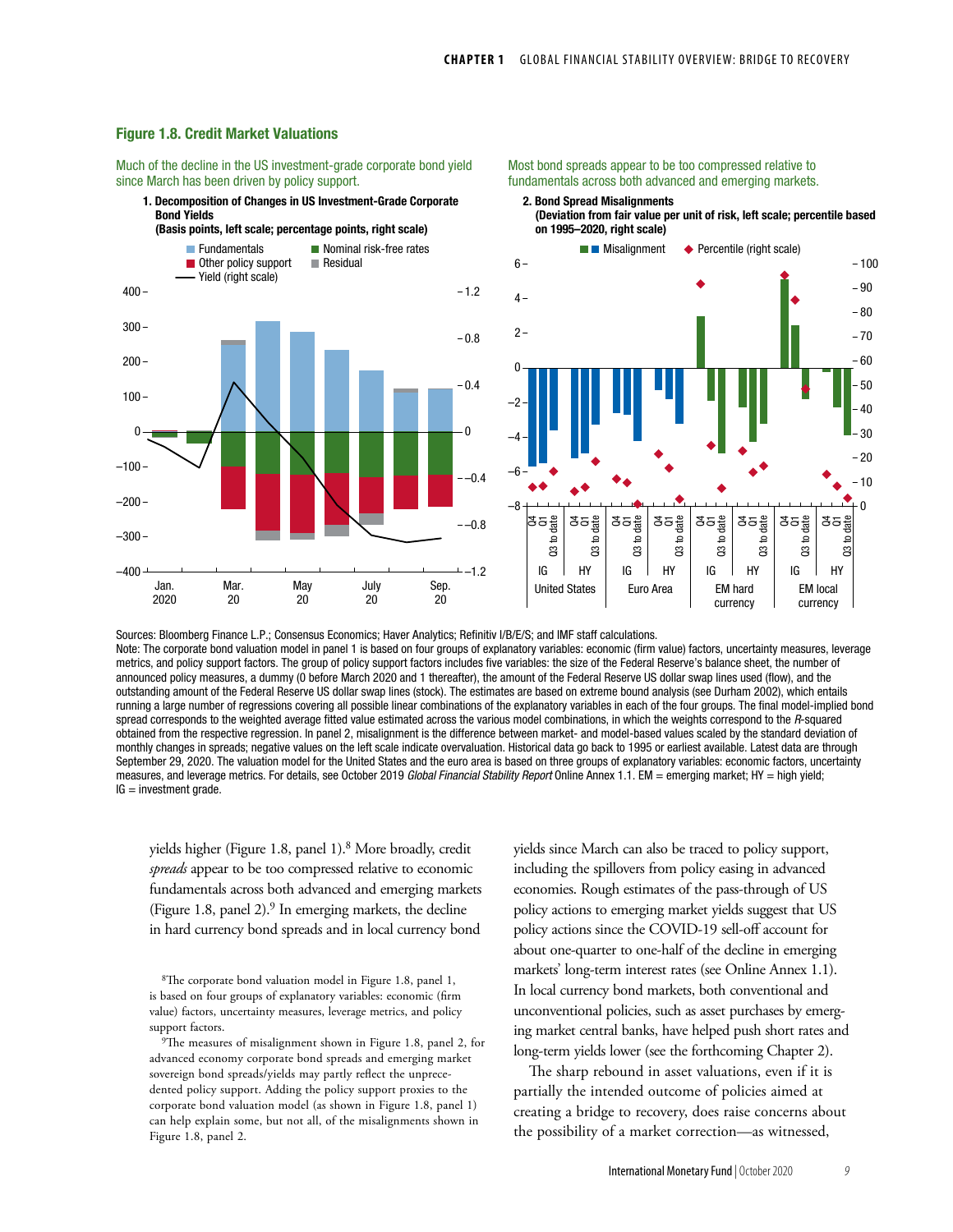for example, with respect to tech stocks in September. Current market valuations may be sustained for some time, as long as there is a perception in markets that policy support will be maintained or scaled up in response to deterioration in economic conditions. Valuations may also continue to rise if pandemic- and policy-related uncertainties decline. However, the risk of a sharp adjustment in asset prices or periodic bouts of volatility remains and may rise should investors reassess the extent or duration of policy support or if the recovery is delayed.

# **Global Financial Vulnerabilities Have Increased since the COVID-19 Outbreak**

The COVID-19 pandemic could be a major resilience test for the global financial system. Before the outbreak, financial vulnerabilities were already elevated in several sectors—including asset management companies, nonfinancial firms, and sovereigns—across 29 jurisdictions with systemically important financial sectors (henceforth, S29) (see Figure 1.9) and likely contributed to stress in financial markets during the March sell-off (see the April 2020 GFSR).10

Since the COVID-19 outbreak, vulnerabilities have continued to rise. Triggers such as new virus outbreaks, policy missteps, or other shocks could interact with preexisting vulnerabilities and tip the economy into a more adverse scenario (see the October 2020 WEO). In such a scenario, more widespread bankruptcies could lead to a repricing of credit risk, tightening of bank lending standards, and a renewed sharp tightening of financial conditions (see the forthcoming Chapter 3 for an analysis of this dynamic in March).

As the crisis continues to unfold, rising vulnerabilities may create headwinds to recovery:

• *Widespread bankruptcies* have been avoided so far thanks to large and frontloaded policy support. However, as firms have borrowed more to cope with cash shortages, some solvency risks have shifted into the future. SMEs, especially in contact-intensive

10The S29 include the euro area economies (Austria, Belgium, France, Germany, Ireland, Italy, Luxembourg, The Netherlands, Finland, Spain), other systemically important advanced economies (Australia, Canada, Denmark, Hong Kong SAR, Japan, Korea, Norway, Singapore, Sweden, Switzerland, the United Kingdom, the United States), and systemically important emerging market economies (Brazil, China, India, Mexico, Poland, Russia, Turkey).

industries, are much more vulnerable than large firms with access to capital markets.

- *Credit losses* could deplete banks' capital buffers, affecting their ability and willingness to provide credit to households and firms. Although the global banking system is well capitalized, there is a weak tail of banks, and some banking systems may experience capital shortfalls in the adverse WEO scenario even with the currently deployed policy measures.
- *Fragilities in the nonbank financial sector* have aggravated market dislocations during the March sell-off. Central bank support has limited the fallout from these fragilities but has not eliminated them. Market expectation that central banks will extend policy support in response to adverse shocks may encourage risk taking over and above desired levels.
- As *policy space shrinks*, the public-sector capacity to continue to provide a backstop to the private sector may come into question, especially where vulnerabilities are high and rising across several sectors of the economy.
- *External financing challenges* facing emerging and frontier markets may tip some of them into debt distress or lead to financial instability.

The rest of this section will focus on each of these areas. The rise in financial vulnerabilities increases the likelihood of adverse macro-financial feedback loops in response to negative shocks, potentially requiring further liquidity and solvency policy measures.

# **Solvency Risks in the Nonfinancial Sector Have Been Mitigated by Policy Support So Far**

*Nonfinancial firms* in many systemically important economies entered the COVID-19 recession with elevated vulnerabilities, with the share of S29 economies with high or medium-high corporate sector vulnerabilities already close to 80 percent (by GDP) before the pandemic (Figure 1.9).<sup>11</sup> After the outbreak, cash flows took a hit as economic activity declined sharply. More vulnerable firms—those with weaker

<sup>11</sup>For example, the increased share of BBB-rated companies among investment-grade borrowers in global credit markets and the rapid expansion of risky credit markets raise the risk that credit rating downgrades and corporate defaults in the current downturn will surpass levels observed during previous recessions. For details, see the April 2019, October 2019, and April 2020 GFSR issues.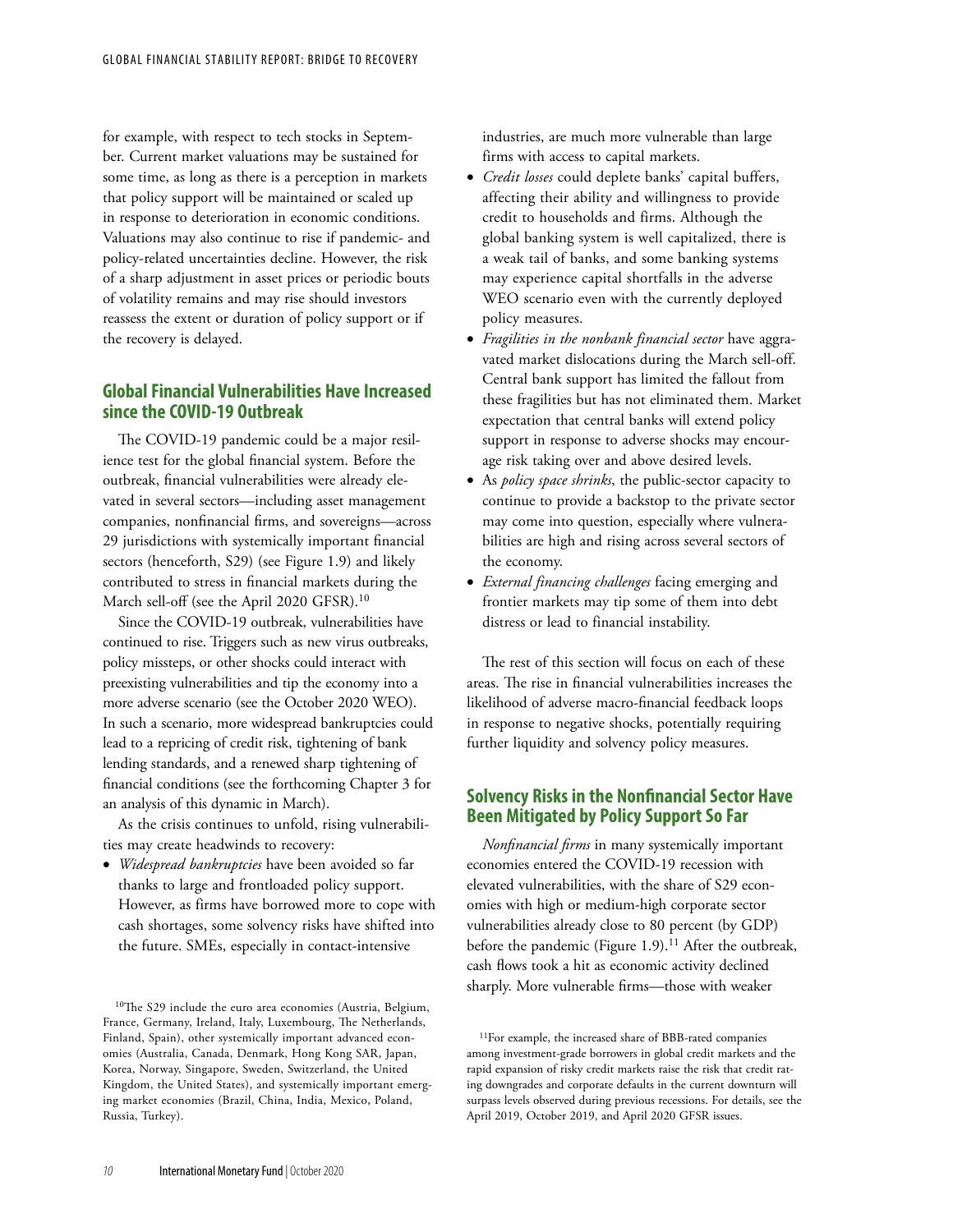### Figure 1.9. Global Financial Vulnerabilities: High and Rising

Vulnerabilities have increased across more regions in the corporate and sovereign sectors as corporate borrowing surged amid the COVID-19 pandemic, whereas vulnerabilities in the nonbank financial sectors remain elevated.

- 1. Proportion of Systemically Important Countries with Elevated Vulnerabilities, by Sector
- (Percent of countries with high and medium-high vulnerabilities, by GDP [assets of banks, asset managers, other financial institutions, and insurers]; number of vulnerable countries in parentheses)



2. Financial Vulnerabilities by Sector and Region

|                                  | Quintiles    |              |                              |              |              |              |              |              |                 |              |                          |              |                                        |              |
|----------------------------------|--------------|--------------|------------------------------|--------------|--------------|--------------|--------------|--------------|-----------------|--------------|--------------------------|--------------|----------------------------------------|--------------|
|                                  |              |              |                              | Worst        |              |              |              |              | Best            |              |                          |              |                                        |              |
|                                  | Sovereigns   |              | Nonfinancial<br><b>Firms</b> |              | Households   |              | Banks        |              | <b>Insurers</b> |              | Asset<br><b>Managers</b> |              | <b>Other Financial</b><br>Institutions |              |
|                                  | Apr.<br>2020 | Oct.<br>2020 | Apr.<br>2020                 | Oct.<br>2020 | Apr.<br>2020 | Oct.<br>2020 | Apr.<br>2020 | Oct.<br>2020 | Apr.<br>2020    | Oct.<br>2020 | Apr.<br>2020             | Oct.<br>2020 | Apr.<br>2020                           | Oct.<br>2020 |
| <b>Advanced Economies</b>        |              |              |                              |              |              |              |              |              |                 |              |                          |              |                                        |              |
| <b>United States</b>             |              |              |                              |              |              |              |              |              |                 |              |                          |              |                                        |              |
| Euro area                        |              |              |                              |              |              |              |              |              |                 |              |                          |              |                                        |              |
| Other advanced                   |              |              |                              |              |              |              |              |              |                 |              |                          |              |                                        |              |
| <b>Emerging Market Economies</b> |              |              |                              |              |              |              |              |              |                 |              |                          |              |                                        |              |
| China                            |              |              |                              |              |              |              |              |              |                 |              |                          |              |                                        |              |
| Other emerging                   |              |              |                              |              |              |              |              |              |                 |              |                          |              |                                        |              |

Sources: Banco de Mexico; Bank for International Settlements; Bank of Japan; Bloomberg Finance L.P.; China Insurance Regulatory Commission; European Central Bank; Haver Analytics; IMF, Financial Soundness Indicators database; Reserve Bank of India; S&P Global Market Intelligence; S&P Leveraged Commentary and Data; Securities and Exchange Commission of Brazil; WIND Information Co.; and IMF staff calculations.

Note: In panel 1, "global financial crisis" reflects the maximum vulnerability value during 2007–08. In panel 2, dark red shading indicates a value in the top 20 percent of pooled samples (advanced and emerging market economies pooled separately) for each sector during 2000–20 (or longest sample available), and dark green shading indicates values in the bottom 20 percent. In panels 1 and 2, for households, the debt service ratio for emerging market economies is based on all private nonfinancial corporations and households. Other systemically important advanced economies comprise Australia, Canada, Denmark, Hong Kong Special Administrative Region, Japan, Korea, Norway, Singapore, Sweden, Switzerland, and the United Kingdom. Other systemically important emerging market economies are Brazil, India, Mexico, Poland, Russia, and Turkey. Even though the latest readings for the insurance sectors in the United States and Japan and asset managers in China—based on the available data—put them slightly below the threshold for the "medium-high vulnerability category" as of 2020:Q1, given the exceptionally high uncertainty these sectors are categorized as "medium-high" in this assessment. The assessment for the insurance sector in the April 2020 GFSR was also revised as a result of a change in Japan's reading to "medium-high," based on an update of the data available at the time. GFSR = *Global Financial Stability Report*.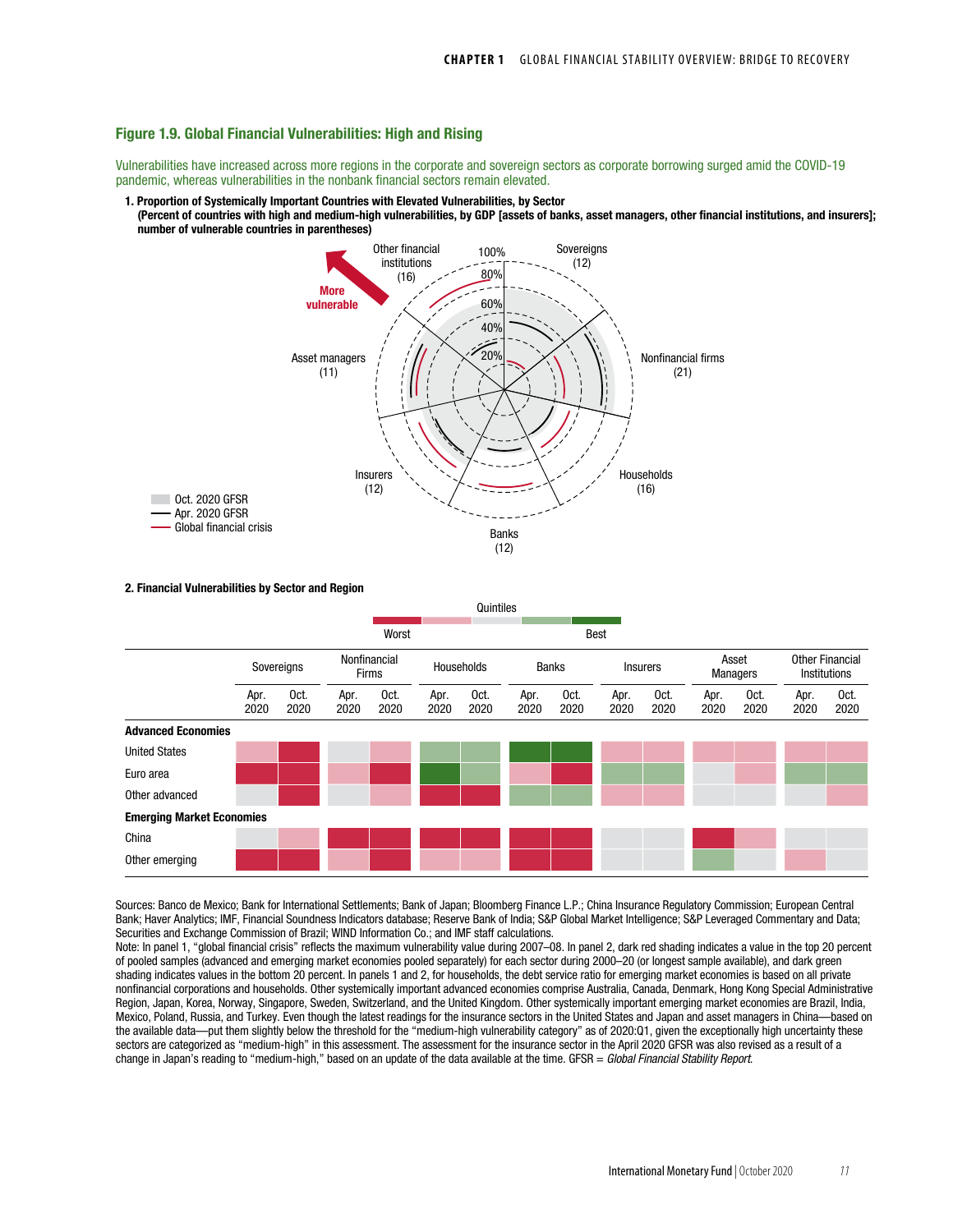solvency and liquidity positions as well as of smaller size—experienced greater financial stress than their peers in the early stages of the crisis (see the forthcoming Chapter 3). Taking advantage of the massive easing in financial conditions, firms in advanced and emerging market economies stepped up their bond issuance (Figure 1.10, panels 1–3), and also increased their borrowing from banks (Figure 1.10, panel 4) to cope with cash shortages, refinance their debt, or build precautionary cash buffers. The rapid expansion of bank credit in the first half of this year partly reflects sizable credit line drawdowns, especially in the United States, as well as government guaranteed loans and lending under government-supported programs (Figure 1.10, panel 5). The share of firms that had to raise new debt because they could not generate enough cash to cover their debt service costs rose sharply (Figure 1.10, panel 6). In all likelihood, without the policy support that facilitated such borrowing, nonfinancial firms would have seen a sharp rise in bankruptcies. However, this further expansion of corporate debt has added to already high debt levels in several economies (Figure 1.10, panel 7).

As the crisis continues to unfold, liquidity pressures may morph into insolvencies. Increased net borrowing has helped reduce liquidity pressures and mitigated an otherwise larger increase in defaults for now. However, rising debt may lead to a deterioration in repayment capacity over the medium term, putting solvency at risk. Corporate credit quality has already shown signs of deterioration—credit rating downgrades initially spiked and year-to-date speculative-grade defaults have risen quickly, particularly in the United States (Figure 1.11, panel 1). Missed debt payments were reported as the leading cause of defaults in 2020 to date. Firms in sectors most affected by the pandemic—air travel, retail, hospitality, and energy—have seen higher default rates (Figure 1.11, panel 2). Looking across the credit spectrum, the largest increase has been among high-yield bond issuers, followed by leveraged loans and middle-market loans, even though defaults are still significantly lower than in 2008–09 (Figure 1.11, panel 3). The pace of defaults has recently slowed in the United States and has remained relatively subdued in Europe. Looking ahead, the range of speculative-grade default forecasts for 2021 by credit rating agencies is fairly wide (Figure 1.11, panel 4), which reflects significant uncertainty about the evolution of the pandemic and corporate credit quality.

At the same time, credit market pricing suggests a notably more sanguine picture, likely reflecting expectations of continued policy support.

The future path of defaults and bankruptcies will critically depend on the evolution of the pandemic and on policymakers' capacity to maintain accommodative funding conditions and continue to provide fiscal support to viable firms (see the October 2020 *Fiscal Monitor*). *Large firms* with access to capital markets can likely avoid a significant erosion of their equity positions unless there is a significant tightening in funding conditions. However, *SMEs* are much more vulnerable (as discussed in Chapter 2 of the October 2019 GFSR), as they tend to have thin equity cushions, low liquidity buffers (lack of precautionary credit lines and liquid and noncore assets), limited financing options, and nondiversified revenues. Furthermore, the COVID-19 shock was particularly damaging for SMEs because they tend to dominate some of the most contact-intensive sectors (hotels, restaurants, entertainment).

Widespread insolvencies among SMEs could have a significant direct macroeconomic impact as well as adverse implications for the health of the banking sector. Notably in Europe, SMEs account for more than half of total output and about two-thirds of employment and thus can affect financial stability through macro-financial linkages. Because SMEs rely almost entirely on bank financing, they could be a source of vulnerability, especially for regional and small banks. Figure 1.12 presents a model-based, forward-looking scenario analysis based on data for SMEs for 21 countries (mostly European, due to data availability) and the baseline macroeconomic forecasts from the October 2020 WEO.<sup>12</sup> The scenario uses the model-based decision rules for firms' optimal choices of labor and other inputs.<sup>13</sup> The debt projections are

<sup>&</sup>lt;sup>12</sup>The sample comprises Australia, Austria, Belgium, the Czech Republic, Finland, France, Germany, Greece, Hungary, Ireland, Italy, Japan, Korea, Spain, Poland, Portugal, Romania, the Slovak Republic, Slovenia, Sweden, and the United Kingdom. SMEs are firms with 250 or fewer employees. See Online Annex 1.1, section C, for details. All annexes are available at www.imf.org/en/ Publications/GFSR.

<sup>13</sup>The analysis of SMEs builds on the work by Gourinchas and others (2020) (see Online Annex 1.1, section C, for details). Using the same data and framework, Box 1.3 of the October 2020 *World Economic Outlook* assesses effects on jobs at risk and discusses policy options to address rising bankruptcy risks among SMEs. For an analysis of the effects of specific measures on firms see Chapter 3 of the October 2020 *Regional Economic Outlook: Europe* and Organization for Economic Co-operation and Development (2020a, 2020b).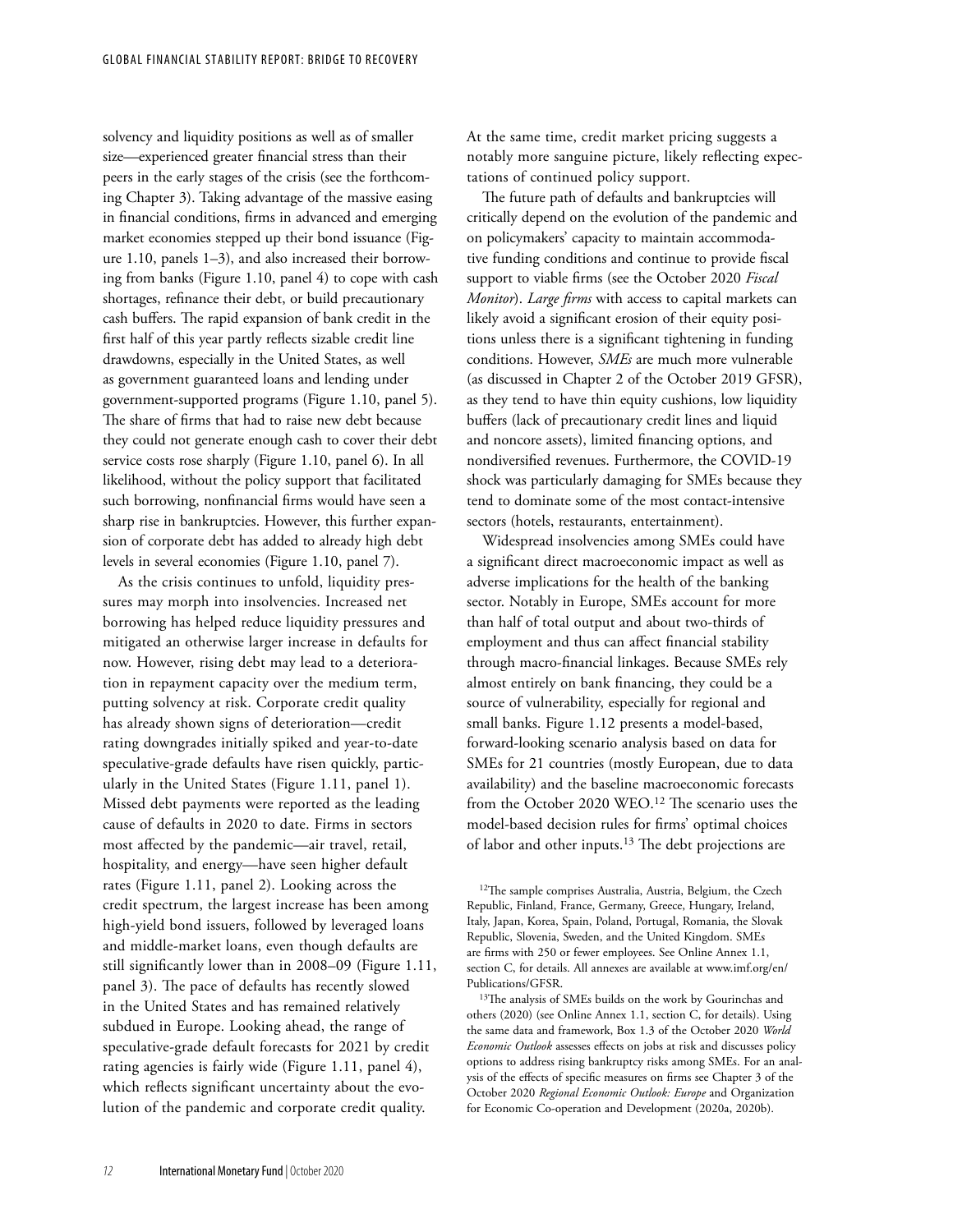

### Figure 1.10. Easier Funding Conditions and Rising Debt

Bond markets have reopened for a broad range of issuers, with lower-rated issuers paying spreads higher than those before COVID-19.

Bank lending to nonfinancial firms was strong in the first half of the year ...





Increased borrowing helped firms cope with liquidity pressures as earnings collapsed following the outbreak ...



... in part driven by credit line drawdowns and government guarantees.

5. New Loans, Credit Lines, and Government Guarantees in Major Advanced Economies, since March 2020 (Billions of US dollars)



... and has pushed aggregate corporate debt levels to new highs in several countries.

7. Aggregate Nonfinancial Corporate Debt



Sources: Banca D'Italia; Bank aus Verantwortung (KfW); Bank for International Settlements; Bank of England; Bank of Japan; Bloomberg Finance L.P.; BondRadar; Dealogic; Emerging Portfolio Fund Research Global; Federal Reserve; French Ministry of the Economy and Finance; Haver Analytics; JPMorgan Chase & Co.; S&P Global Market Intelligence; S&P Leveraged Commentary and Data; Spanish Instituto de Credito Oficial (ICO); and IMF staff calculations.

Note: In panel 5, the credit line draw downs are cumulative since 2019:Q4. New business loan volume and changes in outstanding loans are as of 2020:Q2. The guaranteed loan commitment is as of July for United Kingdom and Italy, and as of August for the other countries. In panel 6, the sample includes firms with quarterly statements. The bars show the share of debt at firms with ICR < 1 and with an increase in net debt as a share of total debt in the sample. In panel 7, for France, corporate debt is reported on an unconsolidated basis. Data labels in panels 5 and 7 use International Organization for Standardization (ISO) country codes. AE = advanced economy; CEMBI = JP Morgan Corporate Emerging Market Bond Index; EM = emerging market; EMBIG = JP Morgan Emerging Markets Bond Index Global; EMEA = Europe, Middle East, and Africa; GABI = JP Morgan Global Aggregate Bond Index; HY = high yield; ICR = interest coverage ratio; IG = investment  $grade$ ;  $US = United States$ .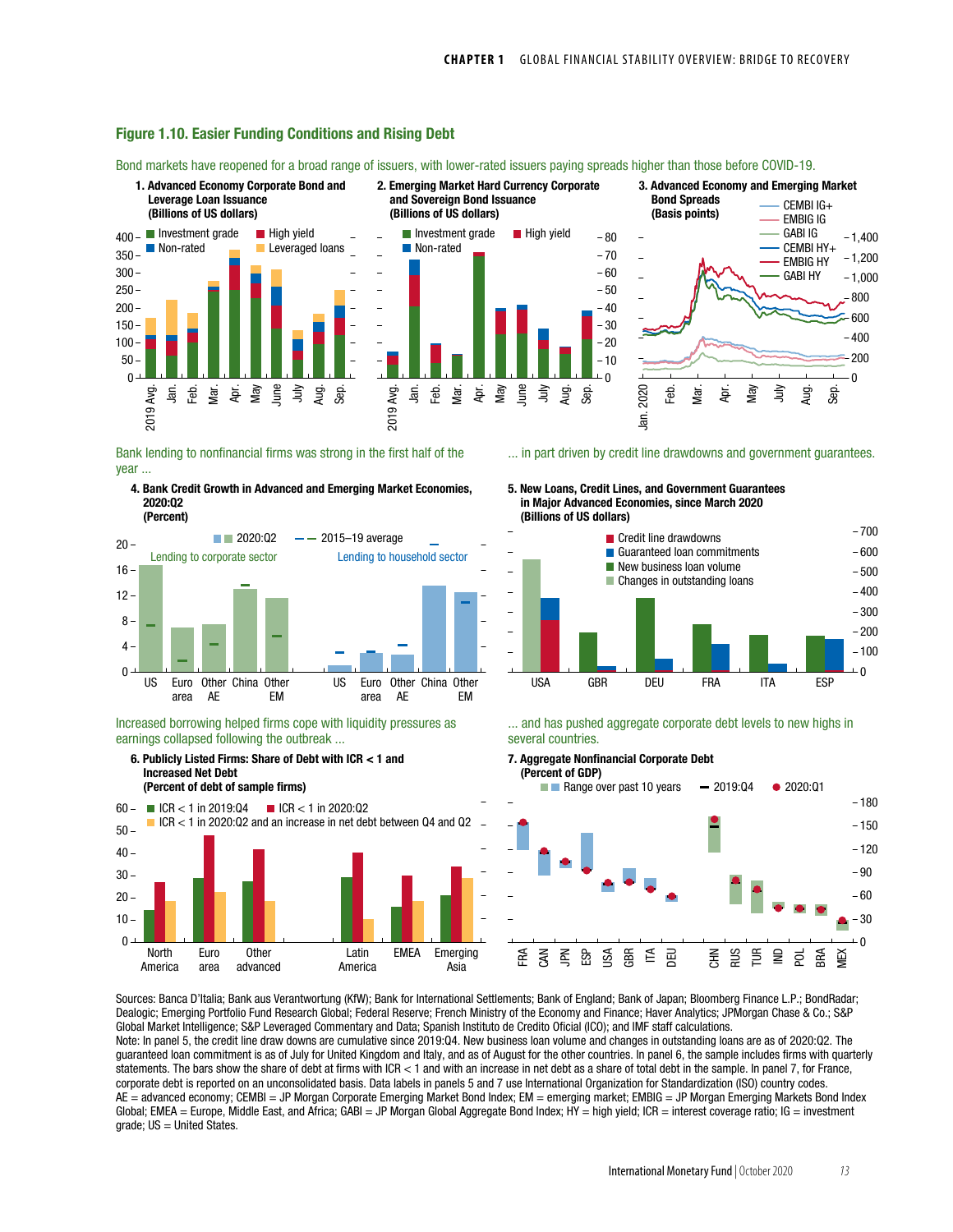

# Figure 1.11. Solvency Risks in the Corporate Sector

Liquidity pressures and weaker credit quality have led to a rapid rise in corporate defaults.

# 1. Global Speculative-Grade Corporate Defaults

Defaults have risen across risky markets, with the largest increase among high-yield bond issuers, followed by leveraged loans and middle-market loans ...

### 3. US Speculative-Grade Corporate Default Rates by Market (Percent)



#### Global consumer services and energy sector default rates have been more pronounced.

#### 2. Global Speculative-Grade Corporate Default Rates (Trailing 12-month rate, percent)



... and rating agencies have revised their default forecasts up, though the range of forecasts is fairly wide.





Sources: Fitch; Haver Analytics; International Institute of Finance; Moody's; S&P Global Ratings; S&P Leveraged Commentary and Data; and IMF staff calculations. Note: In panel 4, the range in the projection period corresponds to the forecasts from Fitch, Moody's, and Standard & Poor's.

based on the assumption that all firms are able to meet their liquidity shortfalls in 2020 by issuing new debt and interest payments on new debt issued in 2020 will not come due until 2021.14 As a result, debt burdens are projected to be much higher in 2021 than in 2020.

In the *household sector*, the COVID-19 pandemic has resulted in unprecedented job losses, especially in the United States, as well as in some emerging market economies, where unemployment support

has been more limited (see the October 2020 *Fiscal Monitor*).15 With sharply reduced personal income of the affected households, their indebtedness has risen to cover lost income, further weakening their debt servicing capacity in the future. The new buildup of debt is taking place on top of already elevated household leverage in a number of major economies (Figure 1.13, panel 1). Historically, higher unemployment portends more delinquencies and larger bank

15A number of jurisdictions, notably in the euro area, have implemented job retention schemes aimed at sustaining employment levels and mitigating financial vulnerabilities potentially arising from households.

<sup>14</sup>Although strong, these assumptions are meant to capture the unprecedented government support provided to SMEs since the start of the crisis. See the IMF's Policy Tracker at https://www.imf.org/en/ Topics/imf-and -covid19/Policy-Responses-to-COVID-19.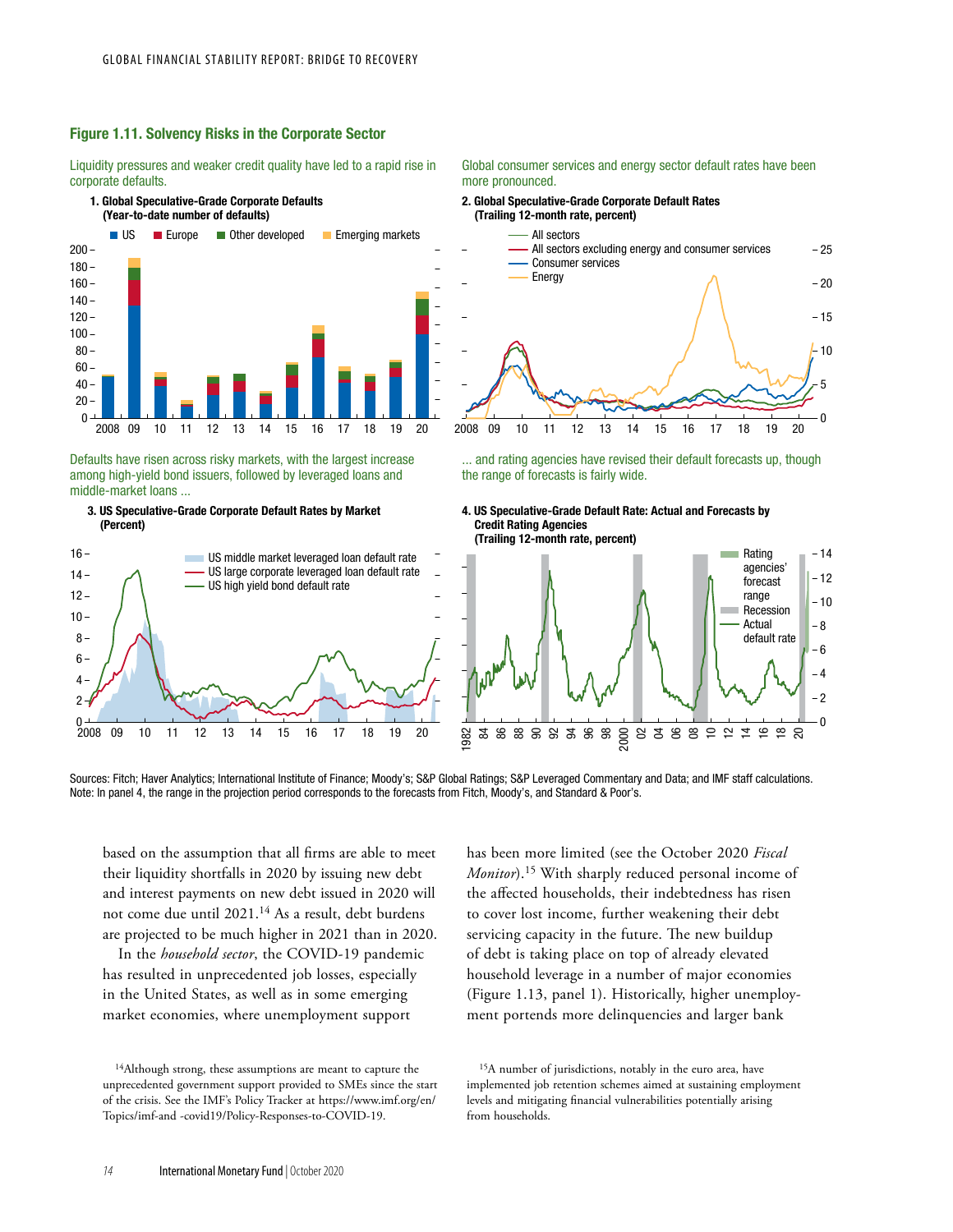

### Figure 1.12. Solvency Risks in Small and Medium-Sized Enterprises: Model-Based Scenario Analysis

SMEs' cash shortages and increased borrowing this year are projected to significantly worsen their debt servicing capacity next year ...

... and falling earnings are forecast to dramatically weaken SMEs' equity position from already-low levels.

The greatest impact of the COVID-19 pandemic on debt-at-risk is expected in the hospitality, education, retail, and services sectors.



Sources: Orbis; and IMF staff calculations.

Note: EMEA = Europe, Middle East, and Africa; ICR = interest coverage ratio; ITC = information technology and communication; SME = small and medium-sized enterprise.

losses on unsecured consumer credit. For example, delinquencies on US credit cards already started to accelerate in the first quarter of this year, whereas delinquencies on mortgages remain low (Figure 1.13, panel 2). In the housing markets, real house price growth was positive in most advanced economies in the first quarter, boosted by broad policy support, particularly lower mortgage rates and moratoriums on interest payments, foreclosures, and evictions. In emerging market economies, year-over-year real house prices declined in China and India—following notable appreciation in previous years—but continued to rise in other major economies.

# **Most Banks Will Be Able to Absorb Losses, but There Is a Weak Tail**

Banks entered the COVID-19 crisis with significantly stronger capital and liquidity buffers than they had at the time of the global financial crisis thanks to regulatory reforms (see Figure 1.9). Policies aimed at supporting borrowers and at encouraging banks to use the flexibility built into the regulatory framework have likely further supported their willingness to continue to provide credit to the economy. However, banks in some countries have started tightening their lending standards in response to deterioration in economic conditions and borrowers' financial positions (see the forthcoming Chapter 4).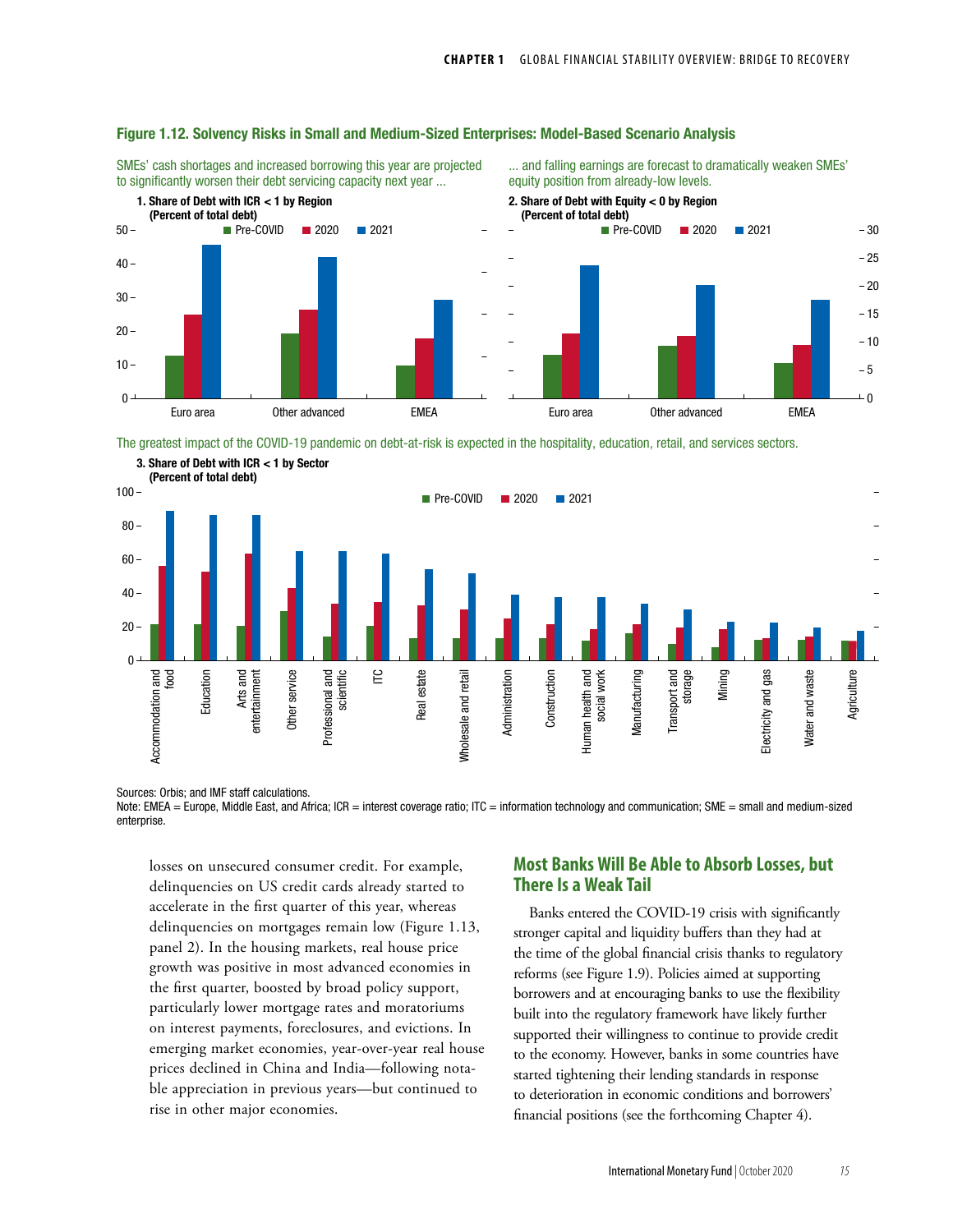

#### Figure 1.13. Solvency Risks in the Household Sector

Household debt is elevated relative to the size of the economy in several advanced economies and in China ...

... and rising unemployment may portend higher delinquencies on loans to households.

Sources: Bank for International Settlements; Federal Reserve; US Bureau of Labor Statistics; and IMF staff calculations. Note: Data labels in panel 1 use International Organization for Standardization (ISO) country codes.

Looking ahead, the resilience of banks will depend on the depth and duration of the COVID-19 recession, governments' ability to continue to support the private sector, and the pace of loss recognition. The forthcoming Chapter 4 presents a forward-looking bank solvency analysis based on the October 2020 WEO baseline and adverse scenarios, taking into account announced policies to mitigate borrower distress and support bank capital levels.16 In the *baseline scenario*, most banks are able to absorb losses and maintain capital buffers above the minimum regulatory capital requirements. In the *adverse scenario*, characterized by a deeper recession and a weaker recovery, there is a sizable weak tail of

16The analysis is carried out for about 350 banks accounting for about 75 percent of global banking assets. The exercise covers 29 jurisdictions, comprising Australia, Austria, Belgium, Brazil, Canada, Denmark, Finland, France, Germany, Greece, Hong Kong SAR, India, Indonesia, Ireland, Italy, Japan, Korea, Luxembourg, Mexico, The Netherlands, Norway, Portugal, Singapore, South Africa, Spain, Sweden, Switzerland, the United Kingdom, and the United States. In each jurisdiction, the largest banks covering up to 80 percent of banking assets are included. Therefore, the simulation does not include the consequences of the scenarios for the solvency of small banks.

banks whose capital falls below regulatory minimum (Figure 1.14, panel 1).<sup>17</sup> Global systemically important banks tend to fare better, while banks in emerging markets appear to be less resilient than their peers in advanced economies (Figure 1.14, panel 1).

In the October 2020 WEO *adverse scenario*, the capital shortfall relative to minimum capital requirements is about \$110 billion, whereas the overall capital shortfall relative to broad capital requirements—which include the countercyclical capital buffer, the capital conservation buffer, and systemic risk buffers—could reach \$220 billion, after accounting for policy support (Figure 1.13, panel 2, and the forthcoming Chapter 4). This implies that the average capital shortfall in the adverse scenario is close to 1 percent of GDP. For comparison, the median government bank recapitalization during the global financial crisis was about 3.6 percent of GDP. That said, the full fiscal cost of ensuring that banks are adequately capitalized must also include the direct

<sup>&</sup>lt;sup>17</sup>The regulatory minimum is the "Pillar 1" requirement—4.5 percent of risk-weighted assets—plus the mandatory buffers required of each global systemically important bank.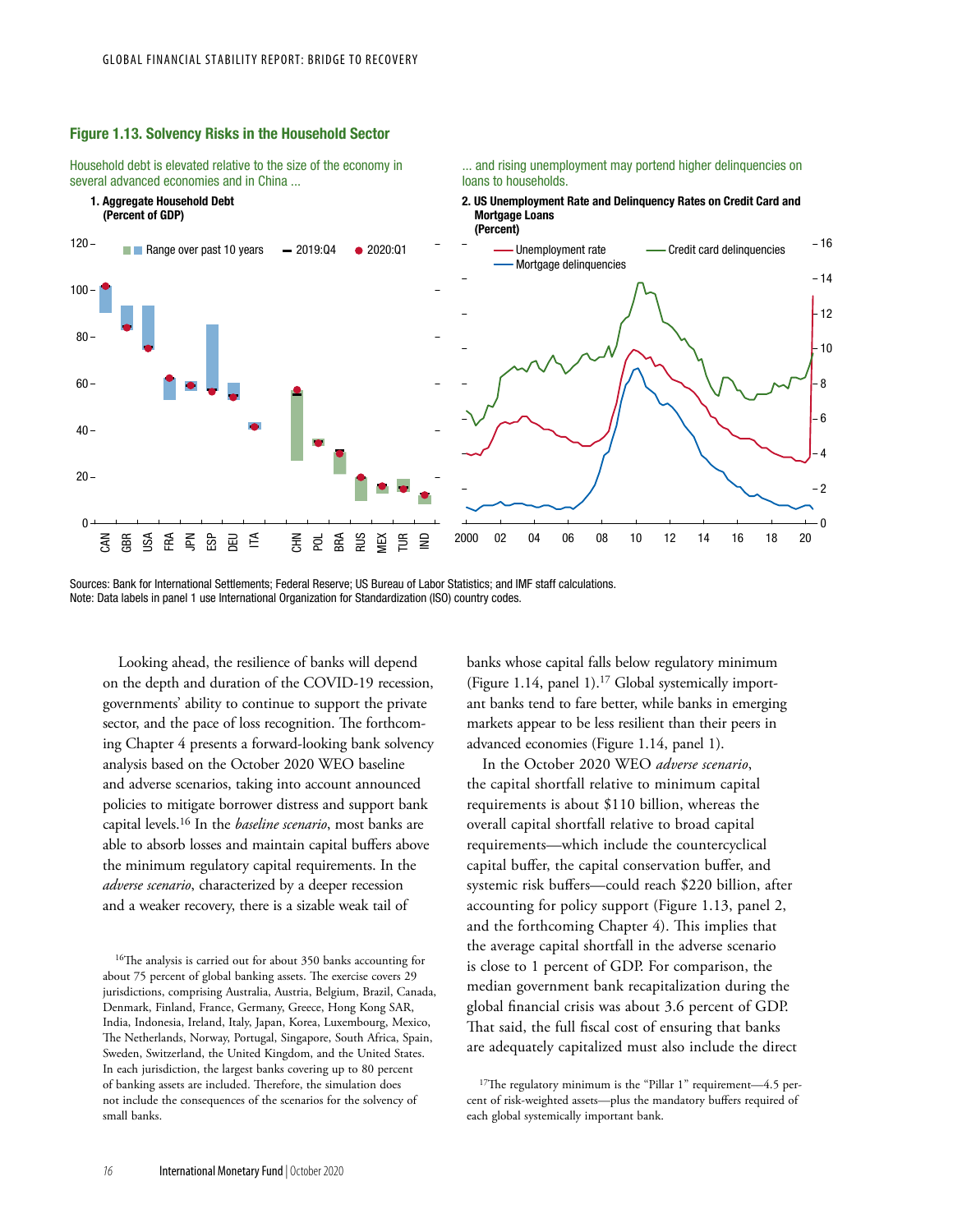

#### Figure 1.14. Banking Sector: Potential Losses in the October 2020 *World Economic Outlook* Adverse Scenario

In the adverse scenario, the weak tail of banks is large, especially in emerging markets.

1. Distribution of Bank Assets by Capital Ratio under Adverse Scenario,

Policy mitigation helps cushion some of the capital depletion and has been stronger in advanced economies.



Sources: Bloomberg Finance L.P.; Fitch; IMF, October 2020 *World Economic Outlook*; and IMF staff estimates. Note: In panel 2, the shortfall is measured against bank-specific and fully loaded capital requirements effective August 2020, which include a minimum CET1 of 4.5 percent, a GSIB buffer, a systemic risk buffer, a stress capital buffer, a conservation capital buffer, and a countercyclical capital buffer, where applicable. AE = advanced economy; CET1 = common equity Tier 1; EM = emerging market; GSIB = global systemically important bank; T = trough year.

fiscal support to firms and households, which effectively reduced bank recapitalization needs ex ante, and which may also adversely affect the fiscal capacity to provide additional support in the future if needed. Furthermore, a more severe adverse scenario that would entail larger losses for the banking sector cannot be ruled out, given the high degree of uncertainty around the depth and duration of the COVID-19 recession.

# **Fragilities in Nonbank Financial Institutions Remain Elevated**

Asset managers in advanced economies entered the pandemic crisis with already elevated vulnerabilities (Figure 1.15, panel 1), including sizable liquidity mismatches (see April 2020 GFSR). After the outbreak, they faced increased credit risk and became more interconnected with banks. Exposures through investment positions, including bank deposits and money market fund shares, have risen. Borrowing from banks has

increased, as funds reportedly tapped into credit lines. In combination with higher credit risk and increased leverage in other financial institutions, this could lead to larger potential losses in the event of renewed market stress.

During the March sell-off, *fixed-income funds* saw a surge in redemptions, which led to selling pressures revealing some weaknesses in market infrastructures and dealers' intermediation capacity (see April 2020 GFSR). Jurisdictions with swing pricing reportedly saw less price pressure from redemptions.<sup>18</sup> Fund flows have generally recovered, reflecting the rebound in asset markets on the back of strong policy support (Figure 1.15, panel 2). *Insurance companies* and *pension funds*, which experienced portfolio losses during the March sell-off, have also seen the value of their portfolios recover.

18Swing pricing is the adjustment of a fund's net asset value with the aim to pass on the trading costs generated by purchases or redemptions to the shareholders who initiate those transactions.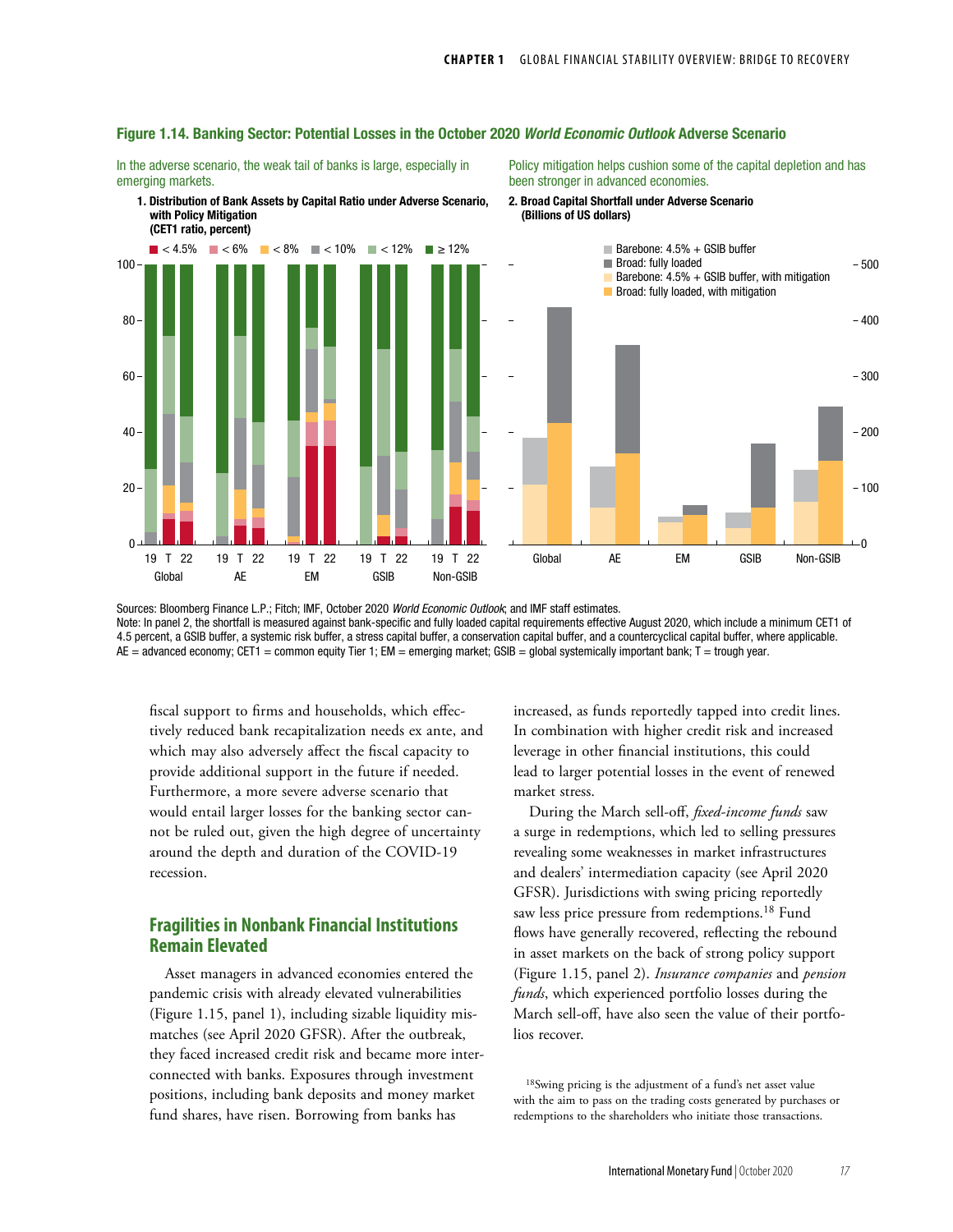### Figure 1.15. Vulnerabilities in the Nonbank Financial Sector

Asset managers' vulnerabilities remain elevated in China, the euro area, and the United States, and grew in OFIs in other advanced economies.

#### 1. Financial Vulnerability Indices and Sector Size 2. Cumulative Monthly Fund Flows



During the March 2020 sell-off, fixed-income funds experienced large outflows, which have subsequently reversed.



Sources: Banco de Mexico; European Central Bank; Haver Analytics; Morningstar; Reserve Bank of India; Securities and Exchange Commission of Brazil; WIND Information Co.; and IMF staff calculations.

Note: Data in panel 1 are lagged at the end of the series by 18 months for UK AMs, by 15 months for Indian AMs, and by 3 months for Russian AMs as more recent data are not yet available. For OFIs, data are lagged at the end of the series by 15 months for Switzerland and by 3 months for Russia. The financial vulnerability indices reported are the base for the heatmaps reported in Figure 1.9. Panel 2 shows cumulative changes since December 2019. Data included for fixed income funds, mixed funds, and money market funds covered 73%, 57%, and 75% of assets reported by the International Investment Funds Association for the respective global fund sectors (as of end June). AEs = advanced economies; AMs = asset managers; EMs = emerging markets; OFIs = other financial institutions.

Looking ahead, risks from nonbank financial institutions could stem from their portfolio rebalancing in response to investor redemptions and market losses or from their decision to pull back from certain markets. In recent years, nonbank financial institutions have been playing an increasingly important role in credit markets, including in riskier segments (leveraged loans and private debt), which means that they could face sizable credit losses in the event of a surge in defaults and insolvencies (as discussed in Chapter 2 of the April 2020 GFSR). These losses could, in turn, lead them to step back from providing credit to these segments of the corporate sector, which would exacerbate strains on borrowers and lead to worse macro-financial outcomes.

Existing fragilities in the nonbank financial sector (Figure 1.15, panel 1) could have significant implications for the financial system if a more prolonged period of market stress were to occur, possibly due to or in conjunction with a lack of sufficient policy support:

• *First*, liquidity mismatches in the asset management sector remain elevated, especially in some fragile segments.19 The analysis of the March sell-off (see Box 1.2) shows that fixed-income funds facing large redemptions reacted primarily by reducing liquid assets, but also by selling less-liquid assets. The sell-off of riskier assets contributed to price dislocations in the underlying markets and could have resulted in larger-scale fire sales had central banks not intervened quickly to backstop the key segments of the financial system. However, these interventions have masked but not eliminated the pressure points. A more prolonged liquidity shock in the future,

19See Box 3.1 of the October 2019 GFSR, which presents the liquidity stress test for fixed-income funds in Europe and the United States.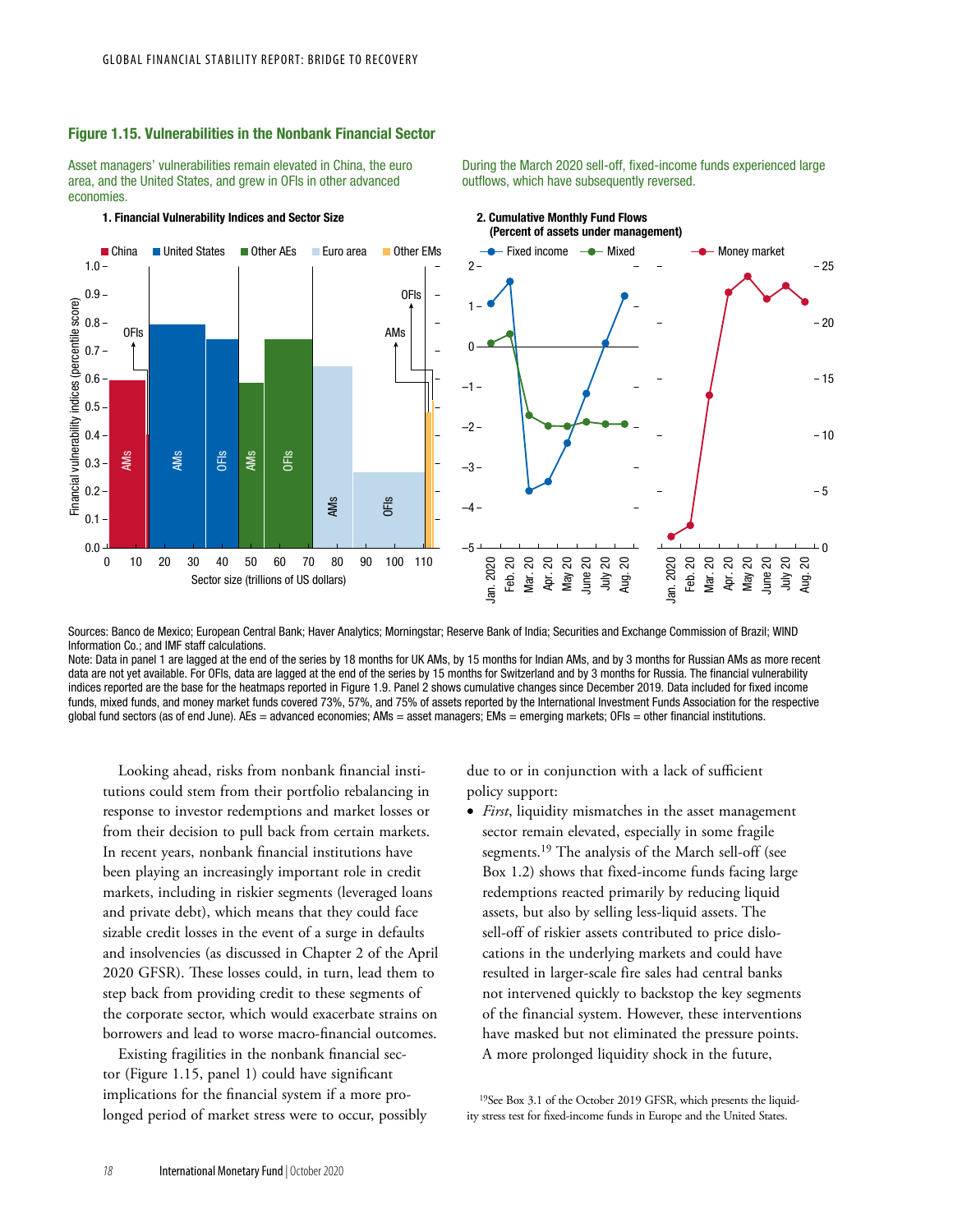

#### Figure 1.16. Financial Leverage and Global Cross-Asset Correlations

Volatility-targeting investors have been re-leveraging as volatility normalized following the March sell-off.

Cross-asset correlations remain near the historic highs reached during the COVID-19 crisis.

Sources: Bloomberg Finance L.P.; and IMF staff calculations.

Note: In panel 1, the leverage calculation for a theoretical volatility-targeting investment strategy assumes a theoretical investment portfolio consisting of 60 percent global equities/40 percent bonds and an annual return volatility target of 10 percent. Leverage is defined as total investment exposure divided by the net asset value of the portfolio. The MSCI World Equity Index is used as a proxy for equity investments; the Bloomberg Barclays Global Aggregate Total Return Value Unhedged index is used as a proxy for bond investments. Panel 2 shows the median cross-asset correlation across nine global risky assets: global equities (proxied by the MSCI World Equity Index), emerging market equities (proxied by the MSCI Emerging Markets Index), investment-grade credit (proxied by the Bloomberg Barclays Global Aggregate Credit Total Return Index), high-yield credit (proxied by the Bloomberg Barclays Global High Yield Total Return Index), leveraged loans (proxied by the S&P Global Leveraged Loan Index), mortgages (proxied by the Bloomberg Barclays Global Aggregate-Mortgages Index), emerging market sovereign bonds (proxied by the JP Morgan EMBI Global Total Return Index), emerging market corporate bonds (proxied by the JP Morgan Corporate EMBI Broad Diversified Composite Index), and commodities (proxied by the Bloomberg Commodity Index).

should these fragilities remain unaddressed, could potentially lead to larger-scale fire sales.

Second, extremely low yields, compressed market volatility, and the apparent perception that central banks will continue to backstop key markets are likely to create incentives for financial releveraging. For example, volatility-targeting investors that were reportedly forced to liquidate their positions during the March turmoil, thus amplifying the sell-off (see April 2020 GFSR), may have already started to releverage as equity and bond volatility normalized following central bank interventions (see Figure 1.16, panel 1, for a theoretical portfolio).20 A rapid increase in financial leverage could contribute to asset price misalignments and increase the risk of a sharp unwinding of positions by leveraged investors during volatility spikes, amplifying asset price declines.

• *Third*, correlations across risk assets remain well above the 2008–09 levels (Figure 1.16, panel 2). These rising correlations may be partly driven by structural changes, including increased central bank presence in a number of markets. Higher correlations tend to reduce portfolio diversification opportunities and could therefore increase contagion risk and propagate losses across investor portfolios during abrupt price corrections.

To sum up, although swift policy actions have mitigated risks to nonbank financial institutions during the March sell-off, fragilities in the sector remain elevated and may lead to larger-scale distress and fire sales in a more prolonged episode of market stress. In addition, increased linkages between nonbank

<sup>20</sup>Volatility-targeting strategies seek to keep expected portfolio volatility to a specific target level. Lower market volatility then means that greater financial leverage is needed to meet volatility targets. Among these, variable annuity funds are the largest, at an estimated \$0.5 trillion in assets under management, and are more likely to deleverage quickly when volatility spikes. See the April 2020 GFSR for more details.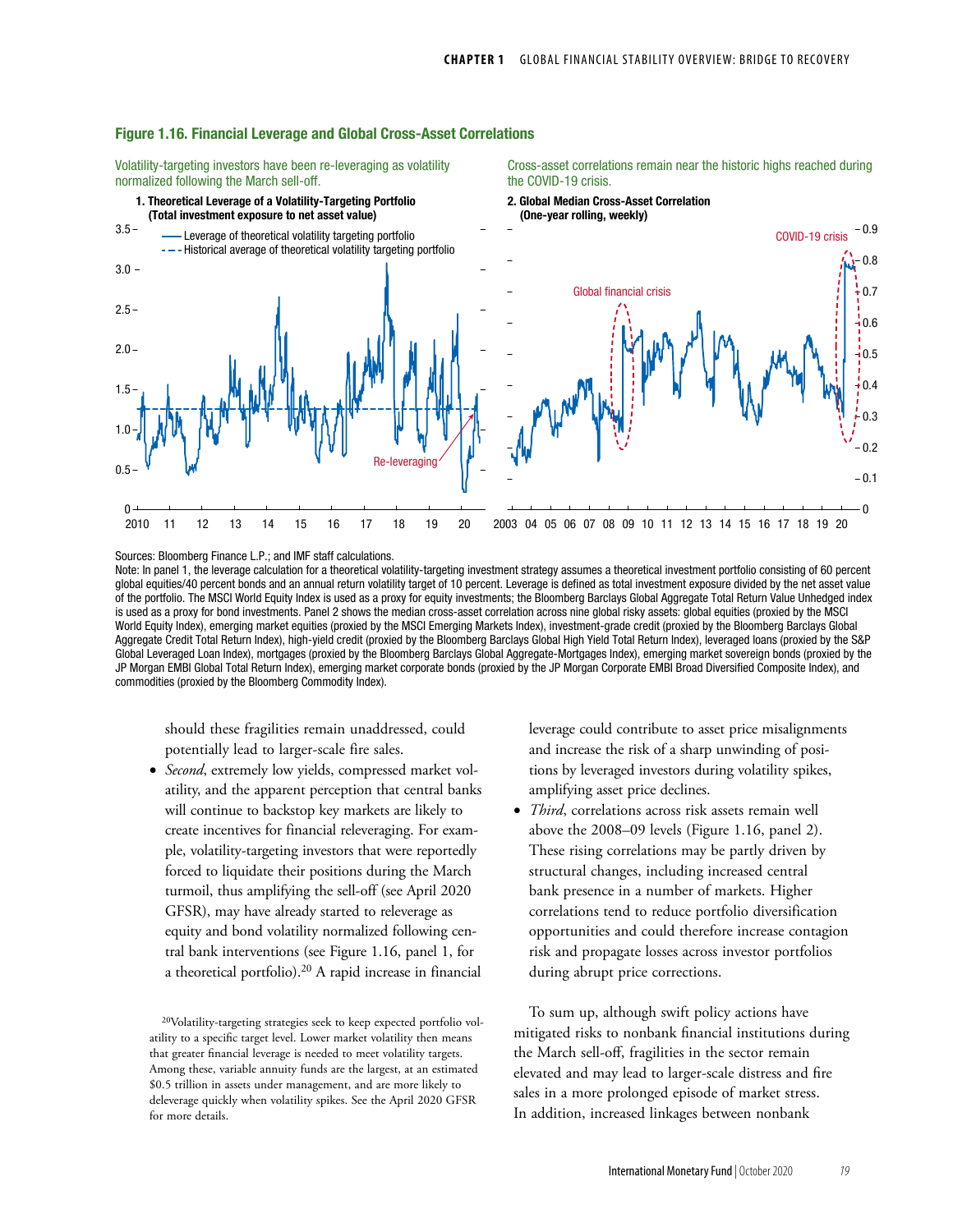### Figure 1.17. Sovereign Vulnerabilities and Interconnectedness

Sovereign debt has reached historically high levels in most jurisdictions with systemically important financial sectors ...

1. Sovereign-Debt-to-GDP Ratios

 $(Bars = range over the past 30 years; dots = the latest value)$ 



... with 6 out of S29 jurisdictions showing elevated vulnerabilities in all three—corporate, banking, and sovereign—sectors.

2. Corporate, Bank, and Sovereign Vulnerabilities in the S29 Countries (based on the data underlying Figure 1.9; red dots denote countries with medium-high or high sovereign vulnerabilities)



Sources: Bank for International Settlements; Haver Analytics; International Institute of Finance; IMF, October 2020 *World Economic Outlook*; and IMF staff estimates. Note: Data labels in panel 1 use International Organization for Standardization (ISO) country codes. E = estimated; S29 = euro area economies (Austria, Belgium, France, Germany, Ireland, Italy, Luxembourg, The Netherlands, Finland, Spain), other systemically important advanced economies (Australia, Canada, Denmark, Hong Kong SAR, Japan, Korea, Norway, Singapore, Sweden, Switzerland, the United Kingdom, the United States), and systemically important emerging market economies (Brazil, China, India, Mexico, Poland, Russia, Turkey).

financial institutions and banks imply that fragilities could spread more easily through the financial system. Looking ahead, a prolonged period of low interest rates and high cross-asset correlations may pose further challenges for institutional investors, whereas a widely held belief that central banks will continue to suppress volatility may incentivize investors to take on more risk and increase financial leverage to boost their returns.

# **Sovereign Debt Levels and Contingent Liabilities Have Increased**

The COVID-19 crisis is expected to push global public debt above 100 percent of GDP in 2020, the highest ever (see the October 2020 *Fiscal Monitor*). The large fiscal lifelines in response to the pandemic, coupled with the sharp decline in output and higher automatic stabilizers, have led to rapid expansion of sovereign debt. As a result, public debt reached historic highs in most systemically important economies at the end of the first quarter of 2020 (Figure 1.17, panel 1).

In 2020, headline fiscal deficits in advanced economies are expected to be five times higher than in 2019 (see the October 2020 *Fiscal Monitor*). Emerging markets' fiscal deficits have increased at a more modest pace, largely reflecting financing constraints.

In the baseline scenario, public debt ratios are generally expected to stabilize in 2021, except in the United States and China. Unlike advanced economies, emerging market economies will face greater fiscal challenges, as their ratios of debt service to tax revenue are projected to rise (see the October 2020 WEO). Although accommodative monetary policy could push interest rates lower, hence potentially reducing sustainability concerns at higher debt-to-GDP levels, there could be a feedback loop between high public debt and the risk premium (Alcidi and Gros 2019; Lian, Presbitero, and Wiriadinata 2020). Because private sector financing costs are linked to the sovereign risk premium, central banks in emerging market economies where sovereign debt levels are already high may face greater challenges in easing financial conditions when they need to cushion the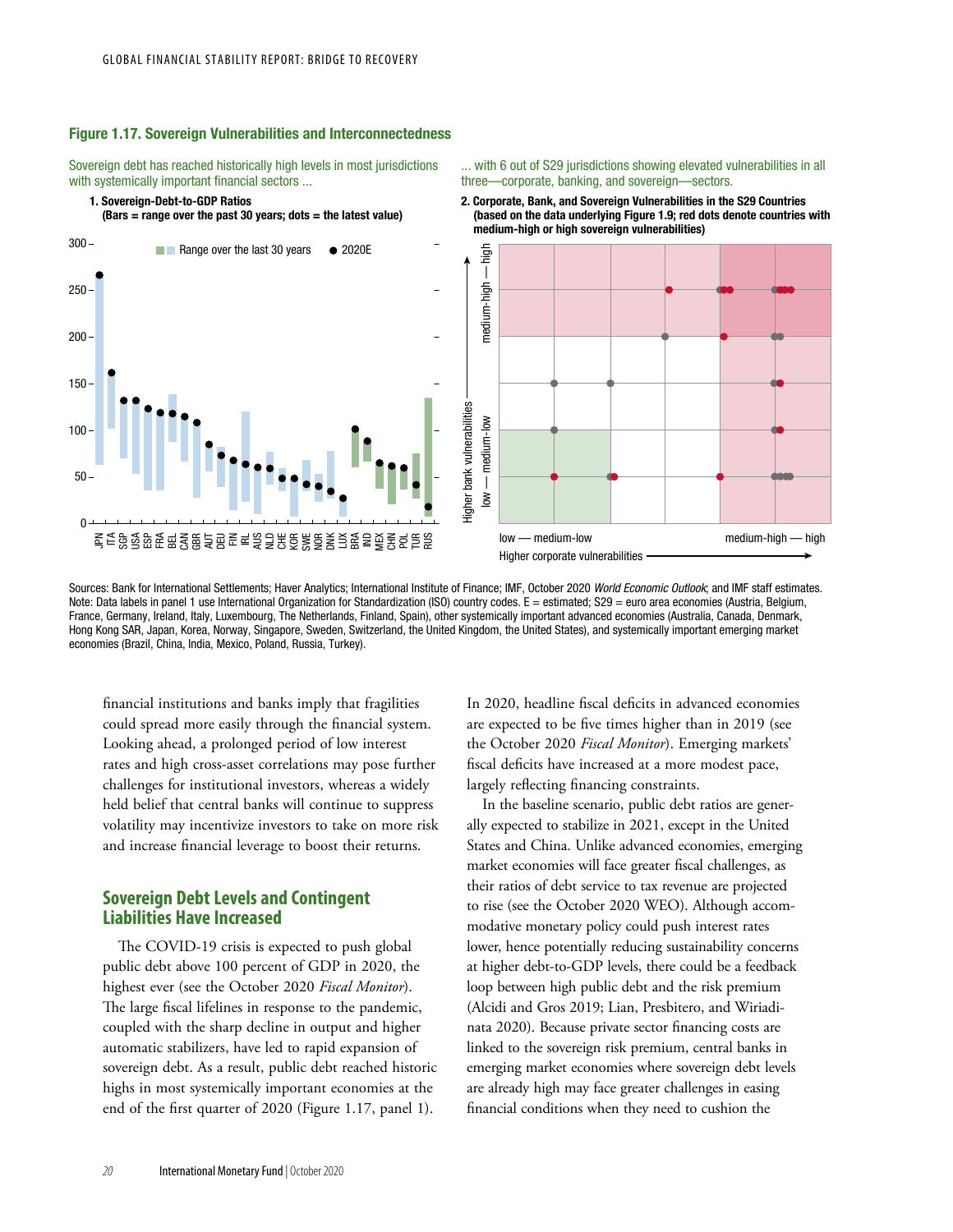impact of an adverse shock on the economy and the financial system. This is because a sharp increase in the sovereign risk premium could offset the central banks' efforts to lower market interest rates.

In addition, sovereigns may be facing a sharp rise in contingent liabilities. With the outbreak of the pandemic, vulnerabilities have increased across multiple sectors (as shown in Figure 1.9), with 6 out of S29 jurisdictions now showing elevated vulnerabilities in the corporate, banking, and sovereign sectors (Figure 1.17, panel 2). $21$  Furthermore, bank holdings of government debt have increased in most countries, again tightening sovereign-bank linkages. The simultaneous increase in vulnerabilities in the private and public sectors can also raise financial stability risks through sovereign-corporate linkages at the local government level, as is illustrated by the analysis presented for the case of China (see Box 1.3).

# **Some Emerging and Frontier Markets May Face External Financing Challenges**

Local currency government bond issuance—the primary source of funding for many emerging market sovereigns—picked up pace as the global backdrop improved and domestic financial conditions in many economies eased. Several emerging market economies, such as Chile, Colombia, and Thailand, have managed to fund large portions of their projected deficits for 2020–21 (see Figure 1.18, panel 1), but many other economies still face significant financing requirements. Concerns about future debt supply and weak domestic fundamentals have curtailed demand by nonresident investors, and portfolio flows into local currency bond funds remain weak since the COVID-19 sell-off (Figure 1.18, panel 2).<sup>22</sup> As a result, many emerging markets (India and Mexico, among others) have delayed new local debt issuance to

22This is consistent with the findings of the April 2020 GFSR that domestic fundamentals tend to influence local currency bond flows more than hard currency bond flows.

the second half of the year; some have increased their reliance on foreign currency debt,<sup>23</sup> whereas elsewhere (Indonesia, Poland) central banks have purchased bonds in the secondary market (see the forthcoming Chapter 2). Countries where the domestic investor base may not be deep enough to absorb the additional supply could face some financing challenges.

The extraordinary level and speed of portfolio outflows from February to April 2020 created significant disruptions for emerging markets. Aggregate portfolio flows to emerging markets have recovered since then, driven primarily by hard currency bond issuance, though more than half of emerging market economies have continued to experience outflows over the past three months, suggesting that investors are differentiating across countries based on economic fundamentals and policy frameworks. IMF staff analysis based on the capital-flows-at-risk methodology (see the April 2020 GFSR) points to an improvement in the short- and medium-term outlook on the back of easy global financial conditions, with the probability of outflows over the next three quarters falling from about 60 percent at the peak of market turmoil (black line in Figure 1.18, panel 3) to about 25 percent in September (red line in Figure 1.18, panel 3), though still above the pre–COVID-19 level. Even before the pandemic, emerging market economies had elevated debt vulnerabilities (see the October 2018 GFSR) and were dependent on portfolio flows (see the April 2020 GFSR). Increased fiscal deficits and external funding needs (relative to exports) have made some emerging markets even more vulnerable to shifts in external financing conditions, and these challenges are unlikely to moderate in the near term (see Figure 1.18, panel 4).

Frontier market economies face considerable financing challenges. Even before the global recession, the share of frontier market economies in debt distress or at high risk of debt distress was relatively high (see the October 2019 GFSR). The COVID-19 shock pushed borrowing costs for many of these economies to prohibitive levels (Figure 1.19, panel 1). The Group of Twenty debt service suspension initiative sought to help some 73 countries deal with financing pressures by allowing them to temporarily stop debt payments to official creditors. The recent improvement in market conditions

<sup>21</sup>The sovereign vulnerability indicators behind Figures 1.9 and 1.17 include standard balance-sheet indicators, such as government debt-to-GDP ratio, primary balance, maturity profile, etc. The assessment relies on the comparison of the latest values of these indicators with those of a panel of peer countries (cross-section and across time) (see annex to the April 2019 GFSR on the Indicator Based Framework [IBF]). The objective of the IBF is to assess the extent of financial vulnerabilities, which tend to contribute to distress, in different countries and sectors. The forward-looking assessments of the risk of distress (typically presented in the IMF debt sustainability assessments) are not part of the IBF.

<sup>23</sup>Foreign-law foreign currency sovereign debt issuance has taken place at a record pace thus far in 2020. Some issuers have also relied on increased local-law foreign currency debt issuance, such as Turkey reflecting greater investor demand. Other countries with high foreign currency debt issuance in total government debt include Argentina and Ukraine.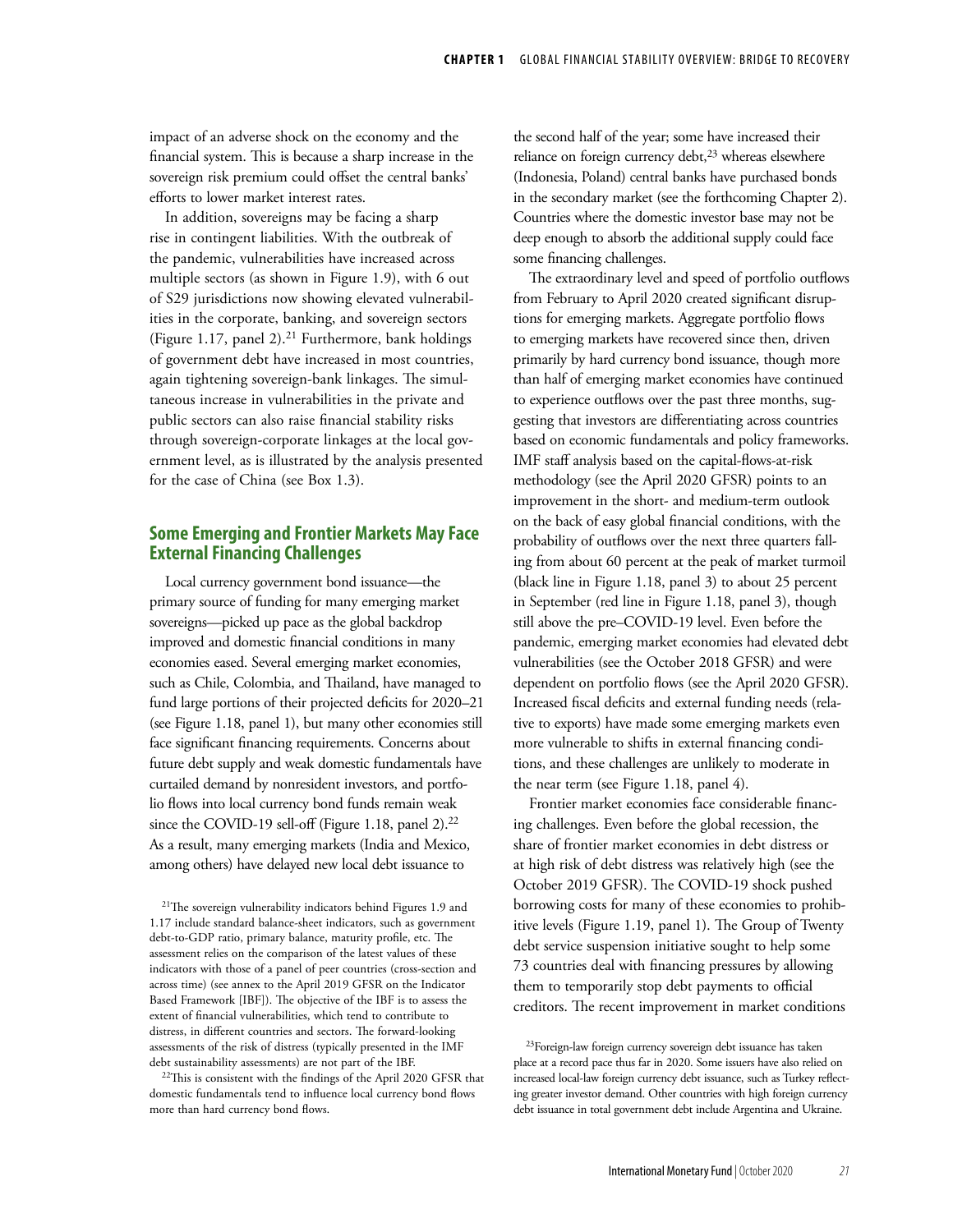

# Figure 1.18. Emerging Market Financing: Challenges, Options, and Risks

Government financing burdens remain steep in some countries with issuance still lagging.

# 1. Local Currency Government Bond Gross Issuance Complete

Investor flows into local currency bond funds remain weak.

2. EPFR Global Emerging Market Debt Dedicated Fund Flows and Returns (Cumulative, year to date, billions of US dollars, left scale; percent, right scale)



### The outlook for portfolio flows remains challenging, with nearly 25 percent probability of outflows next year.

3. Capital Flows at Risk: Near-Term Portfolio Flow Forecast Densities (Probability Density)







Sources: Bloomberg Finance L.P.; Haver Analytics; HSBC analyst estimates; IMF, World Economic Outlook database; JP Morgan estimates; national sources; and IMF staff estimates.

Note: In panel 1, data are not adjusted for inflation-linked debt. In panel 3, the analysis consists of portfolio flows (including both debt and equity components), based on the model introduced in the April 2020 *Global Financial Stability Report*. The sample consists of 19 large and liquid emerging markets (Brazil, Bulgaria, Chile, Colombia, Egypt, Hungary, India, Indonesia, Korea, Malaysia, Mexico, Peru, Philippines, Poland, Romania, Russia, South Africa, Thailand, Turkey). The capital flows at risk (measured as the 5th percentile of the distribution) stands at –1.9 percent of GDP according to the latest assessment, which compares with –3.3 percent of GDP on March 23 and realized portfolio outflows of almost 2 percent of GDP in 2020:Q1. In panel 4, the indicators are scaled by GDP. The figure plots the percentile rank of the median value of the respective indicators across 71 major emerging markets in the corresponding year. The percentile rank is calculated since 1990. 2020 and 2023 estimates are based on World Economic Outlook database estimates. EMs = emerging markets; GFC = global financial crisis; YTD = year to date.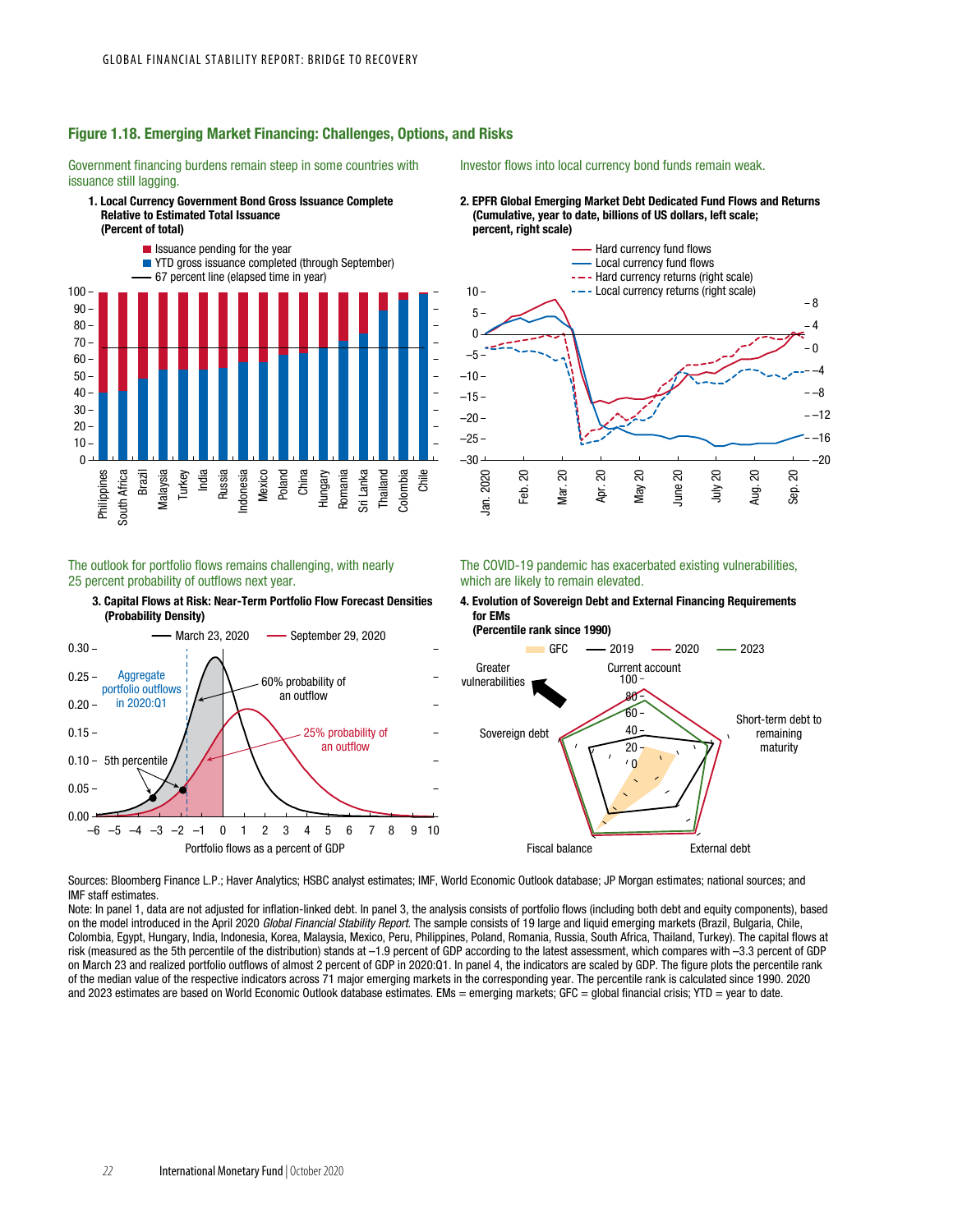

### Figure 1.19. Emerging and Frontier Market Economy Spreads and Market Access

The COVID-19 pandemic pushed spreads of lower-rated economies to prohibitive levels ...

... bringing into focus the large refinancing needs of several frontier market economies.

Sources: Bloomberg Finance L.P.; World Bank Debtor Reporting System; and IMF staff calculations. Note: EMBI = JP Morgan Emerging Markets Bond Index;  $IG =$  investment grade.

has reduced these pressures, but many low-income countries with marketable debt have large rollover needs (Figure 1.19, panel 2). This includes some that are eligible for the debt service suspension initiative but are still unable to access international markets at pre– COVID-19 spreads (see the forthcoming Chapter 2 for discussion of the role of creditor composition).

In late July and early August, Argentina and Ecuador reached restructuring deals with bondholders. These deals marked the end of protracted negotiations over both legal and financial terms and were a positive milestone for debt restructuring frameworks going forward.

# **Policies Need to Focus on Supporting a Sustainable Recovery**

The pandemic has led to the worst global recession since the Great Depression, and decisive and timely policy actions have so far cushioned its impact on households and firms, and managed to prevent economic stress from escalating into a full-fledged financial crisis. As the economic recovery takes hold,

the policy focus will shift from dealing with liquidity pressures to *managing a gradual reopening of the economy* and *supporting the recovery*. Table 1.1 provides a road map for monetary and financial sector policies at different stages of the crisis.

# **Policy Priorities during Gradual Reopening Under Uncertainty**

During this phase, which corresponds to the current situation in a number of countries, lockdown measures are eased, but uncertainty remains high, and containment measures may need to be reimposed if there is a resurgence in cases. The priority for the gradual reopening phase is to ensure that policy support is maintained for the recovery to take hold and become sustainable.

• *Monetary accommodation should be maintained.* After aggressively cutting policy rates early in the crisis, most advanced economies are now facing effective lower bounds for conventional monetary policy, though there is still room for further policy cuts in many emerging markets. Central bank balance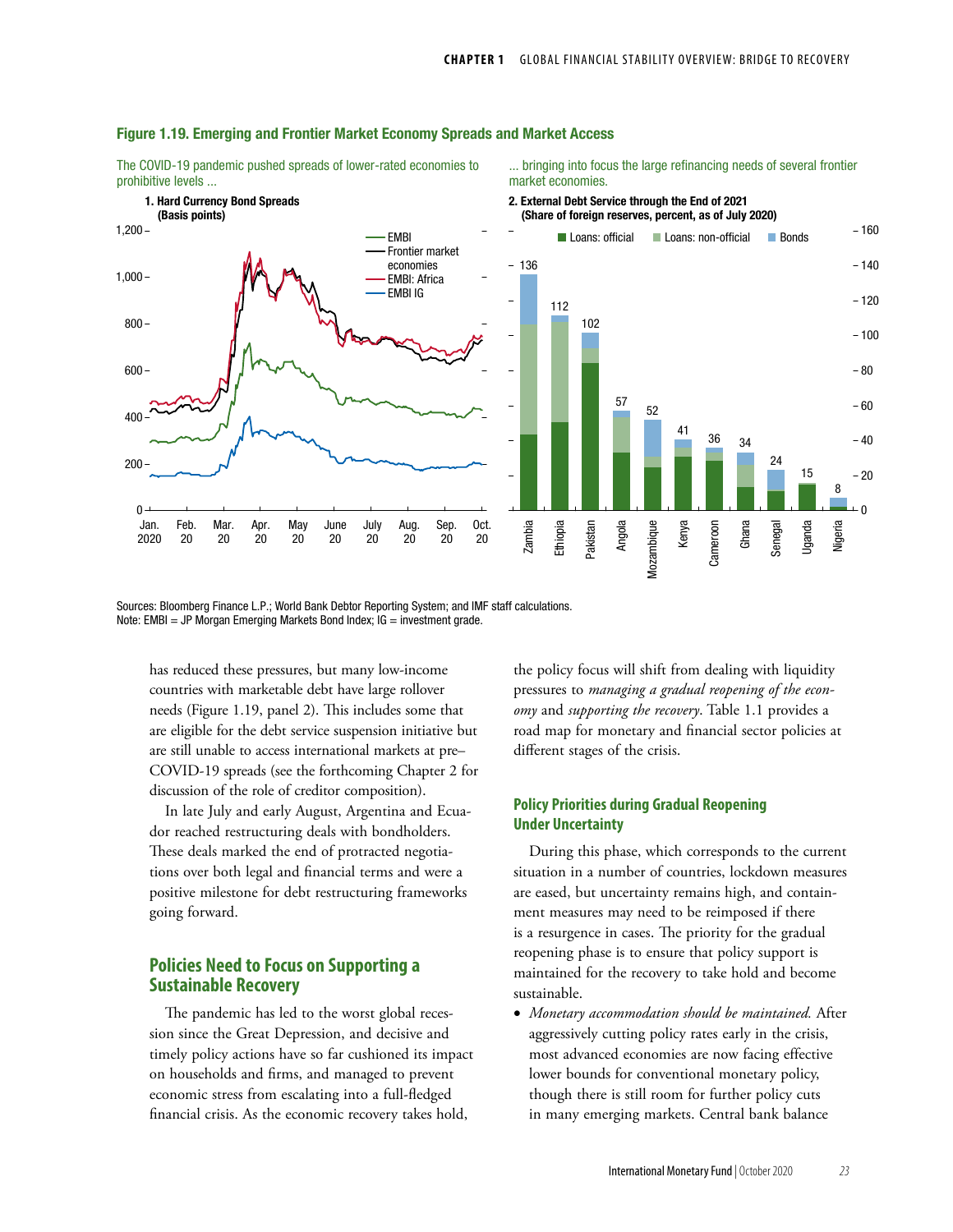| <b>Policy Areas</b>                                                  | <b>Great Lockdown</b>                                                                                                                                                                                                                                                                                           | <b>Gradual Reopening under Uncertainty</b>                                                                                                                 | <b>Pandemic under Control</b>                                                                                                                                                                                                             |  |  |
|----------------------------------------------------------------------|-----------------------------------------------------------------------------------------------------------------------------------------------------------------------------------------------------------------------------------------------------------------------------------------------------------------|------------------------------------------------------------------------------------------------------------------------------------------------------------|-------------------------------------------------------------------------------------------------------------------------------------------------------------------------------------------------------------------------------------------|--|--|
| <b>Monetary Policy</b>                                               | Ease monetary policy, including<br>use of unconventional monetary<br>policy tools                                                                                                                                                                                                                               | Maintain monetary policy<br>accommodation                                                                                                                  | Maintain monetary policy<br>accommodation until the policy<br>objectives (for example, inflation<br>target) are achieved                                                                                                                  |  |  |
| <b>Liquidity Support to</b><br><b>Core Funding Markets</b>           | Provide support to maintain market<br>functioning and liquidity                                                                                                                                                                                                                                                 | Maintain support, but adjust pricing<br>as appropriate to incentivize and<br>prepare the ground for exit from use<br>of central bank facilities            | Gradually withdraw support, as<br>warranted                                                                                                                                                                                               |  |  |
| <b>Liquidity Support to</b><br><b>Financial Institutions</b>         | Provide support to alleviate liquidity<br>stress and support monetary policy<br>accommodation                                                                                                                                                                                                                   | Maintain support, but adjust pricing<br>as appropriate to incentivize the return<br>to normal market funding                                               | Maintain liquidity support only<br>as required to support monetary<br>policy accommodation                                                                                                                                                |  |  |
| <b>Measures to Maintain</b><br>the Flow of Credit                    | Release macroprudential buffers,<br>allow the use of capital and liquidity<br>buffers, and apply regulatory<br>flexibility as appropriate<br>Suspend the distribution of banks'<br>profits (dividend payouts and share<br>buybacks)<br>Provide financing support<br>to households and businesses<br>(see below) | Continue allowing the use of capital<br>and liquidity buffers<br>Suspend the distribution of banks'<br>profits (dividend payouts and share<br>buybacks)    | Rebuild capital and liquidity buffers<br>gradually over time while ensuring<br>continued financial institutions'<br>capacity to extend credit                                                                                             |  |  |
| <b>Measures to Address</b><br><b>Problem Assets</b>                  | Provide guidance on asset<br>classification and provisioning                                                                                                                                                                                                                                                    | Maintain prudential standards<br>to incentivize the recognition and<br>handling of problem assets                                                          | Require banks to develop credible<br>plans to reduce problem assets over<br>an appropriate period of time<br>Handle weak banks that experience<br>significant credit losses<br>Foster the development of markets<br>for distressed assets |  |  |
| <b>Financing Support</b><br>to Business                              | Provide credit guarantees (or other<br>risk mitigation) and term funding to<br>support new lending                                                                                                                                                                                                              | Maintain financing support if containment<br>measures are reintroduced, but tighten<br>eligibility criteria to better target illiquid<br>but solvent firms | Withdraw unwarranted support                                                                                                                                                                                                              |  |  |
| <b>Debt Restructuring</b><br>for Businesses and<br><b>Households</b> | Introduce repayment moratoria                                                                                                                                                                                                                                                                                   | Extend repayment moratoria only<br>if necessary to prevent widespread<br>insolvencies                                                                      | Facilitate debt restructuring that<br>reduces debt overhang                                                                                                                                                                               |  |  |
|                                                                      |                                                                                                                                                                                                                                                                                                                 | Facilitate debt restructuring that<br>reduces debt overhang and/or adjust<br>repayment schedule                                                            |                                                                                                                                                                                                                                           |  |  |
|                                                                      |                                                                                                                                                                                                                                                                                                                 | Provide solvency support to viable<br>systemic firms, grants for smaller firms                                                                             |                                                                                                                                                                                                                                           |  |  |
|                                                                      |                                                                                                                                                                                                                                                                                                                 | Ensure efficient out-of-court<br>agreements, with fast-track procedures<br>to support debt restructuring                                                   |                                                                                                                                                                                                                                           |  |  |

# **Table 1.1. Monetary and Financial Policy Road Map**

Source: IMF staff.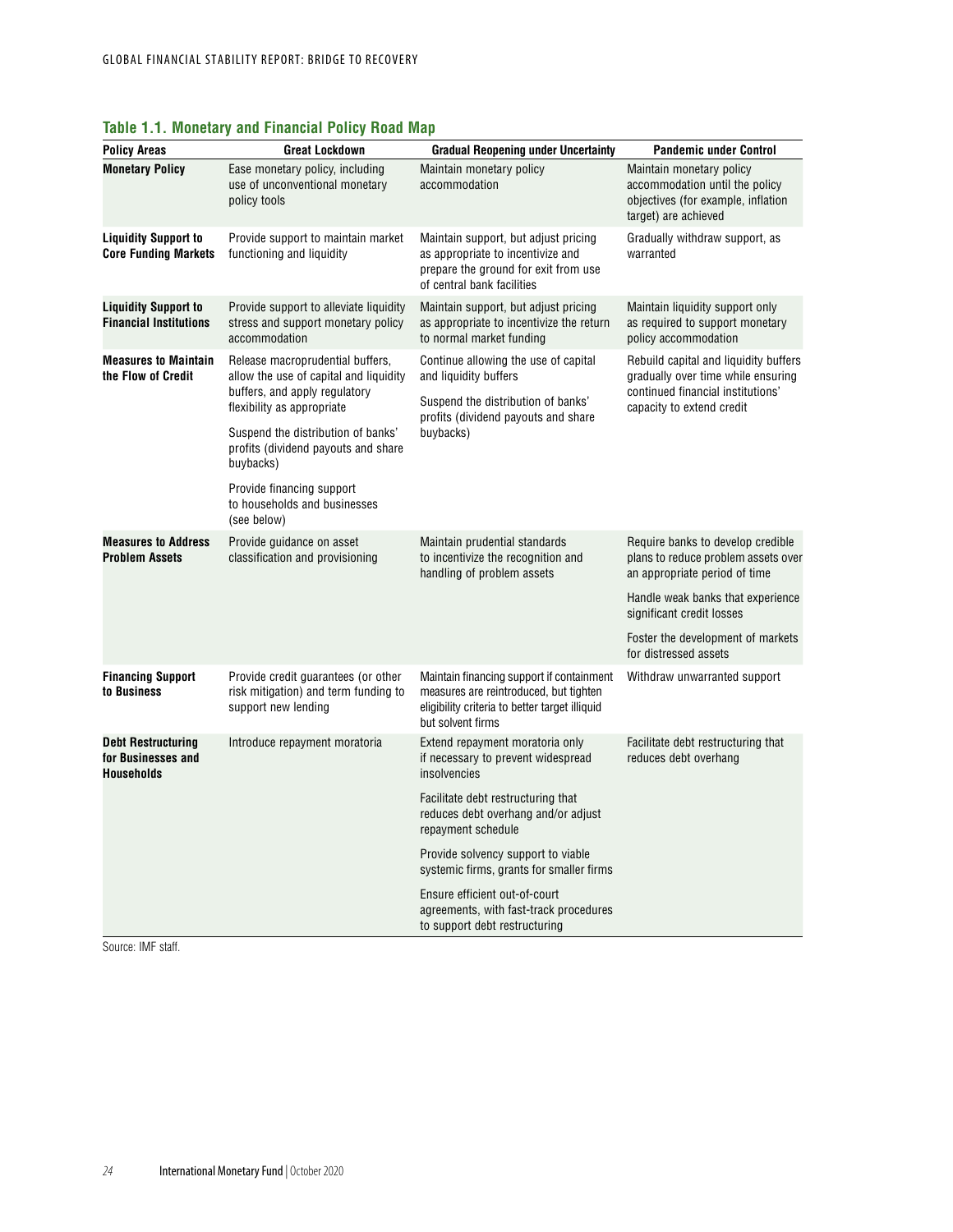sheets have also grown significantly since March 2020. Some emerging market central banks have launched asset purchase programs to stabilize local markets and ease financial conditions, but in some cases, these purchases have also facilitated financing of government deficits. In such cases, transparency and clear communication of the policy objectives are crucial to minimize risks to central bank credibility and the perception that these programs are used for monetary financing—especially in countries with weaker institutional and governance frameworks (see the forthcoming Chapter 2).

- *The necessary liquidity support to financial markets and institutions should be maintained.* A number of backstops remain in place.<sup>24</sup> Many central bank programs were designed to provide support at prices that were attractive in stressed markets but are at a premium in normal conditions. This feature creates incentives for financial institutions to return to markets as funding conditions normalize. The presence of these facilities still provides support to markets, even if actual use is limited.
- *Banks should be encouraged to continue lending.* Whereas banks should continue to make use of the flexibility built into regulatory frameworks, prudential and accounting standards for loan classification and provisioning should be maintained.25 Timely and reliable recognition of loan losses based on the expected credit loss framework (under International Financial Reporting Standard 9) is essential, but country authorities may want to delay the impact of additional provisions on regulatory capital, with adequate disclosure of fully loaded capital positions. Supervisors should provide guidance on how banks should deal with restructured loans, including those resulting from moratoria on loan repayments. For example, in commercial real estate markets, extended forbearance and foreclosure moratoriums could help limit contagion across commercial property markets (see Box 1.1). Guidance on the usability of bank buffers, including the optimal pace of rebuilding these buffers once the recovery becomes

sustainable, should be balanced against the need for banks to continue providing credit to the economy during both reopening and recovery phases.

- *Policymakers should develop effective strategies to deal with corporate and household solvency pressures*. Measures to alleviate liquidity stress can provide only temporary relief. Financing support will further increase indebtedness, whereas firms and households may still face some financing difficulties after the moratoria on debt repayments are lifted. Policymakers should shift their focus to solvency support. For instance, solvency support for firms deemed strategic or systemic could mitigate adverse macro-financial consequences. For SMEs, which account for a large share of employment in some countries, governments could consider providing grants (see the October 2020 WEO).
- *Emerging and frontier market economies facing financing difficulties may require official support.* Financing widening fiscal deficits could be a challenge because of deteriorating public finances and shallow domestic markets.26 The IMF has proactively provided financing support to member countries during the COVID-19 crisis (80 countries to date).27 However, public debt may become unsustainable in some countries, and debt restructuring with international creditors would be needed to safeguard macro-financial stability.

### **Policy Responses if Recovery is Delayed**

• *In the event of a deterioration of the economic outlook (for example, due to new outbreaks), policymakers should be prepared to scale up liquidity support but in a more targeted manner.* Targeted fiscal measures would be an efficient way to help the most vulnerable firms and individuals (see the October 2020 *Fiscal Monitor*). Eligibility criteria would need to be gradually tightened to ensure that most of the support goes to viable firms.<sup>28</sup> This would help prevent a buildup of debt overhang further down the road, support necessary business adjustments and debt restructuring, and facilitate post-pandemic reallocation of resources. Moratoria on repayments,

<sup>&</sup>lt;sup>24</sup>For example, the Federal Reserve extended its support programs until the end of 2020.

<sup>&</sup>lt;sup>25</sup>According to the Financial Stability Board, there have been a few cases of measures that went beyond the flexibility of the standards (reducing certain credit risk capital and leverage ratio requirements, lowering liquidity requirements, and postponing the application of the large exposure framework), but most of these measures are temporary and will be reversed as the crisis abates.

<sup>26</sup>For guidance on how sovereign debt managers handle financing challenges, see IMF (2020c).

<sup>27</sup>For an overview of policy responses to maintain macro-financial stability in emerging market and developing economies, see IMF (2020d).

<sup>28</sup>For guidance on how to provide liquidity support to businesses, see IMF (2020b).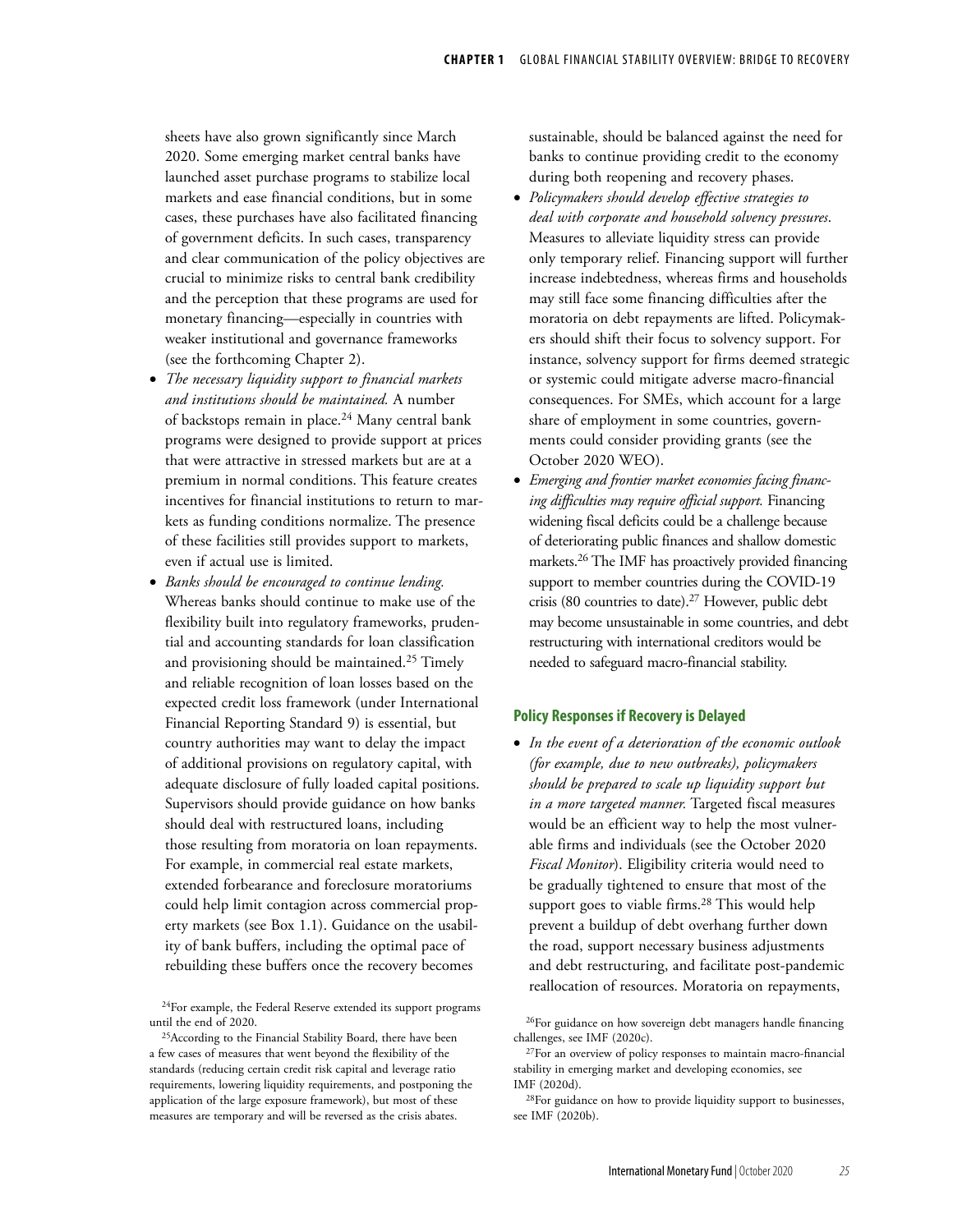which provide temporary relief, should be extended only if necessary to prevent widespread insolvencies stemming from renewed lockdowns.

- *Monetary policy may have to be eased further as needed to support the flow of credit to the economy.* Emergency lending and unconventional monetary policy easing may have to be reactivated or expanded, depending on country circumstances, if the economy slips into an adverse scenario in coming months.
- *Policymakers should provide solvency support to mitigate systemic risk.* Targeted transfers and tax relief could be provided to hard-hit businesses and households. In addition, governments could scale up the solvency support to viable firms that are deemed strategic or systemic individually or collectively to mitigate adverse macro-financial consequences.

### **Policy Priorities once Pandemic Is under Control**

Once the virus is fully under control, policymakers should build on the policy actions taken during the gradual reopening phase, but with a greater focus on tackling solvency issues to ensure a sustainable recovery and completing the structural transformation of the economy to the new post-pandemic normal.

- *Monetary policy accommodation should be maintained until central bank objectives are achieved.* Given expectations of continued low inflation (see Online Annex 1.1) and the likelihood of a pronounced decline in real interest rates for many years, central banks (including the US Federal Reserve and the European Central Bank) are considering adjustments to their monetary policy frameworks and communications to ensure policy efficacy, especially at the effective lower bounds.29
- *Liquidity support should be withdrawn as warranted once conditions improve.* Term funding provided to banks may be maintained as needed to support credit flows and ensure a sustainable recovery.30 Prolonged central bank support in key financial

29For example, Jordà, Singh, and Taylor (2020) found that past pandemics were followed by sustained periods of depressed investment opportunities and/or increased precautionary saving.

markets may distort price discovery and affect market liquidity as well as encourage excessive risk taking if it becomes embedded in investor expectations. Systemwide liquidity support should be withdrawn as market conditions normalize. Protracted liquidity support, including financing support to businesses and moratoria on repayments, could keep nonviable borrowers afloat. This could delay the business restructuring, balance sheet correction, and resource reallocation that are necessary to restore macro-financial resilience.

- *Banks should be encouraged to proactively clean up nonperforming loans.* Banks with high levels of nonperforming loans should be required to develop and implement credible action plans to reduce nonperforming loans within an appropriate time frame. To underpin confidence, authorities should ensure that banks maintain transparency on the performance of their loan portfolios, the materiality of loan restructuring, and any material adjustments made to risk management and accounting policies. Some banks may face capital shortfalls as they recognize credit losses. Supervisors may consider suspending automatic triggers for corrective actions and instead require banks to present credible plans to restore their capital.<sup>31</sup> Exceptional measures taken to support distressed borrowers should be phased once conditions allow.
- *Policymakers should develop effective strategies to deal with private debt overhang.* Well-functioning insolvency frameworks can help ensure efficient exit of nonviable firms and facilitate the necessary structural transformation. Firms facing solvency challenges should be recapitalized, restructured, or resolved:
	- o *Recapitalization* could be an option for firms deemed viable (for example, with earnings sufficient to cover interest expenses). In such cases, equity-like support could prove more useful than liquidity support (as liquidity support leads firms to accumulate more debt). Modalities could vary depending on firms' characteristics (SMEs, for example, as discussed previously) and would need to account for country-specific institutional and legal frameworks.

<sup>31</sup>For discussion of banking regulatory and supervisory issues in response to the COVID-19 crisis, see IMF (2020a).

<sup>30</sup>Some central banks are beginning to withdraw support with no impact on market functioning. Examples include a reduction in the size and frequency of open market operations in most advanced economies and moderation of the pace of purchases of government securities in some advanced economies.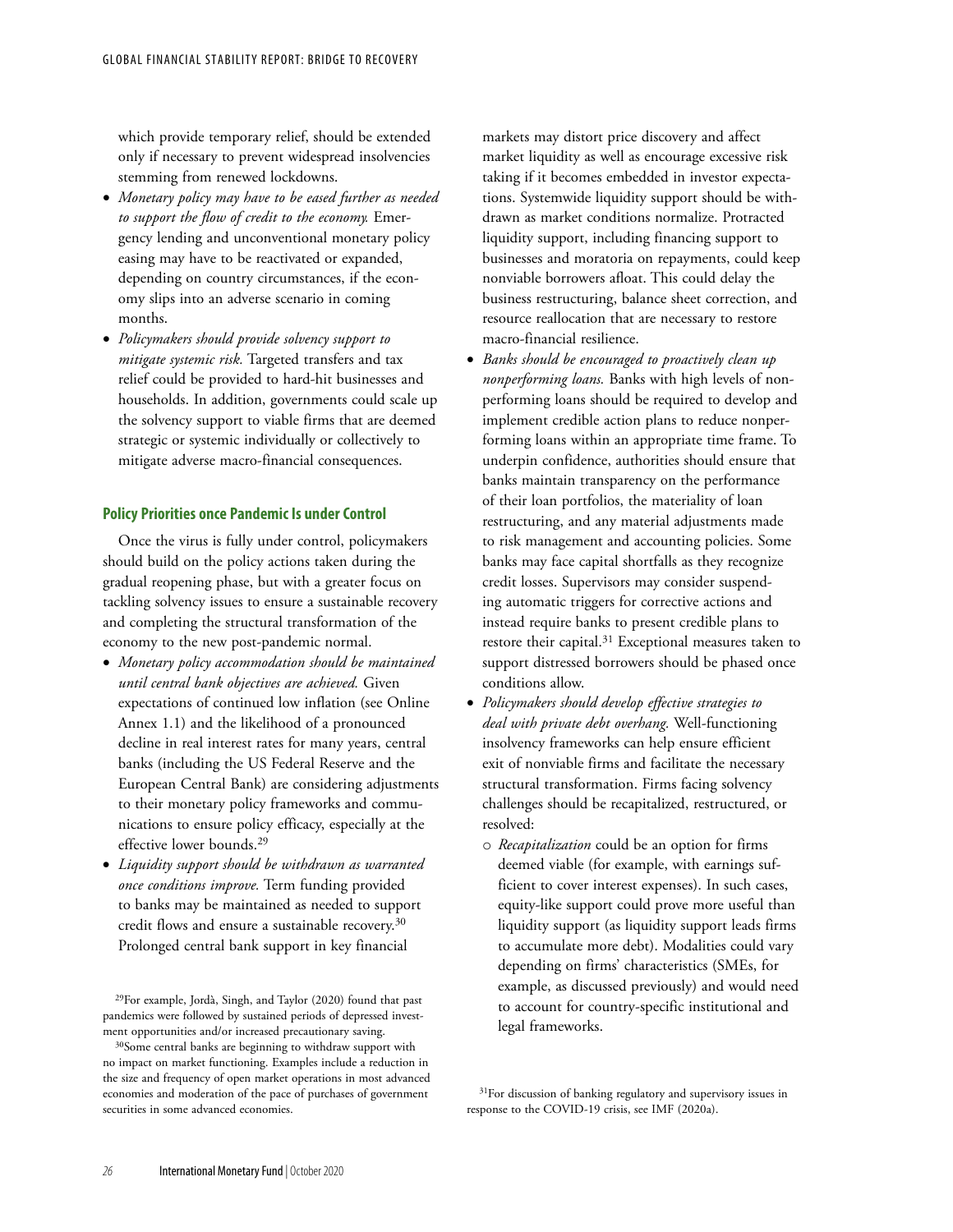- o *Restructuring* of debt could be suitable for firms facing structural challenges (because of the COVID-19 pandemic). In such cases, adjustments to firms' business models would be required to restore viability. Simplified, standardized procedures should be developed to facilitate out-of-court agreements on debt restructuring.
- o *Resolution*, or facilitation of an orderly exit, should be applied to unviable firms that cannot be saved through restructuring. Fostering the development of markets for distressed assets would facilitate their disposal.
- *Policymakers should prepare to deal with the implications of corporate and household insolvencies for banks and nonbank financial institutions, as well as for sovereigns.* Bank and nonbank financial institutions will need to absorb credit losses, and some regulated financial institutions may experience capital shortfalls. Country authorities should ensure that banks have credible recovery strategies in place and develop (or update) contingency plans for institutions displaying substantial fragilities. Resolution tools, which have been strengthened since the global financial crisis, should be used as necessary to resolve failing banks in an orderly way. At the sovereign level, steps should be taken to develop a credible medium-term fiscal strategy to ensure debt sustainability in the medium term, considering that prolonged policy support could translate into significant fiscal costs.
- *Policymakers should adopt policies to encourage more proactive management of climate-change-related risks.* The pandemic, despite substantial negative effects on firms' environmental performance (see the forthcoming Chapter 5), presents an opportunity to engineer a green recovery. Policymakers should encourage the appropriate pricing of climate-change-related risks through gradual and well-communicated implementation of carbon taxes, better disclosure of climate-change-related risks, and increased use of climate stress tests for financial institutions. This could in turn generate the right incentives to reduce exposures to physical risk and expedite the transition.
- *Policymakers should adopt policies to encourage greater digital investment to enhance financial sector efficiency and inclusion.* The pandemic may have accelerated the transition of the economy toward digitalization. Digital investment should enable the financial

system to cut expenses (for example, physical branches) and extend services to underserved populations, thereby increasing financial inclusion. Digital currencies in particular could offer substantial efficiency gains, especially in cross-border payments, and reach unbanked populations. However, they need to be carefully regulated to ensure financial stability and integrity, operational safety, market contestability, and consumer protection.

### **Post-Pandemic Financial Reform Agenda**

To safeguard global financial stability and promote inclusive, sustainable growth in the post-pandemic era, the regulatory reform agenda should focus on strengthening the regulatory framework for nonbank financial sector and stepping up prudential supervision to curb excessive risk taking in the lower-for-longer interest rate environment:

- *Strengthening the regulatory framework for the nonbank financial sector:* In light of lessons learned during the COVID-19 crisis—including central banks' need to backstop essential segments of financial markets—policymakers should assess the effectiveness of prudential tools that are currently available and consider strengthening the prudential regulation as well as broadening the regulatory perimeter of nonbank financial institutions.
	- o The operational frameworks for central counterparty clearing houses (CCPs) have to be adjusted in light of the crisis experience (see April 2020 GFSR). While CCPs played an important role in cushioning the impact of market stress during the March sell-off, policymakers should examine options for prudently limiting procyclicality in margin calls as well as ensuring derivatives counterparties are able to anticipate and prepare for them.
	- o To enhance the global financial system's resilience, a more robust liquidity risk management framework should be adopted for *investment funds* (International Organization of Securities Commissions 2018), including a broad set of tools to better manage redemptions as well as to identify related risks early (see the October 2019 GFSR). The usability of liquidity buffers in crisis times which has proven key in the banking sector this year—could be more actively considered. To the extent the swing pricing has been successful in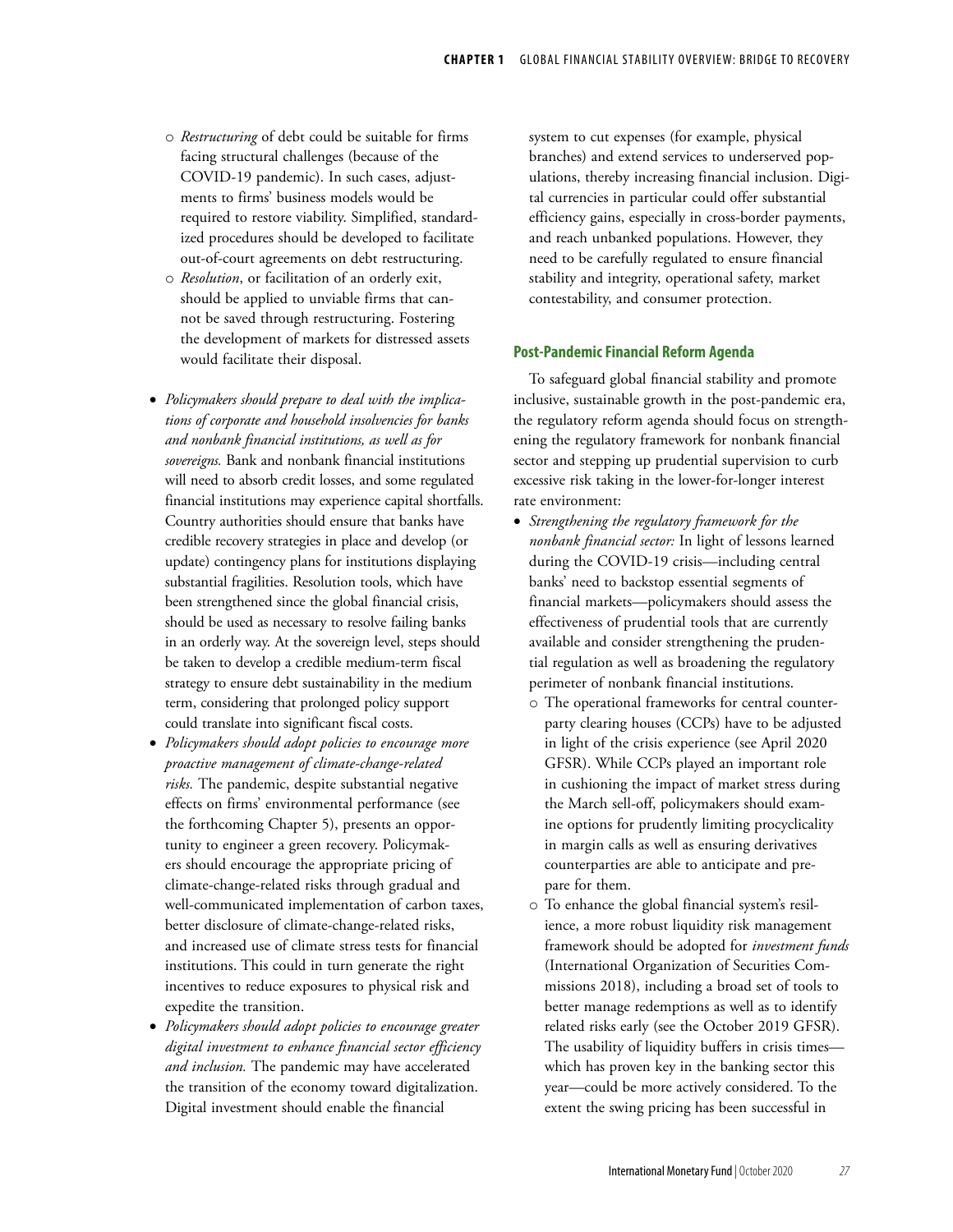helping to contain redemptions, a wider adoption would be advisable, particularly in jurisdictions with sizable asset management sectors. Given jurisdiction-specific institutional and legal arrangements, however, swing pricing will likely have to be phased in over time, requiring modifications to the existing operational infrastructure. An internationally harmonized measurement of leverage in investment funds (International Organization of Securities Commissions 2019) should help with the timely recognition and mitigation of respective financial stability risks.

• *Implementing micro- and macroprudential measures to curb excessive risk taking in the lower-for-longer interest rate environment:* With market participants anticipating interest rates to remain very low for the foreseeable future, investor search for yield is likely to resume and may lead to excessive risk taking.

Given the existing balance sheet weaknesses, a further buildup of leverage in the post-pandemic world should be contained appropriately. The macroprudential policy framework should be strengthened to ensure adequate capital and liquidity buffers in banking systems, to contain excessive risk taking in the nonbank financial sector and to create macroprudential space that could be used to cushion the impact of adverse shocks on the economy and financial system.32 Prudential authorities could implement measures such as loan-to-value ratio and debt-to-income ratio to prevent excessive risk taking that could inflate property prices, including in the commercial real estate segment (see Box 1.2).

<sup>&</sup>lt;sup>32</sup>For instance, the ECB emphasized in its recent Financial Stability Review the importance of creating the macroprudential space in the euro area in the form of releasable countercyclical capital buffers (CCyBs) to help sustain credit in a downturn.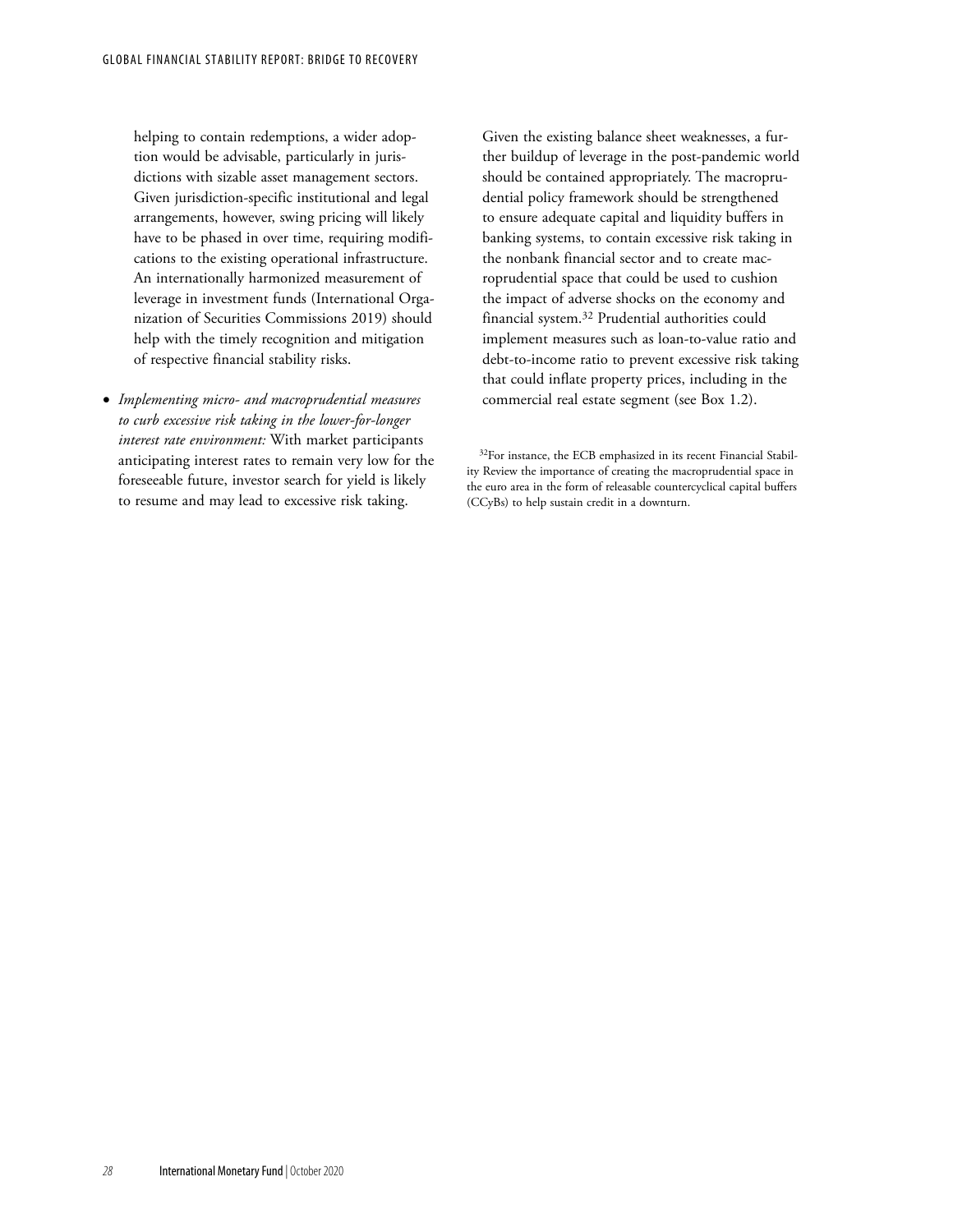## **Box 1.1. Are Financial Stability Risks Rising in Commercial Real Estate Markets?**

Market participants and policymakers have increasingly pointed to the commercial real estate sector as a potential source of financial stability risks because of its notable size, procyclicality, and systemic nature. In several economies, commercial real estate loans constitute a significant part of banks' lending portfolio, especially at local and regional banks.<sup>1</sup> Commercial mortgage-backed securities issuance has also recovered since the global financial crisis, with the total volume exceeding \$100 billion in 2019 (Figure 1.1.1, panel 1). Historically, volatility in the commercial property market has often been an amplifier of macro-financial instability—for example, in the United States in 2008.

In recent years, the riskiness of the commercial real estate sector has increased globally. Over 2009–19, commercial property asset valuations rose, on average, 4.5 percent a year to reach historical highs in several economies.<sup>2</sup> Concurrently, capitalization rates—which measure rental income relative to the value of the property—fell to their lowest levels (Figure 1.1.1, panel 2).

The COVID-19 crisis has inflicted significant pain on the sector. Worldwide commercial property transactions slumped by about 50 percent in the second quarter of 2020 relative to last year, as containment measures imposed in response to the pandemic adversely affected economic activity and reduced the demand for commercial properties. Within the sector, retail and hospitality businesses have been the most affected, with sales down by 60 percent and 80 percent, respectively (Figure 1.1.1, panel 3). Available price data also point to a significant decline, especially in the retail sector, with the retail sector price index falling by about 18 percent and 23 percent in July,

The authors of this box are Andrea Deghi and Salih Fendoglu. <sup>1</sup>In the United States and the euro area, for example, commercial real estate loans constituted 50 percent and 23 percent, respectively, of total bank lending to nonfinancial corporates in 2019.

2In some economies, for example Hong Kong SAR, Sweden, and the United States, commercial real estate valuations more than doubled between 2009 and 2019.

year over year, in the European Union and the United States, respectively (Figure 1.1.1, panel 4).

Stress in funding markets early this year reverberated through the commercial real estate sector. Funding costs increased sharply in mid-March, with the spread on BBB-rated commercial mortgage-backed securities and commercial mortgage-backed security indices remaining much higher in June relative to the pre-pandemic level (Figure 1.1.1, panel 5). Syndicated commercial real estate lending dropped by about 50 percent in North America, 70 percent in Europe, and 40 percent in Asia in the second quarter of 2020, year over year. Whereas the slowdown in lending may partly be a result of a drop in demand, increasing delinquency rates and tightening of credit conditions for bank loans, as is evident from the US Senior Loan Officer Opinion Survey, may have also played a role (Figure 1.1.1, panel  $6$ ).<sup>3</sup>

Looking ahead, there is considerable uncertainty about the outlook for the commercial real estate sector. As economies open up, activity in the sector is likely to pick up. However, based on current projections from rating agencies, the commercial mortgage-backed securities default rates are expected to more than double in the third quarter of 2020, suggesting that the sector may remain under pressure for a while. Moreover, segments such as retail could continue to face headwinds even after the pandemic is over because of the ongoing increased shift toward e-commerce. The demand for office space may also drop as companies experiencing cost savings of work-from-home arrangements consider extending them into the future.<sup>4</sup> All in all, these shifts could induce significant volatility in commercial property markets and bear close monitoring to limit broader macro-financial stability risks.

3In the United States, 5.8 percent of commercial mortgage-backed securities loans were delinquent in the second quarter of 2020, an increase of more than 200 basis points relative to the previous year.

4For example, a recent corporate survey by Green Street Advisors shows that the propensity of staff to work from home in the medium to long term has increased by about 30 percentage points since the pandemic crisis.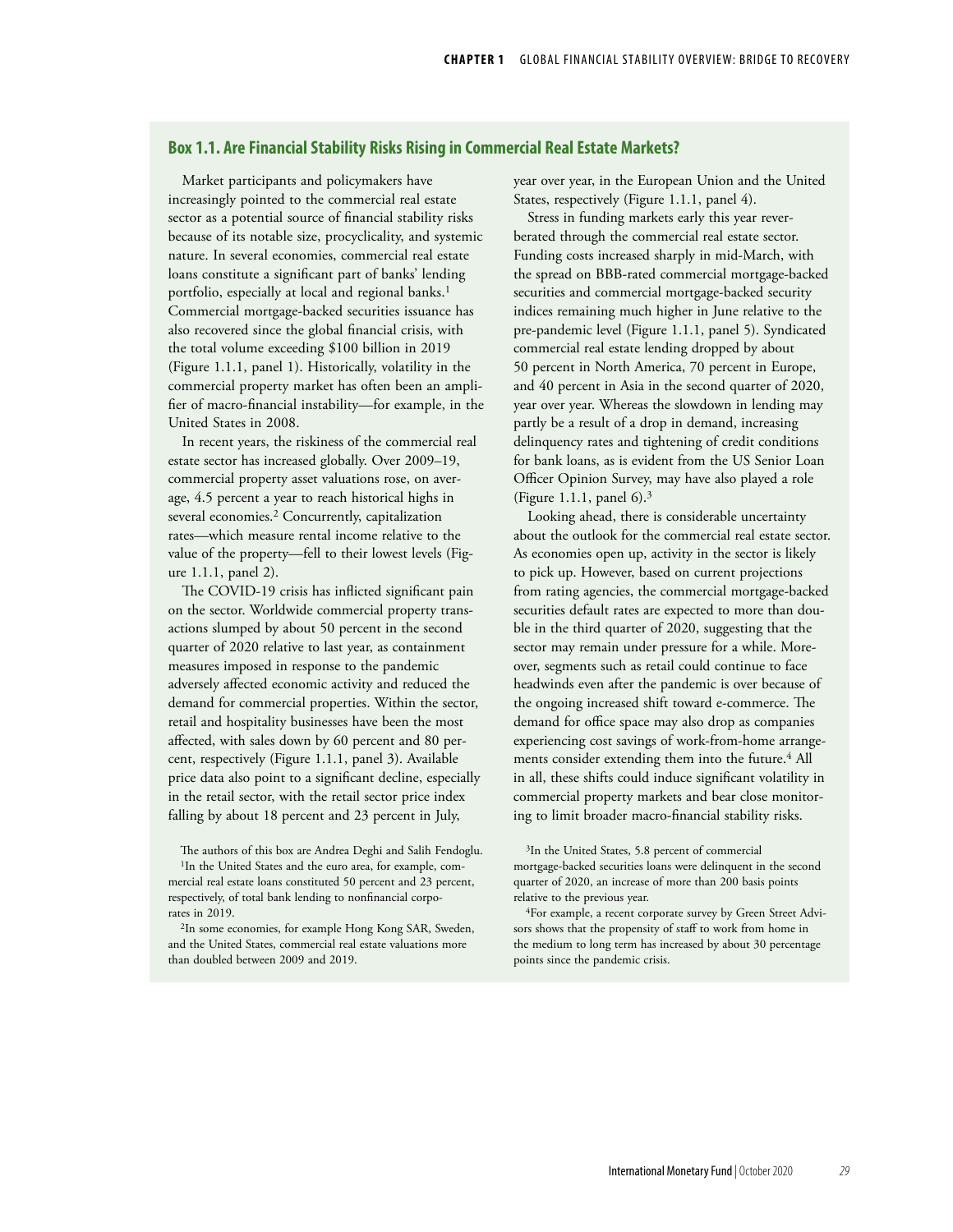### **Box 1.1** *(continued)*

### **US CMBS** Non-US CMBS 2005 07 09 11 13 15 17 19 2001 03 05 07 09 11 13 15 17 19  $\Omega$ 70 140 210 280 350 CMBS issuance has increased since the global financial crisis ... 1. CMBS Issuance (Billions of US dollars)

Figure 1.1.1. Trends and Developments in Commercial Real Estate Markets

### Global commercial property transactions fell sharply in 2020:Q2 ...



#### Funding costs in the CMBS market have increased sharply ...

#### 5. CMBS Funding Conditions in the United States (Basis points)



#### ... whereas capitalization rates have continued to fall.

#### 2. Capitalization Rates for Selected Economies (Percent)



... with prices also dropping, especially in the retail sector.

#### 4. Change in CRE Prices across Sectors (Percent, July 2020 versus July 2019)



#### ... whereas lending standards have tightened, and delinquency rates have inched up in 2020:Q2.

### 6. Credit Standards and Delinquency Rates in the US CMBS Market



Sources: Bloomberg L.P.; Commercial Mortgage Alert; Federal Reserve Bank; Green Street Advisors; Moody's; MSCI Real Estate; Real Capital Analytics; and IMF staff calculations.

Note: Panel 1 shows the total issuance of CMBS for the United States and other countries. Panel 2 shows the capitalization rate for the United States and other selected economies and the spread of the US capitalization rate over the 10-year US government bond yield. Selected economies are Australia, Austria, Belgium, Canada, China, the Czech Republic, Denmark, Finland, France, Hungary, Hong Kong SAR, Indonesia, Ireland, Italy, Japan, Korea, Malaysia, The Netherlands, New Zealand, Norway, Poland, Portugal, Singapore, South Africa, Spain, Sweden, Taiwan Province of China, Thailand, and the United Kingdom. Panel 3 shows the change in global real estate sales (single asset, portfolio, entity) in 2020:Q2 relative to 2019:Q2. Panel 4 shows the change in the commercial property price index in July 2020 relative to July 2019 for different CRE sectors and for the overall market. Panel 5 shows the spreads over the Treasury yield curve for the Bloomberg Barclays Global Aggregate BBB index and the CMBX S6 and CMBX S9. Panel 6 shows the percent of respondents in the US Senior Loan Officer Opinion Survey indicating a tightening in CRE lending standards and CMBS loan delinquency rates (historical and projected to 2020:Q3). CMBS = commercial mortgage-backed security; CMBX = commercial mortgage-backed security index; CRE = commercial real estate; OAS = option-adjusted spread; US = United States.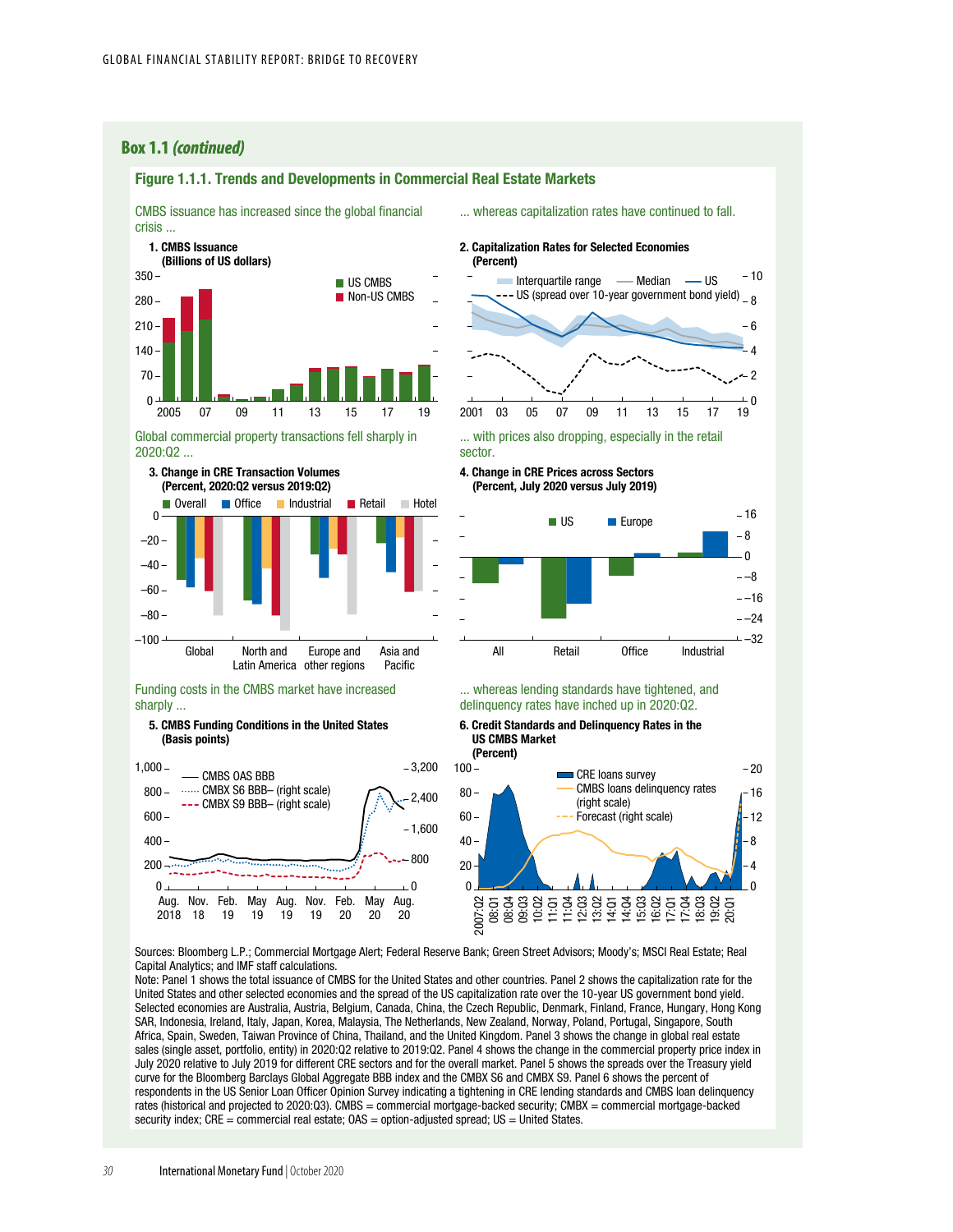### **Box 1.2. The Behavior of Investment Funds during COVID-19 Market Turmoil**

In March 2020 the global investment fund sector and, in particular, fixed-income and nongovernment money market funds experienced a short period of intense withdrawals as investors redeemed shares following a sharp increase in valuation uncertainty in many asset classes, including debt securities (Figure 1.15, panel 2).<sup>1</sup> The market liquidity of securities held by fixed-income funds deteriorated substantially, as evidenced by the near doubling in the average bid-ask spreads of securities held in their portfolios (Figure 1.2.1, panel 1).2 Though liquidity declined for almost all fund portfolios, average bid-ask spreads more than tripled temporarily for the most affected portfolios, indicating that a few funds bore the brunt of the liquidity impact, while on average the industry proved resilient.

With only a handful of funds suspending redemptions,3 most fixed-income funds resorted to a mix of strategies to deal with outflows. First, the most afflicted funds used their relatively ample liquidity buffers and shed liquid assets such as cash, cash equivalents, and US Treasuries to cover redemptions, whereas funds receiving inflows hoarded cash and delayed investments, presumably because of uncertain market conditions (Figure 1.2.1, panel 2). Second, despite large outflows, some funds were willing to purchase assets at high bid-ask spreads, possibly using cash reserves to take advantage of depressed prices of potentially illiquid assets (Figure 1.2.1, panel 2). Third, with their investors more sensitive to performance and less amenable to increased corporate exposures, fixed-income funds were less inclined to retain their relatively high exposures to corporate bonds, especially if they were anticipating more redemptions (Figure 1.2.1, panel 3). In addi-

The authors of this box are Frank Hespeler and Felix Suntheim.

<sup>1</sup>These outflows are still lower than those assumed under the liquidity stress presented in Box 3.1 of the October 2019 *Global Financial Stability Report*.

2Based on a sample of 323 fixed-income funds with available information on individual securities held in their portfolios.

<sup>3</sup>Fitch reported for 2020 that mutual funds suspended a total of \$62 billion year to date, a mere 0.11 percent of the sector's total assets (Fitch Ratings 2020).

tion, swing pricing may have helped funds manage redemptions.4

As a result, fixed-income funds that were forced to sell assets in response to redemption pressures seem to have had some adverse effect on both asset prices and market liquidity. In March 2020 the bid-ask spreads of assets sold most heavily by fixed-income funds facing large redemptions increased more than the bid-ask spreads of assets not facing such selling pressure. Similarly, during March 2020 cumulative returns of assets under selling pressure declined more than assets experiencing no pressure (Figure 1.2.1, panel 4). Hence, funds' sales of liquid assets are likely to have contributed to price pressures and liquidity strains observed in fixed-income markets. Similarly, increased incentives for funds to sell corporate bonds may have amplified the price dislocations observed in risky credit markets in March 2020. Some funds, however—even some of those experiencing large outflows—may have helped to mitigate price pressures, as they were willing to absorb relatively illiquid assets even under uncertain market conditions (Figure 1.2.1, panel 2, right side, and panel 4).

The behavior of fixed-income funds and their clients during the March 2020 redemption stress episode highlight some fragilities in this industry. Selling relatively liquid assets first might have further intensified funds' liquidity mismatches, if liquidity conditions had not improved so rapidly. The weakening in the average liquidity profile of funds facing outflows may have also made them more susceptible to future redemption or valuation shocks. The sale of less liquid assets has contributed to price dislocations in the underlying asset markets. In combination with fund investors' increased sensitivity to fund performance, this could have generated feedback loops resulting in larger-scale fire sales had central banks not stepped in so quickly with asset purchase programs and liquidity facilities.

Looking ahead, a comprehensive review of available prudential tools in the investment fund sector, including considering a more widespread adoption of swing pricing, would help to mitigate vulnerabilities revealed during the COVID-19 market turmoil.

4Data limitations did not allow for an analysis of the effectiveness of swing pricing during the March 2020 turmoil period. However, Jin and others (2019) provide respective evidence for UK corporate bond funds during stress periods.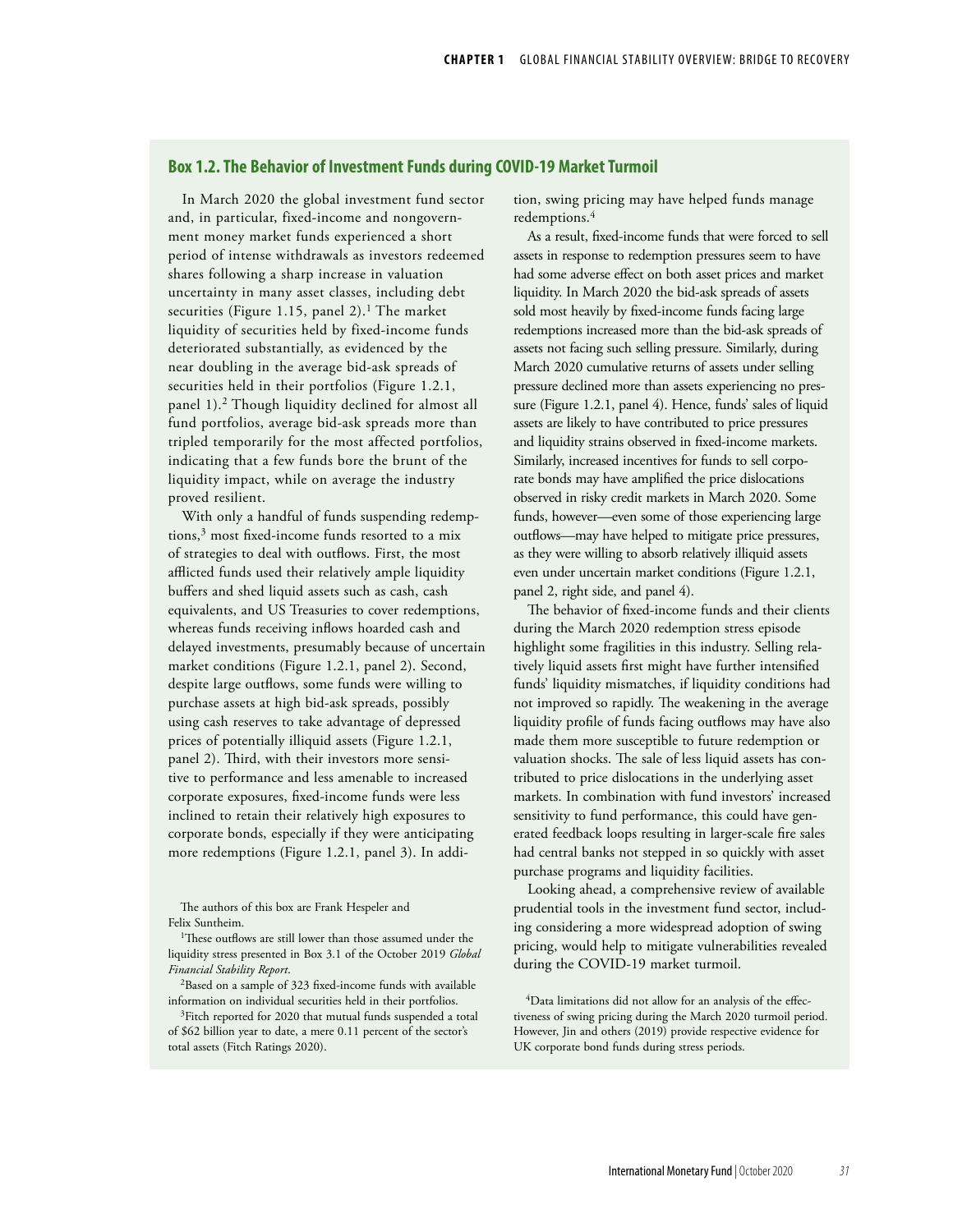### **Box 1.2** *(continued)*

## Figure 1.2.1. Vulnerabilities of Fixed-Income Funds Exposed during the March 2020 Market Turmoil

During March 2020, the liquidity of the fixed-income funds' portfolios deteriorated substantially.





Funds facing outflows saw their investors become more sensitive to performance and were less keen to hold on to corporate bonds ...

3. Quantile Regression Coefficients of Fund Flows on Returns and Corporate Bond Exposures





Funds facing redemptions reduced cash buffers and sold liquid assets, but in some cases also purchased illiquid assets, taking advantage of illiquidity discounts.

2. Portfolio Shares of Cash and Fund Flows (left panels) and Bid-Ask Spreads of Assets Bought and Sold by Funds (right panel), by Flow Quintile (Percent)



... adding to asset sales as well as lower performance and liquidity of assets under high selling pressure compared with other assets.

4. Bid-Ask Spreads and Cumulative Returns of Securities under Selling Pressure Held by Fixed-Income Funds (Percent)



Sources: Bloomberg Finance L.P.; Morningstar; Refinitiv; and IMF staff calculations. Note: Panel 1 is based on 323 fixed-income funds providing information on securities held in their portfolios. The graph on the left in panel 2 reports average shares of cash and cash equivalents in fixed-income funds with assets over \$0.5 billion in extreme flow quintiles. The graph on the right in panel 2 shows the bid-ask spread of the assets bought and sold in a given month, relative to the bid-ask spread of the fund's portfolio. The bid-ask spread of assets sold and bought is the average bid-ask spread in the month the assets were sold or bought. Panel 3 reports coefficients significant at the 5 percent level from unconditional panel quantile regressions of fund flows on portfolio shares of cash, corporate bonds, and sovereign bonds and on returns, fund size, fund age, a quarter dummy, and a coronavirus disease dummy, as well as interactions of the latter with cash, corporate bonds, sovereign bonds, and returns and a set of macro-financial variables, including the Chicago Board Options Exchange Volatility Index, a term spread, a credit risk spread, a proxy for US interest levels, and a basket of major exchange rates versus the US dollar. Fund fixed effects are included. Samples include available monthly data for fixed-income funds with assets over \$0.5 billion from January 2015 to May 2020. Panel 4 is based on detailed portfolio holdings data of 390 fixed-income funds holding approximately 13,000 identifiable securities in March 2020. Prices and bid-ask spreads are computed based on Refinitiv composite end-of-day bid and ask prices. Pressure of security in March 2020 is defined similarly to the definition in Coval and Stafford (2007) as the fraction of flow-motivated trading in a security's average monthly trading volume. Flow-motivated trading is the difference between a security's purchases by funds experiencing higher inflows than 90 percent of their peers and the sales by funds facing outflows higher than 90 percent of their peers. The mentioned fraction defines a security as experiencing high selling pressure if it is in the bottom decile of the ratio's distribution across all securities; it is considered to experience no pressure if this ratio exceeds 0.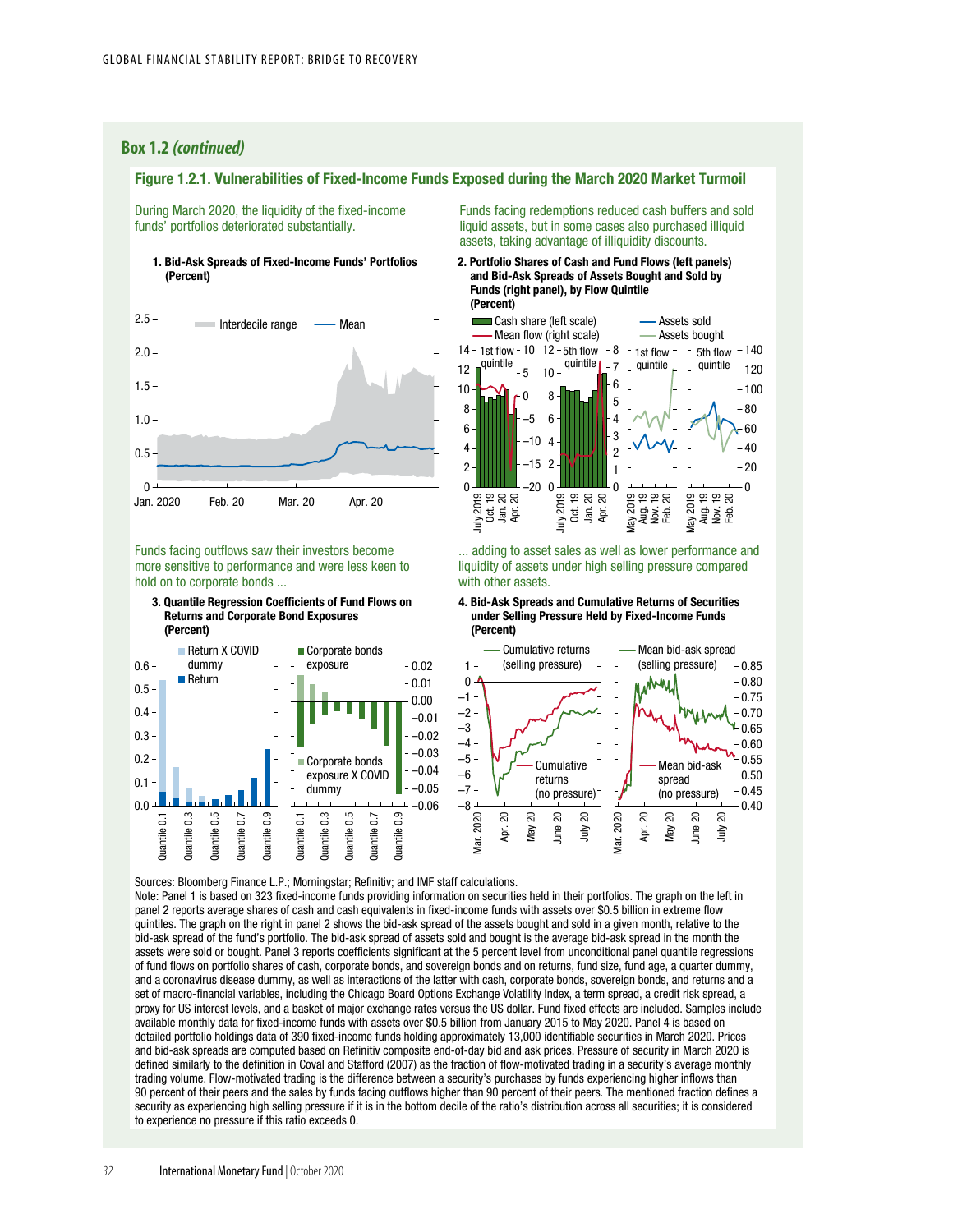## **Box 1.3. Interlinkages among Local Government, Corporate, and Bank Vulnerabilities in China**

In China, debt vulnerabilities at the local government level have increased in recent years. Direct borrowing by local governments was first permitted in 2015 but has risen quickly to 24 percent of GDP, significantly outpacing growth in local government tax revenues (Figure 1.3.1, panel 1). Direct borrowing growth has accelerated during the COVID-19 crisis as it became a key funding source for macroeconomic countercyclical measures, including for investment, spending, and even bank recapitalization. This direct debt is considered low risk by investors, reflecting perceptions of central government guarantees.

Local governments also remain exposed to debt owed by off-balance-sheet entities known as local government financing vehicles (LGFVs) and, indirectly, to debt of local government-owned enterprises (local state-owned enterprises [SOEs]). LGFVs are involved primarily in quasi-fiscal projects such as infrastructure, but in recent years have expanded financial linkages to local SOEs and in some cases to private firms, in the form of credit guarantees and capital injections. Entities identifying as LGFVs in bond prospectuses have outstanding debt equivalent to 39 percent of GDP (Figure 1.3.1, panel 1).

Local governments' growing direct debt burdens may affect financial stability by weakening the credibility of their backstop for LGFV and other local debt. This linkage can tighten financial conditions for the corporate sector, transmitting risks from the government to the corporate sector, and ultimately to the banking sector, which is the lender for most corporate debt.

Bond market data show that borrowing conditions for LGFVs and lower-rated non-LGFVs appear sensitive to local governments' direct indebtedness. With weak revenue, LGFVs rely on implicit or explicit government guarantees to access credit. LGFVs in provinces with financially weaker local governments have seen bond market credit spreads widen notably relative to other provinces, whereas overall debt growth has slowed or contracted (Figure 1.3.1, panel 2).

Lower-rated non-LGFV firms appear to be similarly affected by government debt. Province-level bond market credit spreads for this segment saw

This box was prepared by Henry Hoyle.

sharply increased differentiation based on government direct debt loads in 2019 (Figure 1.3.1, panel 2, bottom-right chart). Increased government debt may weaken backstops for local SOEs and government-backed credit guarantee institutions, indirectly tightening financial conditions for private firms, which often rely on guarantees to access credit. Non-LGFVs may also be weakened by reduced LGFV activity given the significant linkages between them.

Investor concerns about local government debt may have also limited the effectiveness of authorities' COVID-19–related credit measures in financially weaker provinces. Net new credit to the household and corporate sectors in the first half of 2020 was equivalent to 18 percent of 2019 GDP, but 40 percent of that increase occurred in just three provinces. Provinces with worse debt-to-revenue ratios saw significantly weaker credit impulses than the national average (Figure 1.3.1, panel 3).

A large proportion of LGFV and local SOE debt is likely unserviceable, implying significant further deterioration in these local fiscal backstops. Roughly 75 percent (RMB 26 trillion) of outstanding LGFV debt is likely unserviceable, defined as owed by LGFVs with a net-debt-to-earnings ratio of more than 15 or negative earnings. Local SOEs owe another RMB 10 trillion in similarly defined debt. If local governments assume this unserviceable debt, it will more than double existing debt loads and increase by tenfold the debt owed by provinces with debt-to-revenue ratios above 400 percent (Figure 1.3.1, panel 4).

The potential for spillovers to banks is also considerable. Banks are the primary creditors to LGFVs and local SOEs. If these debts develop into nonperforming loans, there will be a large negative spillover effect on banks' asset quality.

Linkages between local governments, firms, and banks could pose significant financial stability risks and underscore the urgency of accelerating structural reforms in China, even as authorities seek to support the recovery from COVID-19. Key priorities should be to strengthen the intergovernmental fiscal coordination framework, introduce bank and corporate restructuring frameworks in line with international best practices, and address remaining gaps in financial supervision and regulation.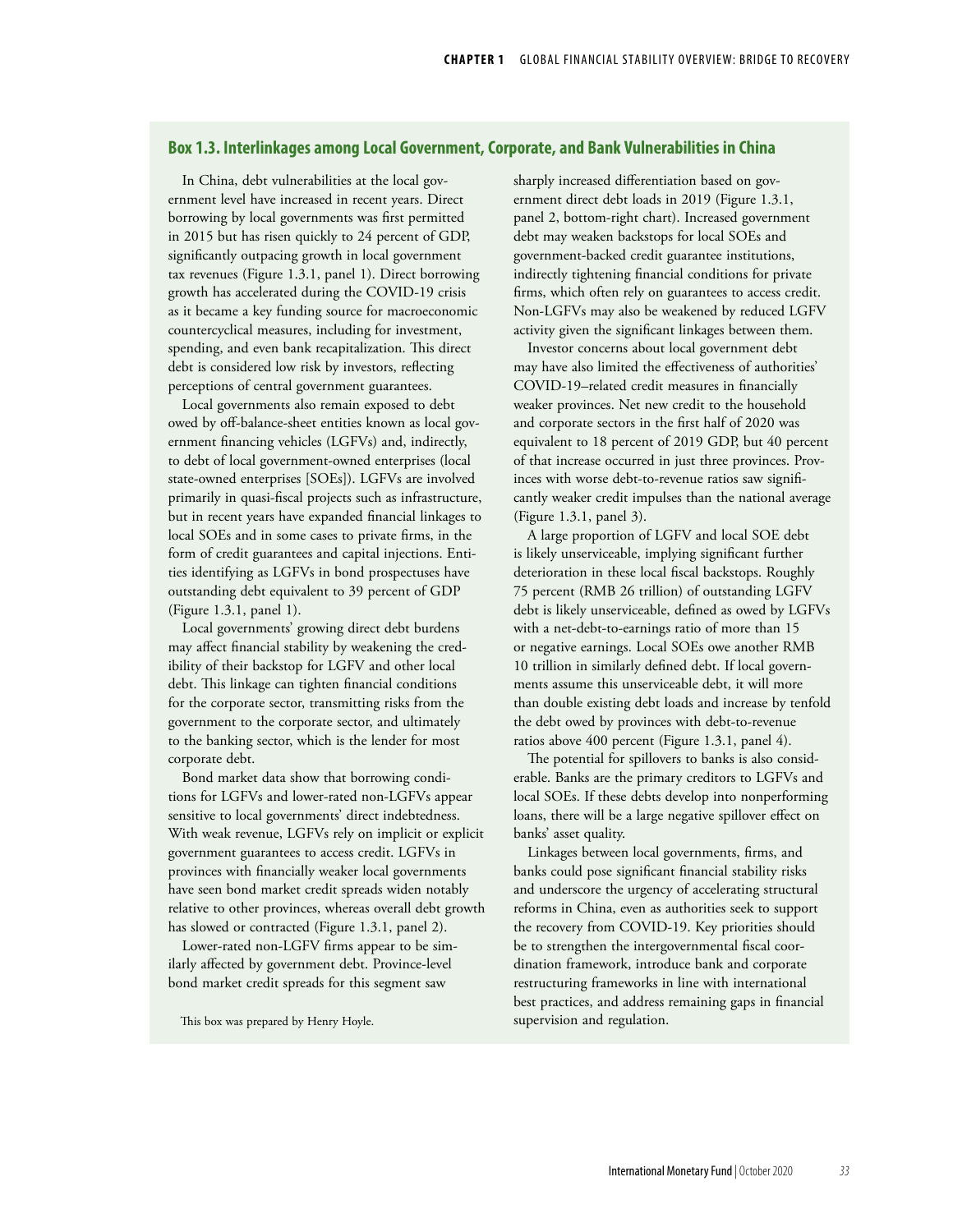### **Box 1.3** *(continued)*

### Figure 1.3.1. Interlinkages among Local Government, Corporate, and Bank Vulnerabilities in China

Direct local government debt has been rising faster than indirect debt incurred via local government financing vehicles, outpacing growth in local tax revenues.

1. China: Government Debt by Type: Local Government Debt to Total Revenue (Percent of GDP; ratio)



Policy-driven credit growth acceleration in response to the COVID-19 pandemic has disproportionately benefited provinces with more manageable government debt loads.

3. China: Province-Level Household and Corporate Credit Growth and Ratio of Government Debt to Revenue (Percent)



Bigger government debt loads may weaken backstops for local firms, resulting in increased credit risk premiums and deleveraging for firms with weaker stand-alone debt servicing capacity.

#### 2. China: Selected Measures of Corporate Borrowing Conditions, by Province Quintile



Much of the LGFV and local SOE debt local governments are exposed to is unserviceable, implying significant further deterioration in backstops.

<sup>4.</sup> China: Local Government Direct Borrowing and Unserviceable LGFV and Local SOE Debt, by Ratio of Debt to Revenue (Percent of GDP)



Sources: Bloomberg Finance L.P.; CEIC; and IMF staff calculations.

Note: In panel 1, LGFV debt is based on financial statements of 1,852 firms with bonds designated as urban investment vehicle bonds. 2020:H1 LGFV total borrowing is estimated as the 2020:Q1 level multiplied by the 2020:Q1 quarterly growth rate. In the top chart of panel 2, each line is a quintile of provinces based on equally weighted ranking of fiscal deficit and debt-to-GDP ratio. In the bottom charts of panel 2, each point represents a province. Borrowing cost measures are based on weighted average bond coupons. In the bottom-right chart of panel 2, change is the 2019 average minus the 2018 average. In panel 4, unserviceable debt is defined as debt held by firms with a net debt to EBIT ratio above 15 (or negative earnings). Consolidated firm earnings are added to local government revenues. EBIT = earnings before interest and taxes; LG = local government; LGFV = local government financing vehicle; SOE = state-owned enterprise.